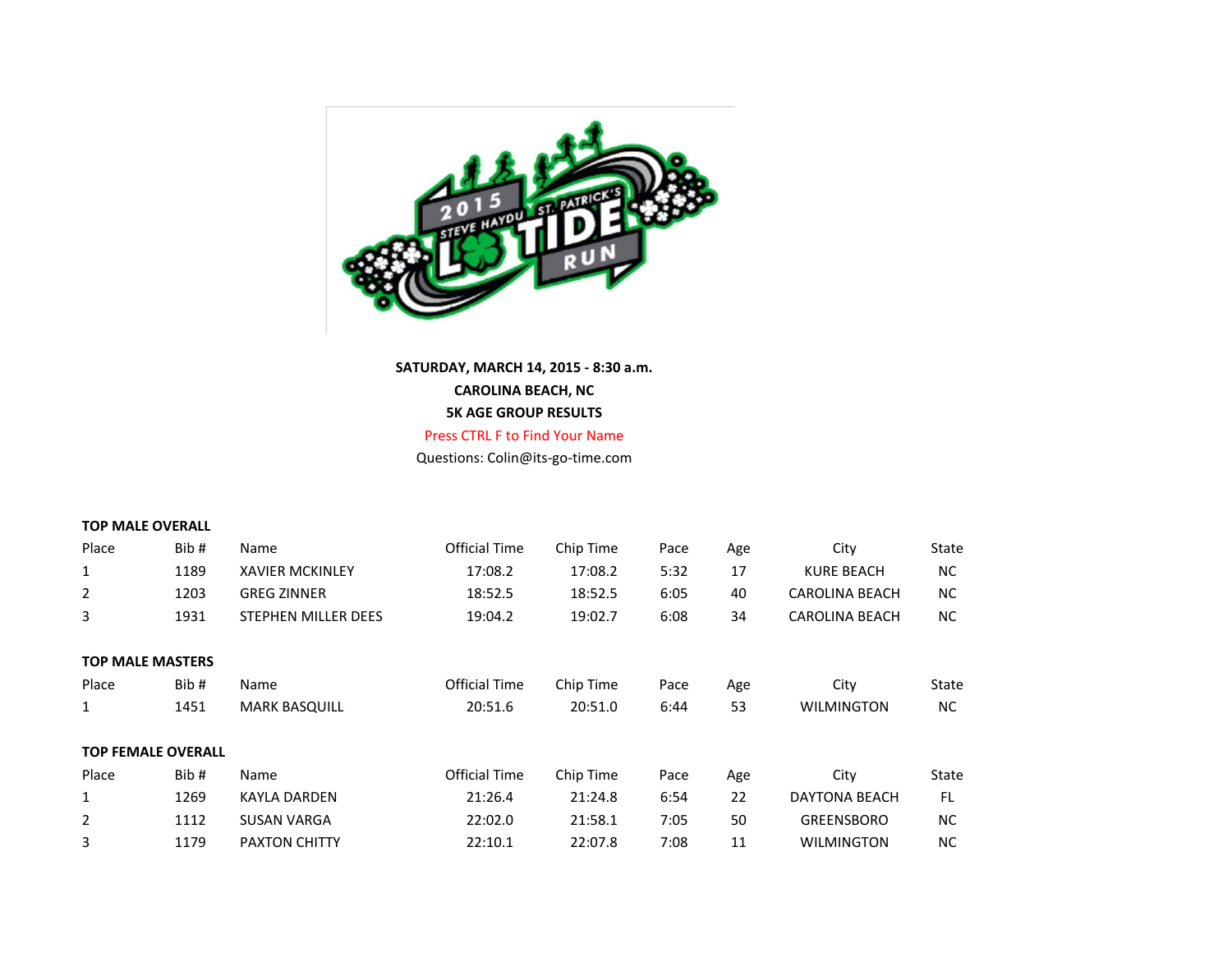|                           | <b>TOP FEMALE MASTERS</b> |                             |                      |           |       |     |                       |           |
|---------------------------|---------------------------|-----------------------------|----------------------|-----------|-------|-----|-----------------------|-----------|
| Place                     | Bib#                      | Name                        | <b>Official Time</b> | Chip Time | Pace  | Age | City                  | State     |
| 1                         | 1493                      | <b>BARBARA BASS</b>         | 23:05.6              | 23:05.6   | 7:27  | 43  | <b>KURE BEACH</b>     | NC        |
|                           |                           |                             |                      |           |       |     |                       |           |
|                           |                           |                             |                      |           |       |     |                       |           |
|                           |                           |                             |                      |           |       |     |                       |           |
| <b>MALE 9 &amp; UNDER</b> |                           |                             |                      |           |       |     |                       |           |
| Place                     | Bib#                      | Name                        | <b>Official Time</b> | Chip Time | Pace  | Age | City                  | State     |
| $\mathbf 1$               | 1611                      | <b>PORTER KEILL</b>         | 29:29.9              | 29:07.2   | 9:24  | 8   | <b>WILMINGTON</b>     | NC        |
| 2                         | 1588                      | <b>ANDREW HARRISON</b>      | 29:57.0              | 28:04.3   | 9:03  | 8   | <b>WILMINGTON</b>     | NC        |
| 3                         | 1475                      | <b>OWEN ALFORD</b>          | 30:49.0              | 30:49.0   | 9:56  | 7   | <b>WILMINGTON</b>     | <b>NC</b> |
| 4                         | 1738                      | <b>ZAC STALLS</b>           | 32:37.0              | 32:07.5   | 10:22 | 8   | <b>WILMINGTON</b>     | NC        |
| 5                         | 1737                      | <b>PESTON BALIEY</b>        | 32:38.4              | 32:03.5   | 10:20 | 9   | <b>WILMINGTON</b>     | NC        |
| 6                         | 1281                      | DAVIS MCGOWAN               | 36:09.6              | 36:09.6   | 11:40 | 9   | <b>WILMINGTON</b>     | NC        |
| $\overline{7}$            | 1040                      | <b>HUDSON WILLIAMS</b>      | 37:05.2              | 36:54.0   | 11:54 | 7   | <b>CAROLINA BEACH</b> | <b>NC</b> |
| 8                         | 1454                      | WILLIAM WINSSOW             | 43:17.8              | 41:09.7   | 13:16 | 9   | RALEIGH               | NC        |
| 9                         | 1321                      | <b>CHANNING BRITT</b>       | 43:51.2              | 41:47.9   | 13:29 | 9   | <b>WILMINGTON</b>     | NC        |
| 10                        | 1439                      | <b>OSCAR CLEAVELAND</b>     | 45:05.8              | 45:01.5   | 14:31 | 9   | <b>CAROLINA BEACH</b> | NC        |
| 11                        | 1807                      | <b>BEN WILCOX</b>           | 1:02:48.1            | 59:03.9   | 19:03 | 5   | <b>CAROLINA BEACH</b> | NC        |
|                           |                           |                             |                      |           |       |     |                       |           |
| <b>MALE 10 - 14</b>       |                           |                             |                      |           |       |     |                       |           |
| Place                     | Bib#                      | Name                        | <b>Official Time</b> | Chip Time | Pace  | Age | City                  | State     |
| $\mathbf{1}$              | 1761                      | <b>OWEN THORNDIKE</b>       | 20:00.5              | 19:59.1   | 6:27  | 12  | <b>WILMINGTON</b>     | NC        |
| 2                         | 1549                      | <b>DUSTIN ELDRIDGE</b>      | 21:34.0              | 21:32.3   | 6:57  | 14  | <b>HOPE MILLS</b>     | <b>NC</b> |
| 3                         | 1912                      | <b>AUSTIN EDWARDS</b>       | 22:07.8              | 22:05.2   | 7:07  | 14  | <b>WILMINGTON</b>     | NC        |
| 4                         | 1444                      | REVELIN LABRECQUE           | 23:41.8              | 23:40.0   | 7:38  | 12  | <b>KURE BEACH</b>     | <b>NC</b> |
| 5                         | 1275                      | <b>GABLE KNIGHT</b>         | 25:42.3              | 25:42.3   | 8:17  | 13  | <b>KURE BEACH</b>     | NC        |
| 6                         | 1197                      | <b>GARRETT SHUTTLEWORTH</b> | 26:01.2              | 25:58.7   | 8:23  | 12  | CAROLINA BEACH        | NC        |
| $\overline{7}$            | 1441                      | <b>JOHN HOFFER</b>          | 26:03.5              | 26:00.8   | 8:23  | 11  | <b>CAROLINA BEACH</b> | NC        |
| 8                         | 1856                      | ALEX NATALICCHIO            | 26:26.2              | 24:40.5   | 7:57  | 13  | <b>WILMINGTON</b>     | NC        |
| 9                         | 1446                      | <b>JOEY LANGHORST</b>       | 26:53.1              | 26:49.0   | 8:39  | 11  | <b>CAROLINA BEACH</b> | NC        |
| 10                        | 1290                      | NICOLAS BURGHARDT           | 26:55.7              | 26:53.8   | 8:40  | 13  | <b>WILMINGTON</b>     | NC        |
| 11                        | 1282                      | DYLAN MCGOWAN               | 26:56.0              | 26:53.6   | 8:40  | 13  | WILMINGTON            | <b>NC</b> |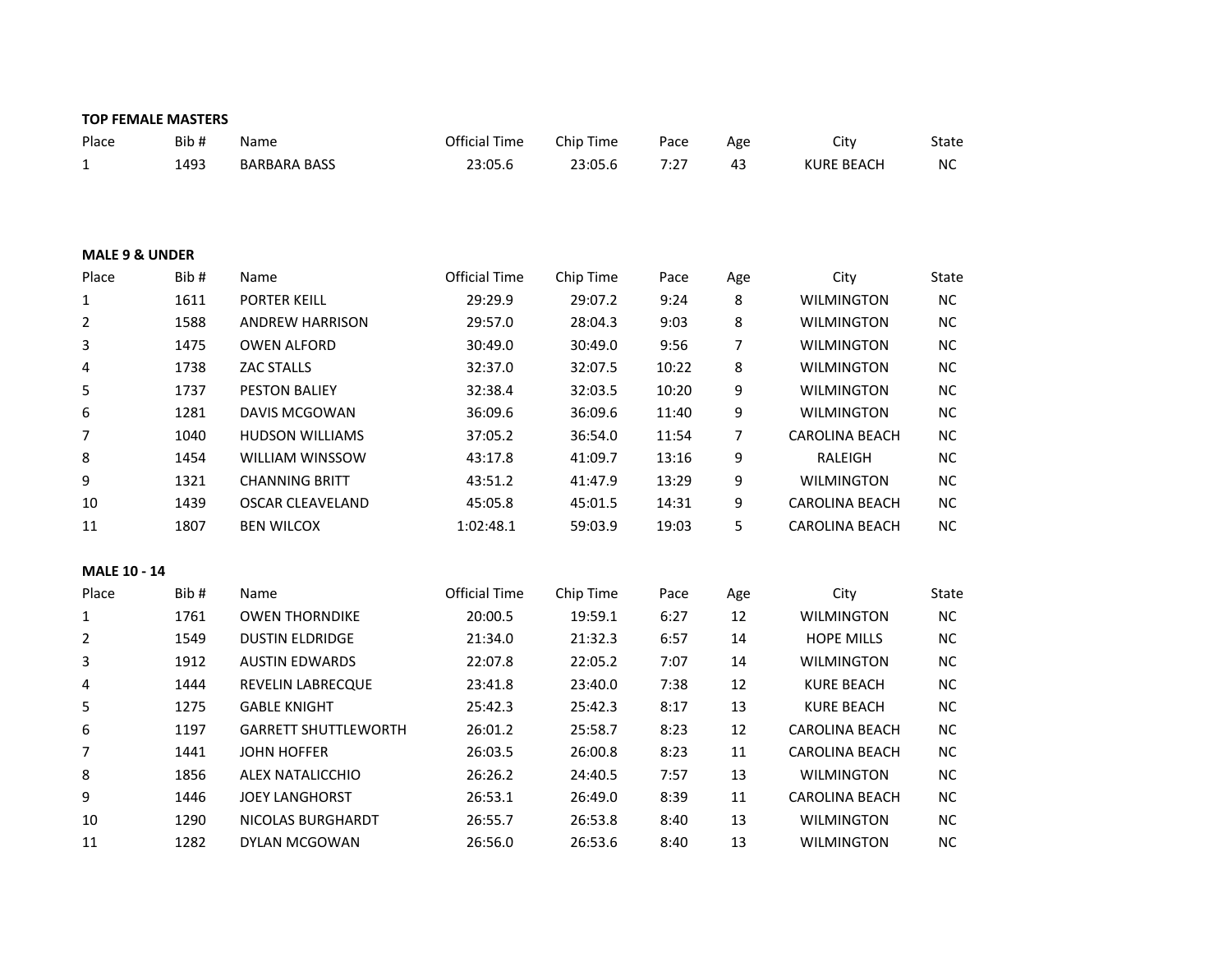| 12                  | 1837 | <b>CONNOR KACZYNSKI</b>  | 27:20.4              | 27:04.5   | 8:44  | $10\,$ | <b>WILMINGTON</b>     | NC        |
|---------------------|------|--------------------------|----------------------|-----------|-------|--------|-----------------------|-----------|
| 13                  | 1681 | <b>LOGAN PARKER</b>      | 27:38.0              | 27:05.5   | 8:44  | 11     | <b>WILMINGTON</b>     | NC        |
| 14                  | 1885 | <b>DANIEL WIKE</b>       | 28:32.9              | 28:25.3   | 9:10  | 13     | <b>CAROLINA BEACH</b> | NC        |
| 15                  | 1928 | <b>ETHAN LOWE</b>        | 29:26.7              | 29:23.0   | 9:29  | 11     | CAROLINA BEACH        | <b>NC</b> |
| 16                  | 1851 | <b>CODY FRANKLIN</b>     | 29:48.3              | 29:46.6   | 9:36  | 12     | <b>WILMINGTON</b>     | $NC$      |
| 17                  | 1209 | <b>JACK HAYDU</b>        | 29:47.4              | 29:47.4   | 9:36  | $10\,$ | CAROLINA BEACH        | NC        |
| 18                  | 1357 | <b>JACOB CHALMERS</b>    | 30:00.8              | 28:40.1   | 9:15  | 11     | CAROLINA BEACH        | NC        |
| 19                  | 1592 | <b>SANDERS SIMON</b>     | 33:22.1              | 32:39.9   | 10:32 | $11\,$ | <b>WILMINGTON</b>     | NC        |
| 20                  | 1487 | <b>KIERAN BARCLAY</b>    | 36:02.8              | 32:23.0   | 10:27 | 11     | <b>WINNABOW</b>       | NC        |
| 21                  | 1512 | <b>ROSS BRYANT</b>       | 38:19.0              | 38:08.4   | 12:18 | $14\,$ | <b>PITTSBORO</b>      | $NC$      |
| 22                  | 1154 | <b>FISHER MARSHALL</b>   | 54:53.7              | 51:31.9   | 16:37 | $10\,$ | CAROLINA BEACH        | NC        |
| 23                  | 1570 | <b>BRIDGER WARLICK</b>   | 1:02:12.1            | 1:02:12.1 | 20:04 | 13     | <b>WHITEVILLE</b>     | $NC$      |
| <b>MALE 15 - 19</b> |      |                          |                      |           |       |        |                       |           |
| Place               | Bib# | Name                     | <b>Official Time</b> | Chip Time | Pace  | Age    | City                  | State     |
| $\mathbf{1}$        | 1390 | <b>THOMAS AVERY</b>      | 19:50.2              | 19:50.2   | 6:24  | 16     | CAROLINA BEACH        | NC        |
| $\overline{2}$      | 1178 | <b>CODY BENTON</b>       | 19:50.5              | 19:50.5   | 6:24  | 18     | <b>WILMINGTON</b>     | $NC$      |
| 3                   | 1192 | <b>VAUGHN RIZZO</b>      | 20:07.7              | 20:07.7   | 6:29  | 19     | <b>WILMINGTON</b>     | $NC$      |
| 4                   | 1200 | <b>DAKOTA SPURLEY</b>    | 20:13.0              | 20:13.0   | 6:31  | 17     | <b>CAROLINA BEACH</b> | <b>NC</b> |
| 5                   | 1551 | ETHAN ELDRIDGE           | 20:19.0              | 20:19.0   | 6:33  | $17\,$ | <b>HOPE MILLS</b>     | NC        |
| 6                   | 1393 | <b>JUSTIN BALDERSON</b>  | 20:48.3              | 20:48.3   | 6:43  | 15     | CAROLINA BEACH        | $NC$      |
| $\overline{7}$      | 1604 | <b>WILLIAM HOWARD</b>    | 21:01.9              | 20:58.7   | 6:46  | 15     | <b>OAK ISLAND</b>     | NC        |
| 8                   | 1389 | <b>JAMES AVERY</b>       | 21:09.5              | 21:07.8   | 6:49  | 16     | CAROLINA BEACH        | $NC$      |
| 9                   | 1202 | PETER VOGIATZIS          | 21:22.2              | 21:20.8   | 6:53  | 18     | <b>WILMINGTON</b>     | NC        |
| 10                  | 1510 | <b>GRAYSON BRYANT</b>    | 21:22.3              | 21:22.3   | 6:54  | 18     | <b>PITTSBORO</b>      | $NC$      |
| $11\,$              | 1529 | THOMAS CONDON            | 21:23.3              | 21:12.7   | 6:50  | 15     | <b>WILMINGTON</b>     | NC        |
| 12                  | 1879 | <b>CARSEN MAYS</b>       | 22:11.5              | 21:57.2   | 7:05  | 16     | <b>WILMINGTON</b>     | NC        |
| 13                  | 1388 | <b>CHRISTOPHER AVERY</b> | 22:18.0              | 22:18.0   | 7:12  | 17     | CAROLINA BEACH        | $NC$      |
| 14                  | 1177 | <b>CAYNE BENINCASA</b>   | 22:18.4              | 22:18.4   | 7:12  | 15     | <b>WILMINGTON</b>     | NC        |
| 15                  | 1395 | DAVIDSON ELROD           | 22:42.8              | 22:42.8   | 7:19  | $18\,$ | CAROLINA BEACH        | NC        |
| 16                  | 1805 | <b>MARLEY VONCANNON</b>  | 22:43.2              | 22:43.2   | 7:20  | 15     | <b>WILMINGTON</b>     | $NC$      |
| 17                  | 1929 | <b>BODI LOWE</b>         | 23:09.7              | 22:52.2   | 7:23  | 17     | <b>CAROLINA BEACH</b> | NC        |
| 18                  | 1225 | <b>MASON OWENS</b>       | 23:24.1              | 23:24.1   | 7:33  | 19     | CAROLINA BEACH        | NC        |
| 19                  | 1366 | <b>OWEN HUGHES</b>       | 27:01.7              | 26:34.1   | 8:34  | 15     | <b>WILMINGTON</b>     | NC        |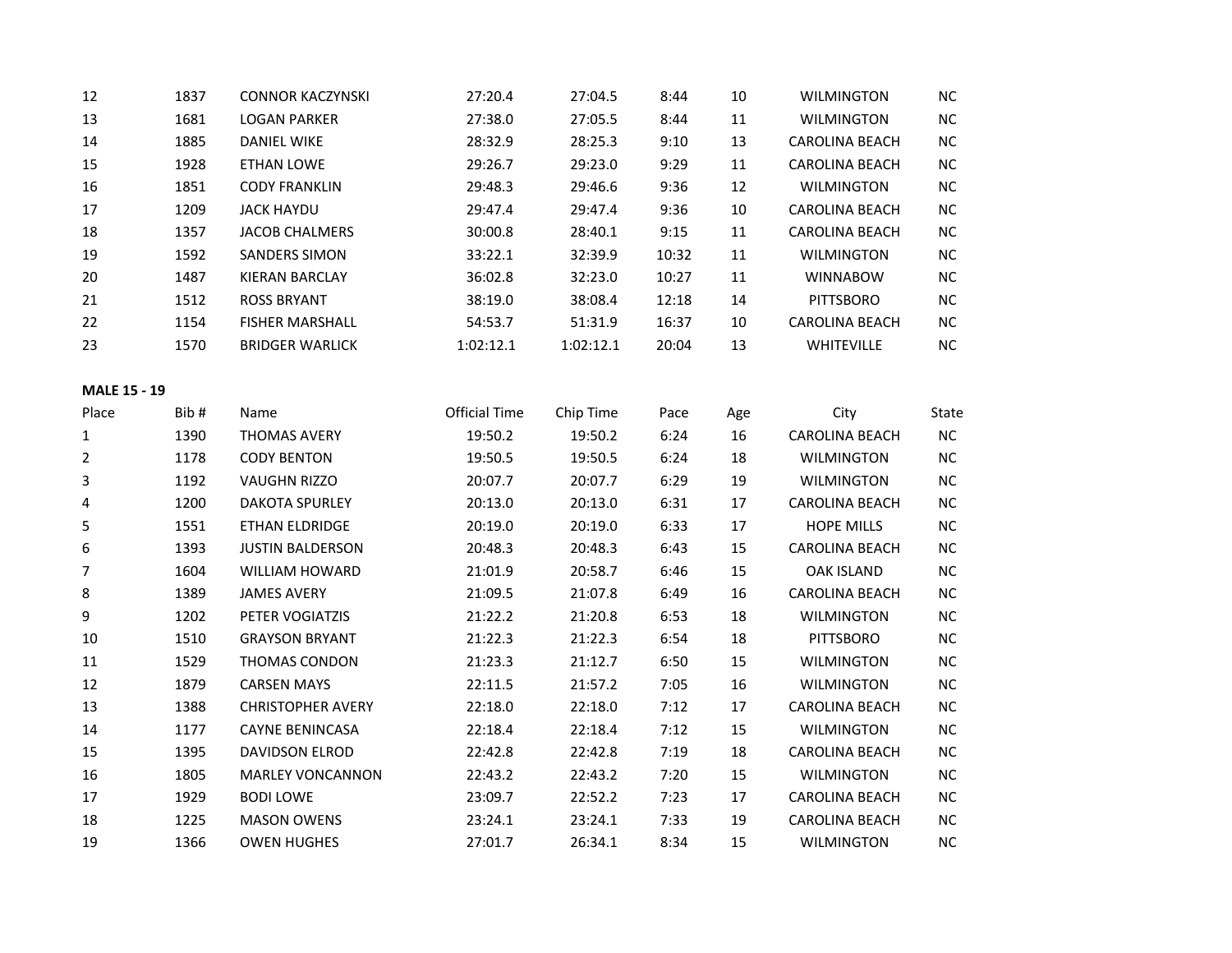| 20                  | 1552 | <b>CODY ELLIS</b>      | 27:14.9              | 26:22.7   | 8:30     | 15  | <b>WILMINGTON</b>     | $NC$     |
|---------------------|------|------------------------|----------------------|-----------|----------|-----|-----------------------|----------|
| 21                  | 1314 | <b>ANDREW RADA</b>     | 34:31.4              | 32:13.7   | 10:24    | 16  | <b>FAYETTEVILLE</b>   | $\sf NC$ |
| 22                  | 1347 | <b>SAMUEL NEWBERRY</b> | 36:04.5              | 33:26.0   | 10:47    | 16  | <b>CAROLINA BEACH</b> | NC       |
| <b>MALE 20 - 24</b> |      |                        |                      |           |          |     |                       |          |
| Place               | Bib# | Name                   | <b>Official Time</b> | Chip Time | Pace     | Age | City                  | State    |
| $\mathbf{1}$        | 1684 | <b>ERIK PAVIA</b>      | 19:48.4              | 19:48.2   | 6:23     | 23  | <b>WILMINGTON</b>     | NC       |
| $\overline{2}$      | 1927 | <b>DYLAN EDWARDS</b>   | 20:42.2              | 20:41.2   | 6:40     | 23  | CAROLINA BEACH        | $NC$     |
| 3                   | 1915 | <b>JACOB GOYNE</b>     | 24:02.2              | 23:47.3   | 7:40     | 21  | <b>WILMINGTON</b>     | NC       |
| 4                   | 1945 | <b>GRAHAM PATE</b>     | 24:07.6              | 24:05.0   | 7:46     | 22  | <b>WILMINGTON</b>     | $NC$     |
| 5                   | 1771 | <b>JORDAN WEST</b>     | 24:46.7              | 24:46.7   | 7:59     | 23  | <b>MONROE</b>         | NC       |
| 6                   | 1568 | <b>CURTIS GILBERT</b>  | 27:00.1              | 25:57.3   | 8:22     | 23  | <b>HUBERT</b>         | $\sf NC$ |
| $\overline{7}$      | 1916 | <b>GRAY LECOMPTE</b>   | 27:07.8              | 27:00.6   | 8:43     | 22  | <b>CAROLINA BEACH</b> | NC       |
| 8                   | 1406 | <b>KYLE MALONEYT</b>   | 27:18.5              | 27:12.0   | 8:46     | 22  | <b>WILMINGTON</b>     | $NC$     |
| 9                   | 1854 | JR GOODE               | 29:35.3              | 28:17.8   | 9:07     | 24  | <b>MEBANE</b>         | NC       |
| 10                  | 1263 | ROBERT HUCKABEE        | 31:15.9              | 30:31.1   | 9:51     | 21  | WB                    | $NC$     |
| 11                  | 1115 | <b>KYLE WHELAN</b>     | 34:23.8              | 33:35.7   | 10:50    | 24  | <b>CHARLOTTE</b>      | NC       |
| 12                  | 1880 | ETHAN CROMARTIE        | 38:16.5              | 38:16.5   | 12:21    | 24  | <b>WILMINGTON</b>     | $NC$     |
| 13                  | 1318 | NICHOLAS SHEPARD       | 43:45.4              | 41:30.7   | 13:23    | 23  | WILMINGTON            | NC       |
| 14                  | 1044 | <b>JAY POOLE</b>       | 55:24.7              | 54:22.8   | 17:32    | 21  | <b>WILMINGTON</b>     | NC       |
| 15                  | 1037 | <b>ANDREW PIERCE</b>   | 57:05.9              | 57:05.9   | 18:25    | 22  | <b>CAROLINA BEACH</b> | NC       |
| 16                  | 1185 | <b>JACOB GOYNE</b>     | 1:16:33.9            | 1:16:33.9 | 24:42:00 | 21  | <b>WILMINGTON</b>     | NC       |
| <b>MALE 25 - 29</b> |      |                        |                      |           |          |     |                       |          |
| Place               | Bib# | Name                   | <b>Official Time</b> | Chip Time | Pace     | Age | City                  | State    |
| $\mathbf{1}$        | 1167 | <b>KEVIN BLACKBURN</b> | 21:11.0              | 21:11.0   | 6:50     | 25  | <b>WILMINGTON</b>     | NC       |
| $\overline{2}$      | 1780 | <b>BRIAN WOOD</b>      | 21:26.1              | 21:26.1   | 6:55     | 28  | SOUTHPORT             | $NC$     |
| 3                   | 1090 | <b>BRIAN HEUGEL</b>    | 21:37.9              | 21:32.1   | 6:57     | 26  | RALEIGH               | NC       |
| 4                   | 1797 | <b>HUNTER PEDEN</b>    | 22:23.6              | 22:23.6   | 7:13     | 28  | <b>DURHAM</b>         | $NC$     |
| 5                   | 902  | JOESPH SILVA           | 23:20.5              | 23:13.5   | 7:29     | 28  | <b>CAROLINA BEACH</b> | NC       |
| 6                   | 1785 | JOHN ZACHARY           | 23:37.2              | 23:21.5   | 7:32     | 28  | <b>WILMINGTON</b>     | $NC$     |
| $\overline{7}$      | 1669 | <b>JEREMY MYERS</b>    | 25:04.7              | 25:04.7   | 8:05     | 29  | LELAND                | NC       |
| 8                   | 1714 | <b>CHASE BLACKBURN</b> | 25:26.8              | 25:26.8   | 8:12     | 27  | <b>WILMINGTON</b>     | $NC$     |
| 9                   | 1932 | <b>ALEX SILCEN</b>     | 25:29.2              | 25:29.2   | 8:13     | 28  | <b>WILMINGTON</b>     | NC       |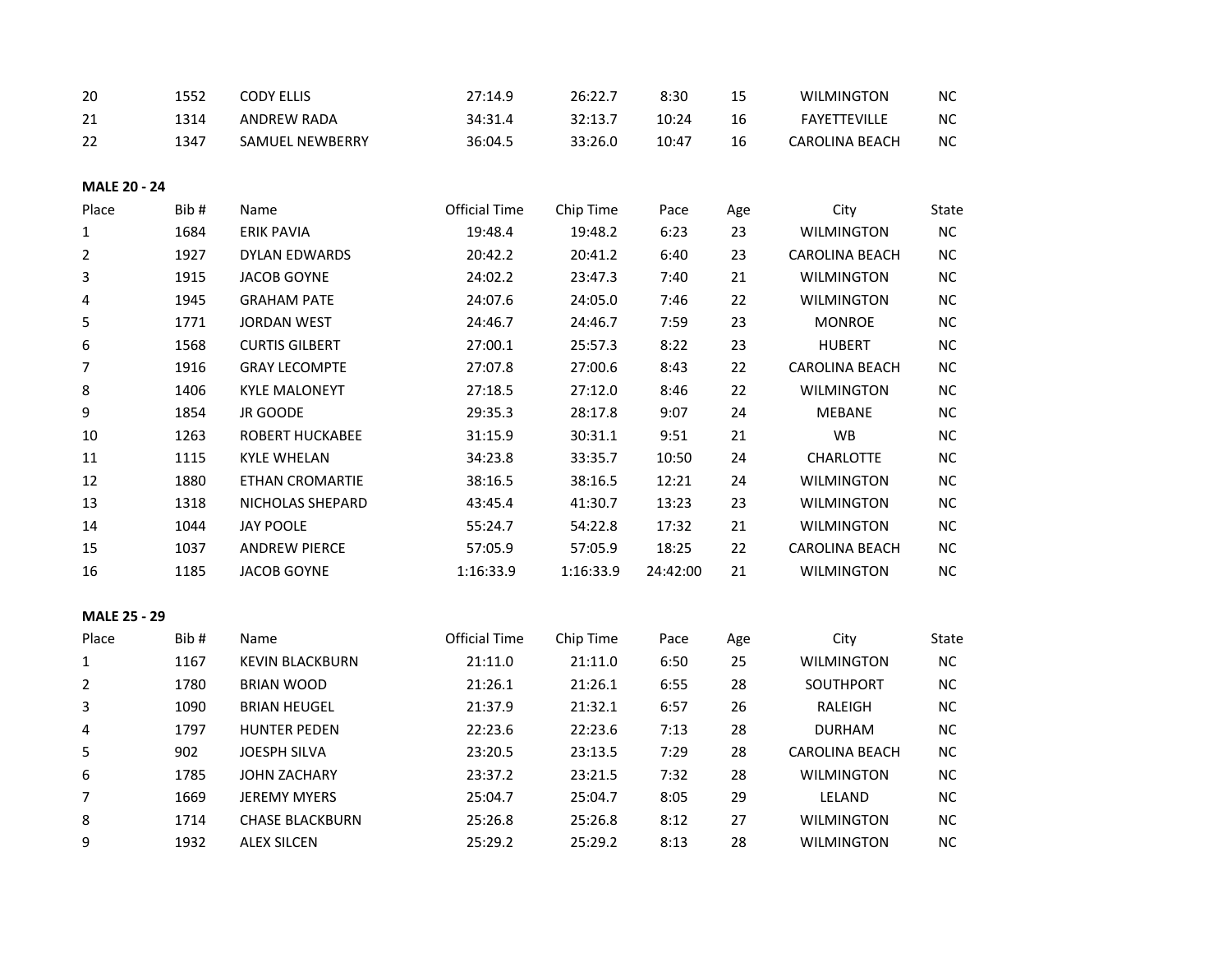| 10             | 1933 | <b>MATTHEW MITCHELL</b>   | 26:37.8       | 26:15.5   | 8:28  | 29  | <b>WILMINGTON</b>     | NC        |
|----------------|------|---------------------------|---------------|-----------|-------|-----|-----------------------|-----------|
| $11\,$         | 1813 | <b>FREDERIC DUBOIS</b>    | 27:46.0       | 27:20.5   | 8:49  | 29  | <b>CARY</b>           | $NC$      |
| 12             | 1004 | ANDREW JACKWAY            | 28:41.0       | 28:30.2   | 9:12  | 26  | <b>WILMINGTON</b>     | NC        |
| 13             | 1452 | <b>ANDREW BUCHFELLER</b>  | 28:43.4       | 28:43.4   | 9:16  | 25  | <b>WILMINGTON</b>     | NC        |
| 14             | 1936 | <b>SEAN KOCHOK</b>        | 28:49.3       | 27:05.1   | 8:44  | 25  | RALEIGH               | NC        |
| 15             | 1817 | <b>JAMES BRENDLE</b>      | 29:04.3       | 28:09.5   | 9:05  | 29  | <b>WILMINGTON</b>     | NC        |
| 16             | 1667 | <b>TREY MOYE</b>          | 29:07.7       | 28:46.0   | 9:17  | 28  | <b>WILMINGTON</b>     | NC        |
| 17             | 1814 | <b>JEREMY MARQUIS</b>     | 29:52.8       | 29:25.4   | 9:29  | 28  | RALEIGH               | NC        |
| 18             | 1661 | <b>TYLER MOHR</b>         | 30:13.9       | 28:52.2   | 9:19  | 25  | <b>GREENSBORO</b>     | NC        |
| 19             | 1824 | RYAN O'ROURKE             | 31:12.4       | 29:44.7   | 9:35  | 28  | <b>WILMINGTON</b>     | NC        |
| 20             | 1601 | <b>CHRIS HOWARD</b>       | 31:52.5       | 31:07.3   | 10:02 | 26  | CAROLINA BEACH        | NC        |
| 21             | 1715 | WILLIAM SAVOCA            | 31:59.0       | 29:43.3   | 9:35  | 27  | <b>WILMINGTON</b>     | NC        |
| 22             | 1796 | MATTHEW MCCLORY           | 31:59.6       | 31:59.6   | 10:19 | 27  | <b>WILMINGTON</b>     | NC        |
| 23             | 900  | <b>REILAND FUNDERBURK</b> | 32:28.3       | 31:50.7   | 10:16 | 27  | <b>WILMINGTON</b>     | NC        |
| 24             | 1947 | <b>JEFFRY DUPRE</b>       | 33:07.7       | 32:06.3   | 10:21 | 29  | PINEVILLE             | NC        |
| 25             | 1640 | ROBERT MALKMUS            | 33:09.3       | 30:49.0   | 9:56  | 28  | <b>WILMINGTON</b>     | NC        |
| 26             | 1268 | MICHAEL MARQUIS           | 34:47.8       | 34:21.0   | 11:05 | 26  | <b>WILMINGTON</b>     | NC        |
| 27             | 1104 | MICHAEL NIPPER            | 46:15.8       | 43:39.6   | 14:05 | 27  | WINSTON-SALEM         | NC        |
| 28             | 1450 | NICHOLAS BALIGOD          | 48:30.1       | 47:43.7   | 15:24 | 25  | <b>WILMINGTON</b>     | <b>NC</b> |
| 29             | 1166 | <b>CHARLES NEAL</b>       | 49:34.5       | 48:38.6   | 15:41 | 28  | <b>WILMINGTON</b>     | NC.       |
| MALE 30 - 34   |      |                           |               |           |       |     |                       |           |
| Place          | Bib# | Name                      | Official Time | Chip Time | Pace  | Age | City                  | State     |
| $\mathbf{1}$   | 1810 | <b>DOUG DEGROOTE</b>      | 19:37.2       | 19:35.4   | 6:19  | 31  | <b>CAROLINA BEACH</b> | NC        |
| $\overline{2}$ | 1430 | <b>JOHN MALAN</b>         | 20:58.1       | 20:53.0   | 6:44  | 31  | <b>CAROLINA BEACH</b> | NC        |
| 3              | 1223 | <b>JASON FRIZZELLE</b>    | 21:49.1       | 21:48.0   | 7:02  | 34  | <b>WILMINGTON</b>     | NC        |
| 4              | 1865 | TJ IVEY                   | 21:57.1       | 21:57.1   | 7:05  | 30  | CAROLINA BEACH        | NC        |
| 5              | 1943 | <b>JOSHUA YOUSE</b>       | 22:24.8       | 22:04.3   | 7:07  | 30  | CAROLINA BEACH        | $\sf NC$  |
| 6              | 1013 | <b>GARRETT BECKER</b>     | 23:54.4       | 23:30.3   | 7:35  | 32  | <b>WILMINGTON</b>     | NC        |
| $\overline{7}$ | 1791 | DANIEL TOZOUR             | 23:55.4       | 23:53.0   | 7:42  | 30  | <b>WILMINGTON</b>     | NC        |
| 8              | 1889 | PATRICK MCCARTHY          | 24:08.0       | 22:50.5   | 7:22  | 33  | <b>WILMINGTON</b>     | $\sf NC$  |
| 9              | 1666 | ZACH MORROW               | 24:09.0       | 24:09.0   | 7:47  | 31  | <b>WILMINGTON</b>     | NC        |
| 10             | 1335 | <b>KEVIN ROBINSON</b>     | 24:23.1       | 21:08.5   | 6:49  | 32  | <b>ROCK HILL</b>      | SC        |
| 11             | 1058 | <b>CHRIS JOHNSTON</b>     | 24:35.4       | 23:39.4   | 7:38  | 34  | LELAND                | NC        |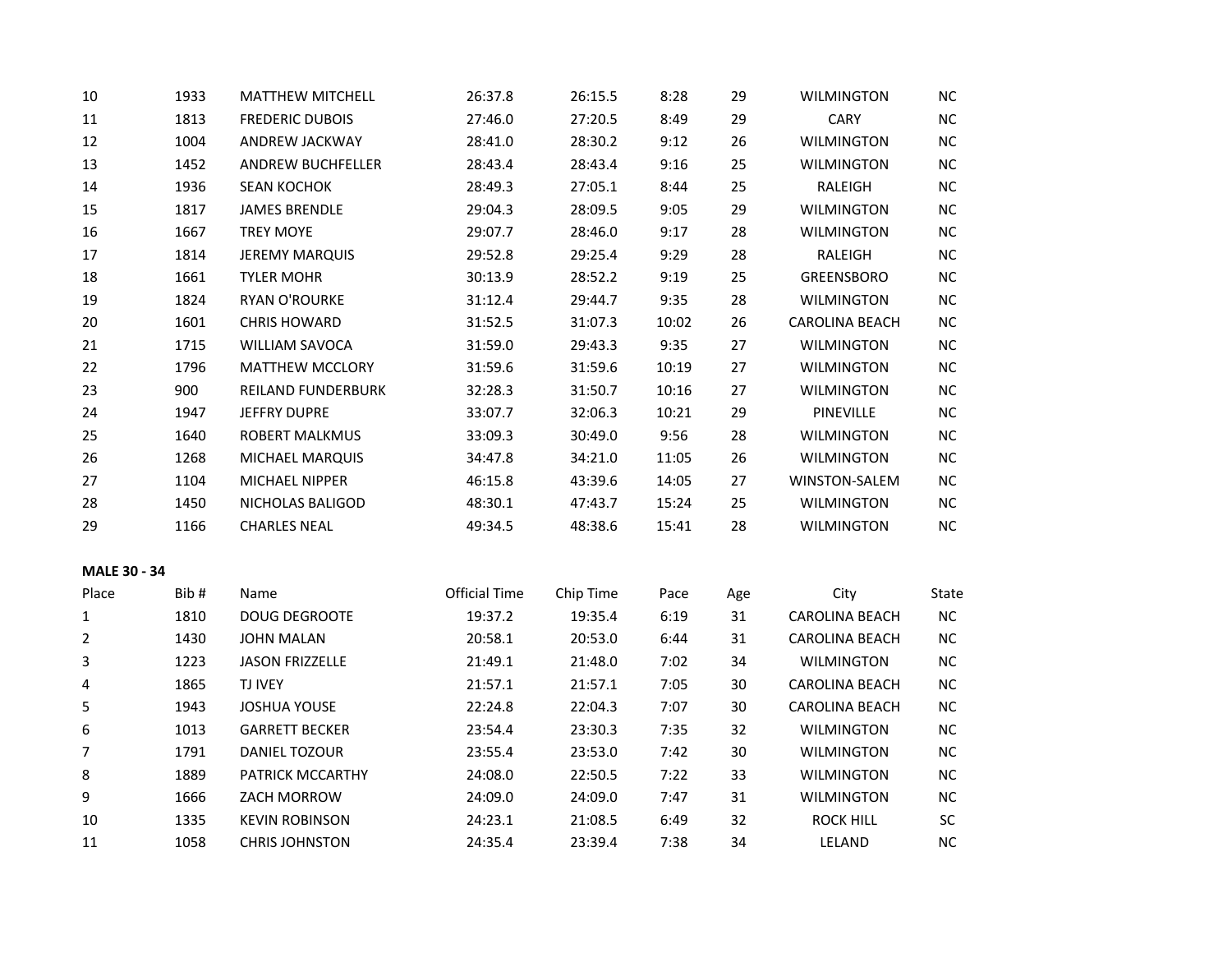| 12 | 1909 | <b>JOEL ELLIOTT</b>       | 24:48.7   | 24:32.8   | 7:55  | 32     | <b>WINTERVILLE</b>    | <b>NC</b>  |
|----|------|---------------------------|-----------|-----------|-------|--------|-----------------------|------------|
| 13 | 1226 | <b>KYLE PAGE</b>          | 24:50.3   | 24:47.9   | 7:59  | 32     | <b>WILMINGTON</b>     | $NC$       |
| 14 | 1660 | <b>JARED MILLET</b>       | 25:22.1   | 25:22.1   | 8:11  | 34     | <b>WILMINGTON</b>     | NC         |
| 15 | 1085 | <b>TRAVIS FRYAR</b>       | 25:50.3   | 25:43.2   | 8:18  | 30     | <b>WILMINGTON</b>     | NC         |
| 16 | 1574 | <b>BRIAN GRAY</b>         | 26:18.3   | 26:18.3   | 8:29  | 30     | <b>WILMINGTON</b>     | NC         |
| 17 | 1620 | <b>KYLE DEVLIN</b>        | 26:22.8   | 25:59.3   | 8:23  | 33     |                       | NC         |
| 18 | 1664 | <b>JOSH MORRIS</b>        | 27:18.2   | 25:59.2   | 8:23  | 31     | WILMINGTON            | NC         |
| 19 | 1289 | <b>CHRIS BURGHARDT</b>    | 27:18.6   | 26:26.8   | 8:32  | 33     | <b>WILMINGTON</b>     | NC         |
| 20 | 1404 | <b>SCOTT HARDWICK</b>     | 27:42.7   | 27:27.6   | 8:51  | 33     | <b>WILMINGTON</b>     | NC         |
| 21 | 1924 | <b>KURT CROSBIE</b>       | 27:49.1   | 26:45.4   | 8:38  | $30\,$ | <b>CAROLINA BEACH</b> | NC         |
| 22 | 1707 | <b>NATHANIEL ROSE</b>     | 28:55.6   | 27:53.4   | 8:59  | 30     | <b>HUBERT</b>         | NC         |
| 23 | 1781 | <b>CASEY WORLEY</b>       | 28:56.7   | 28:56.7   | 9:20  | 31     | <b>WILMINGTON</b>     | NC         |
| 24 | 1750 | HUDSON SULLIVAN           | 29:10.8   | 29:10.8   | 9:25  | 32     | <b>CAROLINA BEACH</b> | NC         |
| 25 | 1869 | MATTHEW MYLOTT            | 29:52.0   | 28:13.5   | 9:06  | 34     | <b>KURE BEACH</b>     | NC         |
| 26 | 1868 | <b>SCOTT KOCHIK</b>       | 30:22.6   | 28:38.7   | 9:14  | 34     | <b>CAROLINA BEACH</b> | NC         |
| 27 | 1595 | <b>BRENDAN HEFFERNAN</b>  | 30:37.1   | 28:21.6   | 9:09  | 32     | <b>CAROLINA BEACH</b> | NC         |
| 28 | 1631 | JONATHAN LAUGHNAN         | 30:52.5   | 30:52.5   | 9:57  | 33     | <b>WILMINGTON</b>     | NC         |
| 29 | 1217 | <b>CHRISTIAN BATTLE</b>   | 31:51.6   | 30:00.2   | 9:41  | 34     | <b>CAROLINA BEACH</b> | NC         |
| 30 | 1597 | <b>BRANDON HILLIS</b>     | 32:35.2   | 29:03.0   | 9:22  | 34     | WINSTON-SALEM         | NC         |
| 31 | 1151 | <b>MARK HOFFMAN</b>       | 33:07.5   | 32:07.1   | 10:22 | 34     | <b>ARLINGTON</b>      | VA         |
| 32 | 1103 | <b>JOHNNY NIPPER</b>      | 35:00.3   | 32:23.9   | 10:27 | 32     | <b>SAN FRANCISCO</b>  | ${\sf CA}$ |
| 33 | 1032 | <b>DAN BOURELLE</b>       | 35:50.7   | 33:35.7   | 10:50 | 34     | <b>WILMINGTON</b>     | NC         |
| 34 | 1238 | <b>BRIAN SOLOMON</b>      | 36:05.5   | 34:01.0   | 10:58 | 34     | <b>CORNELIUS</b>      | NC         |
| 35 | 1144 | <b>BENJAMIN WARD</b>      | 37:18.1   | 35:11.1   | 11:21 | 31     | <b>WILMINGTON</b>     | NC         |
| 36 | 1256 | ELLIOTT WOOD              | 38:13.3   | 34:39.1   | 11:11 | 33     | CARY                  | NC         |
| 37 | 1106 | <b>TYLER SIMMONS</b>      | 40:14.3   | 38:19.3   | 12:22 | 30     | <b>WILMINGTON</b>     | NC         |
| 38 | 1383 | <b>CHRISTOPHER GODWIN</b> | 41:16.3   | 40:19.5   | 13:00 | $30\,$ | <b>WILSON</b>         | NC         |
| 39 | 1310 | MOE EUBANKS               | 43:46.3   | 41:31.3   | 13:24 | 30     | RALEIGH               | NC         |
| 40 | 1056 | R. PATRICK HENRY          | 44:37.8   | 43:07.1   | 13:55 | 31     | <b>WILMINGTON</b>     | <b>NC</b>  |
| 41 | 1147 | <b>KALOB CROMARTIE</b>    | 50:21.9   | 50:21.9   | 16:15 | 32     | <b>CAROLINA BEACH</b> | <b>NC</b>  |
| 42 | 1338 | <b>JOSHUA CORBITT</b>     | 54:01.3   | 54:01.3   | 17:25 | 32     | <b>KURE BEACH</b>     | NC         |
| 43 | 1084 | <b>OZZIE DARDEN</b>       | 57:17.2   | 57:17.2   | 18:29 | 31     | <b>WILMINGTON</b>     | NC         |
| 44 | 1641 | <b>BRIAN MANDATO</b>      | 1:07:01.6 | 1:03:20.5 | 20:26 | 34     | <b>CAROLINA BEACH</b> | NC         |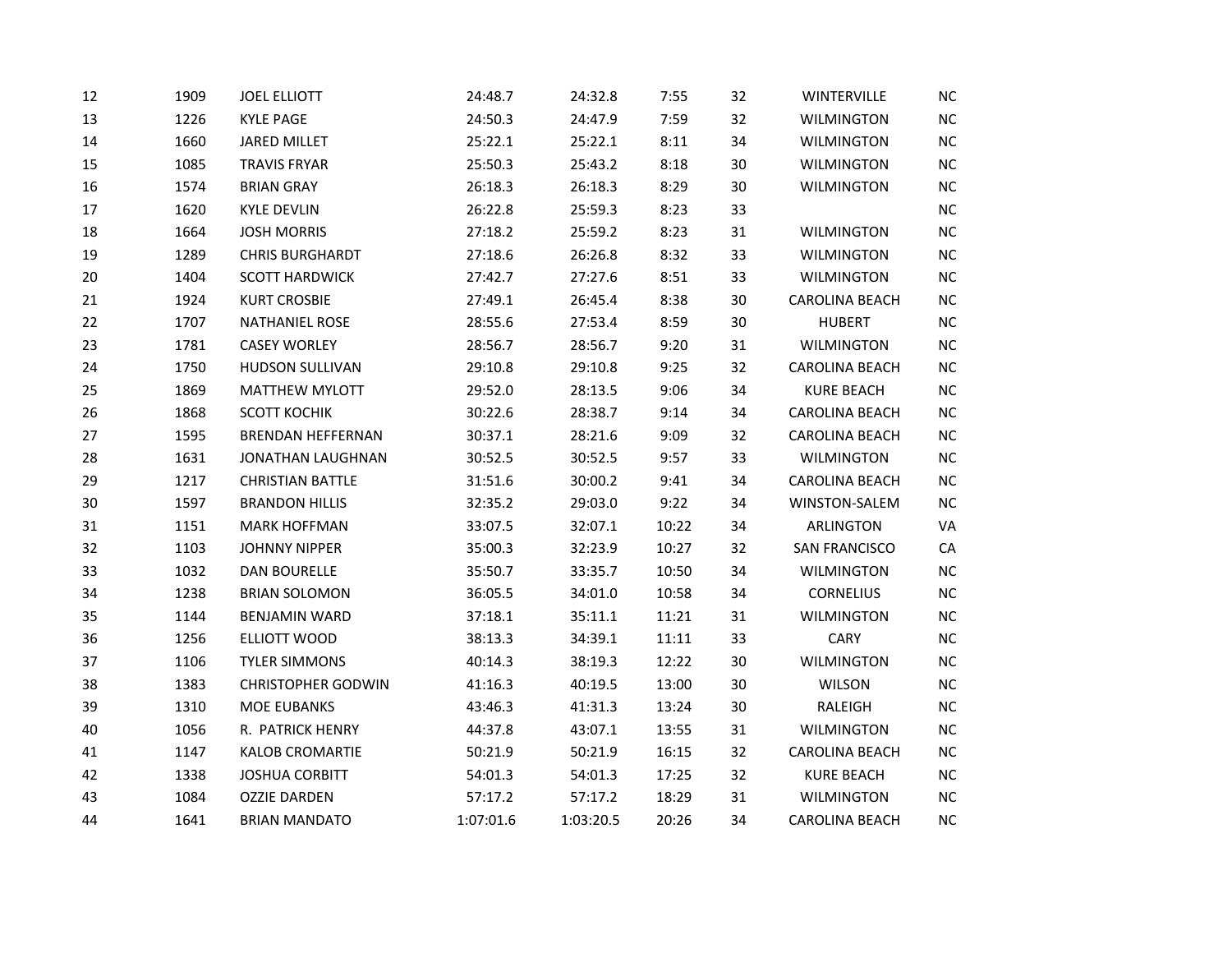| <b>MALE 35 - 39</b> |      |                            |                      |           |       |     |                           |           |
|---------------------|------|----------------------------|----------------------|-----------|-------|-----|---------------------------|-----------|
| Place               | Bib# | Name                       | <b>Official Time</b> | Chip Time | Pace  | Age | City                      | State     |
| 1                   | 1072 | <b>DAVID STREB</b>         | 20:52.9              | 20:40.5   | 6:40  | 37  | <b>CAROLINA BEACH</b>     | NC        |
| $\overline{2}$      | 1941 | <b>SHAWN MCKEE</b>         | 21:42.8              | 21:42.2   | 7:00  | 35  | <b>CAROLINA BEACH</b>     | NC        |
| 3                   | 1580 | MICHAEL GRINNELL           | 21:43.2              | 21:43.2   | 7:00  | 36  | SPRINGFIELD               | VA        |
| 4                   | 1122 | <b>SHAWN HORTON</b>        | 23:15.8              | 22:54.3   | 7:23  | 36  | <b>WILMINGTON</b>         | NC        |
| 5                   | 1860 | <b>CHRISTIAN CARDAMONE</b> | 23:35.0              | 23:24.3   | 7:33  | 35  | <b>WRIGHTSVILLE BEACH</b> | NC        |
| 6                   | 1690 | <b>BILLY PLATZ</b>         | 23:55.0              | 23:52.2   | 7:42  | 35  | <b>CAROLINA BEACH</b>     | NC        |
| 7                   | 1622 | <b>ANTHONY KOZOL</b>       | 24:12.6              | 24:07.0   | 7:47  | 37  | <b>WILMINGTON</b>         | NC        |
| 8                   | 1760 | <b>MICHAEL THOMPSON</b>    | 24:15.6              | 24:03.7   | 7:45  | 38  | <b>WILMINGTON</b>         | NC        |
| 9                   | 1778 | <b>SHAWN WINTER</b>        | 24:33.5              | 24:33.5   | 7:55  | 39  | <b>WILMINGTON</b>         | NC        |
| 10                  | 1618 | <b>MATTHEW KNIGHT</b>      | 25:27.1              | 25:10.0   | 8:07  | 36  | <b>WILMINGTON</b>         | NC        |
| 11                  | 1949 | <b>RODNEY STREETER</b>     | 26:34.2              | 26:34.2   | 8:34  | 35  | <b>WILMINGTON</b>         | NC        |
| 12                  | 1507 | <b>KEVIN BREED</b>         | 26:37.6              | 26:31.7   | 8:33  | 39  | <b>CAROLINA BEACH</b>     | <b>NC</b> |
| 13                  | 1803 | <b>JOSH WARD</b>           | 27:22.8              | 25:32.5   | 8:14  | 35  | <b>WILMINGTON</b>         | NC        |
| 14                  | 1562 | <b>IAN FLYNN</b>           | 27:23.2              | 27:23.2   | 8:50  | 38  | <b>FREDERICKSBURG</b>     | VA        |
| 15                  | 1882 | <b>BENGAMIN KOVACH</b>     | 28:38.1              | 26:53.0   | 8:40  | 35  | <b>LIVERPOOL</b>          | <b>NY</b> |
| 16                  | 1354 | MICHAEL SPENCE             | 28:48.7              | 28:48.7   | 9:17  | 37  | <b>OCEAN ISLE BEACH</b>   | NC        |
| 17                  | 1353 | <b>JOSH REILLY</b>         | 29:22.1              | 29:14.9   | 9:26  | 36  | LELAND                    | NC        |
| 18                  | 1850 | <b>REGGIE FRANKLIN</b>     | 29:48.8              | 29:48.8   | 9:37  | 37  | WILMINGTON                | NC        |
| 19                  | 1917 | <b>RUSTE MILLER</b>        | 29:49.4              | 28:48.4   | 9:17  | 35  | RALEIGH                   | NC        |
| 20                  | 1332 | <b>BRANDON HART</b>        | 29:52.3              | 26:39.7   | 8:36  | 35  | <b>WILMINGTON</b>         | NC        |
| 21                  | 1867 | <b>ANDREW SARMIERE</b>     | 29:52.3              | 28:14.6   | 9:06  | 39  | <b>CAROLINA BEACH</b>     | NC        |
| 22                  | 1258 | <b>CHRIS YOUNG</b>         | 30:02.1              | 30:02.1   | 9:41  | 37  | <b>WILMINGTON</b>         | NC        |
| 23                  | 1249 | <b>MARK KING</b>           | 30:11.5              | 30:00.4   | 9:41  | 35  | <b>WILMINGTON</b>         | NC        |
| 24                  | 1127 | <b>SEAN DWYER</b>          | 30:13.0              | 29:20.6   | 9:28  | 38  | <b>WILMINGTON</b>         | NC        |
| 25                  | 1798 | <b>KEITH SANDERS</b>       | 30:44.1              | 30:08.7   | 9:43  | 35  | <b>WILMINGTON</b>         | NC        |
| 26                  | 1474 | <b>CLAY ALFORD</b>         | 30:47.0              | 30:35.0   | 9:52  | 38  | <b>WILMINGTON</b>         | NC        |
| 27                  | 1172 | <b>DAN RADLEY</b>          | 31:12.6              | 30:14.8   | 9:45  | 35  | <b>WILMINGTON</b>         | <b>NC</b> |
| 28                  | 1219 | <b>JOEL BATTLE</b>         | 31:50.7              | 29:58.8   | 9:40  | 37  | <b>MATTHEWS</b>           | NC        |
| 29                  | 1902 | MICHAEL DEL SAVIO          | 31:57.2              | 31:57.2   | 10:18 | 36  | <b>WILMINGTON</b>         | NC        |
| 30                  | 1677 | <b>BRAD ODELL</b>          | 31:57.7              | 31:57.7   | 10:18 | 35  | <b>WILMINGTON</b>         | NC        |
| 31                  | 1087 | <b>KEVIN GRATWICK</b>      | 32:26.5              | 31:37.8   | 10:12 | 39  | <b>WILMINGTON</b>         | NC        |
| 32                  | 1456 | <b>JOSH HOPKINS</b>        | 33:03.9              | 32:21.1   | 10:26 | 36  | LELAND                    | NC        |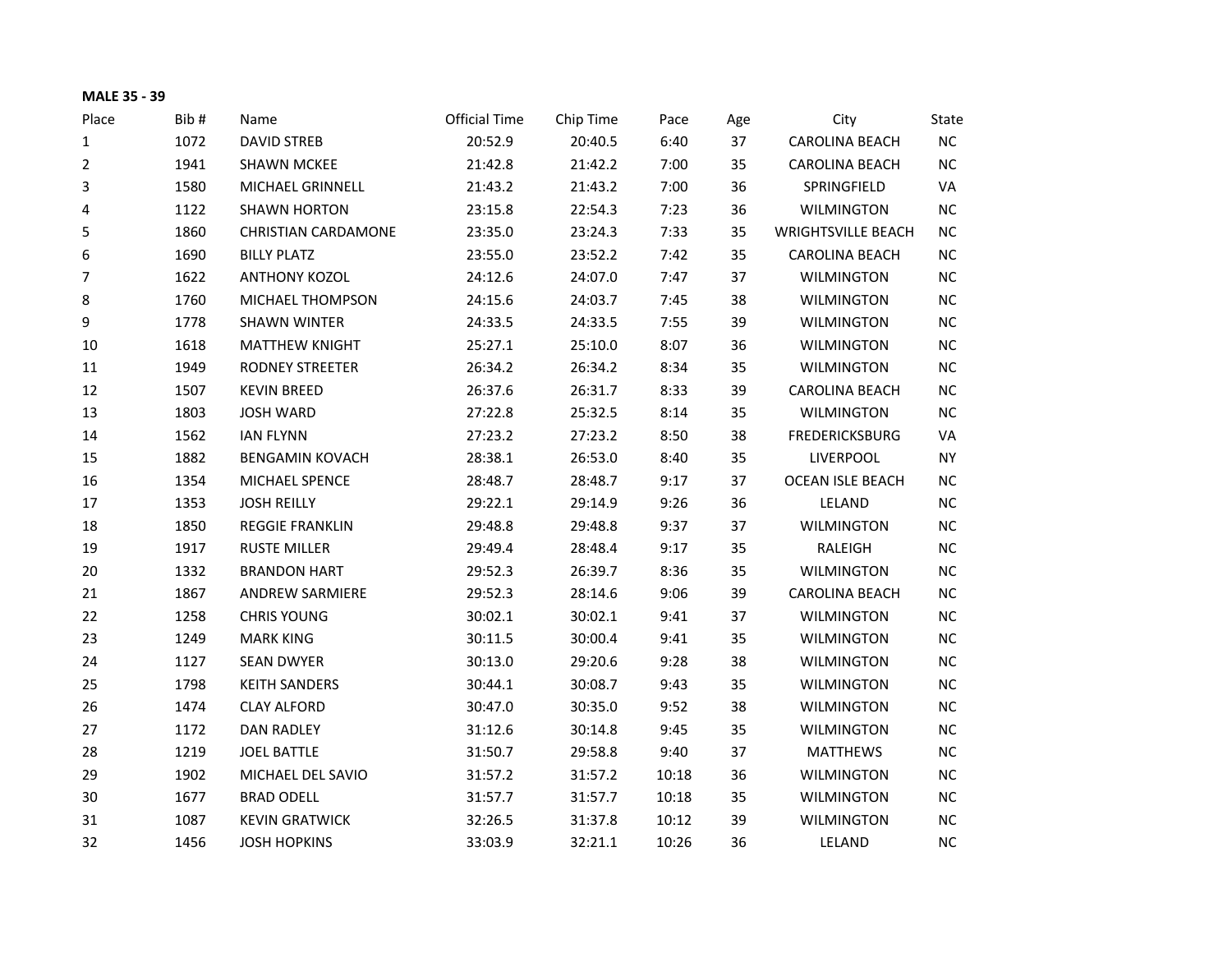| 33 | 1232 | <b>JAMIE FISH</b>      | 33:04.9 | 31:01.9 | 10:00 | 39 | YOUNGSVILLE           | NC.       |
|----|------|------------------------|---------|---------|-------|----|-----------------------|-----------|
| 34 | 1530 | <b>JAY COTTLE</b>      | 33:44.4 | 33:44.4 | 10:53 | 38 | <b>WILMINGTON</b>     | <b>NC</b> |
| 35 | 1858 | <b>JASON NYE</b>       | 35:16.8 | 33:31.2 | 10:49 | 37 | CAROLINA BEACH        | <b>NC</b> |
| 36 | 1829 | <b>BRENT BUNN</b>      | 35:21.4 | 31:45.0 | 10:15 | 35 | <b>WINNABOW</b>       | NC.       |
| 37 | 1708 | ROBERT ROSS            | 35:54.8 | 35:54.8 | 11:35 | 38 | LELAND                | NC.       |
| 38 | 1496 | PETER BECKLEY          | 36:47.6 | 36:13.2 | 11:41 | 39 | CAROLINA BEACH        | <b>NC</b> |
| 39 | 1739 | <b>BRIAN STANBERRY</b> | 37:21.1 | 33:32.0 | 10:49 | 39 | <b>WILMINGTON</b>     | <b>NC</b> |
| 40 | 1330 | ASH SMITH              | 37:37.0 | 36:47.5 | 11:52 | 36 | <b>WILMINGTON</b>     | NC.       |
| 41 | 1300 | <b>RYAN HUMPHREY</b>   | 37:48.5 | 37:17.3 | 12:02 | 38 | <b>CAROLINA BEACH</b> | <b>NC</b> |
| 42 | 1253 | <b>PUFFY RUSSELL</b>   | 37:50.3 | 34:17.0 | 11:04 | 35 | <b>WILMINGTON</b>     | NC.       |
| 43 | 1561 | RODRIGO FLORIANO       | 39:01.1 | 37:46.5 | 12:11 | 38 | <b>WILMINGTON</b>     | NC.       |
| 44 | 1472 | <b>MUR AKINLI</b>      | 43:03.2 | 41:36.0 | 13:25 | 39 | <b>WILMINGTON</b>     | <b>NC</b> |
| 45 | 1311 | <b>RANDY LANE</b>      | 43:53.3 | 41:36.4 | 13:25 | 38 | <b>MOUNT OLIVE</b>    | <b>NC</b> |
| 46 | 1381 | DAVID CALLAHAN         | 57:42.3 | 53:11.9 | 17:09 | 38 | <b>WILMINGTON</b>     | NC.       |
|    |      |                        |         |         |       |    |                       |           |

# **MALE 40 - 44**

| Place | Bib# | Name                   | <b>Official Time</b> | Chip Time | Pace | Age | City                  | State |
|-------|------|------------------------|----------------------|-----------|------|-----|-----------------------|-------|
| 1     | 1362 | <b>DUKE HAGESTROM</b>  | 21:58.2              | 21:40.2   | 7:05 | 41  | <b>CAROLINA BEACH</b> | NC.   |
| 2     | 1550 | <b>EDWARD ELDRIDGE</b> | 23:39.6              | 23:36.1   | 7:37 | 42  | <b>HOPE MILLS</b>     | NC.   |
| 3     | 1606 | <b>JOSEPH LEBLANC</b>  | 24:10.3              | 23:58.9   | 7:44 | 44  | <b>WILMINGTON</b>     | NC.   |
| 4     | 1612 | PHILLIP KELLEY         | 24:34.5              | 24:12.0   | 7:48 | 40  | <b>WILMINGTON</b>     | NC.   |
| 5     | 1907 | <b>MATT ZEBOOR</b>     | 24:52.5              | 24:40.7   | 7:57 | 42  | <b>WILMINGTON</b>     | NC.   |
| 6     | 1910 | <b>BRADFORD BIRON</b>  | 25:25.0              | 25:13.8   | 8:08 | 40  | <b>WILMINGTON</b>     | NC.   |
| 7     | 1535 | <b>JOHN DITTMAR</b>    | 26:33.2              | 26:21.2   | 8:30 | 41  | <b>KURE BEACH</b>     | NC.   |
| 8     | 1228 | <b>ERIC PIPER</b>      | 27:04.1              | 27:04.1   | 8:44 | 42  | <b>WILMINGTON</b>     | NC.   |
| 9     | 1838 | <b>DAN KACZYNSKI</b>   | 27:21.3              | 27:05.5   | 8:44 | 44  | <b>WILMINGTON</b>     | NC.   |
| 10    | 1680 | <b>JEFF PARKER</b>     | 27:54.9              | 27:16.6   | 8:48 | 44  | <b>WILMINGTON</b>     | NC.   |
| 11    | 1051 | <b>CHRIS ROYAL</b>     | 28:17.1              | 27:06.5   | 8:45 | 42  | <b>WILMINGTON</b>     | NC.   |
| 12    | 1756 | <b>DAVID TEPPER</b>    | 28:47.9              | 28:47.9   | 9:17 | 40  | <b>CAROLINA BEACH</b> | NC.   |
| 13    | 1603 | MICHAEL HOWARD         | 29:06.6              | 29:06.6   | 9:23 | 42  | <b>OAK ISLAND</b>     | NC.   |
| 14    | 1065 | <b>RICK CHEEK</b>      | 29:35.8              | 29:35.8   | 9:33 | 41  | <b>WILMINGTON</b>     | NC.   |
| 15    | 1503 | <b>SAMUEL BOYCE</b>    | 29:51.6              | 28:22.6   | 9:09 | 43  | <b>WILMINGTON</b>     | NC.   |
| 16    | 1598 | <b>GEORGE HOLLEN</b>   | 29:58.5              | 29:29.5   | 9:31 | 41  | <b>WILMINGTON</b>     | NC.   |
| 17    | 1284 | <b>GERALD NEIL</b>     | 30:21.0              | 29:55.3   | 9:39 | 44  | <b>CAROLINA BEACH</b> | NC.   |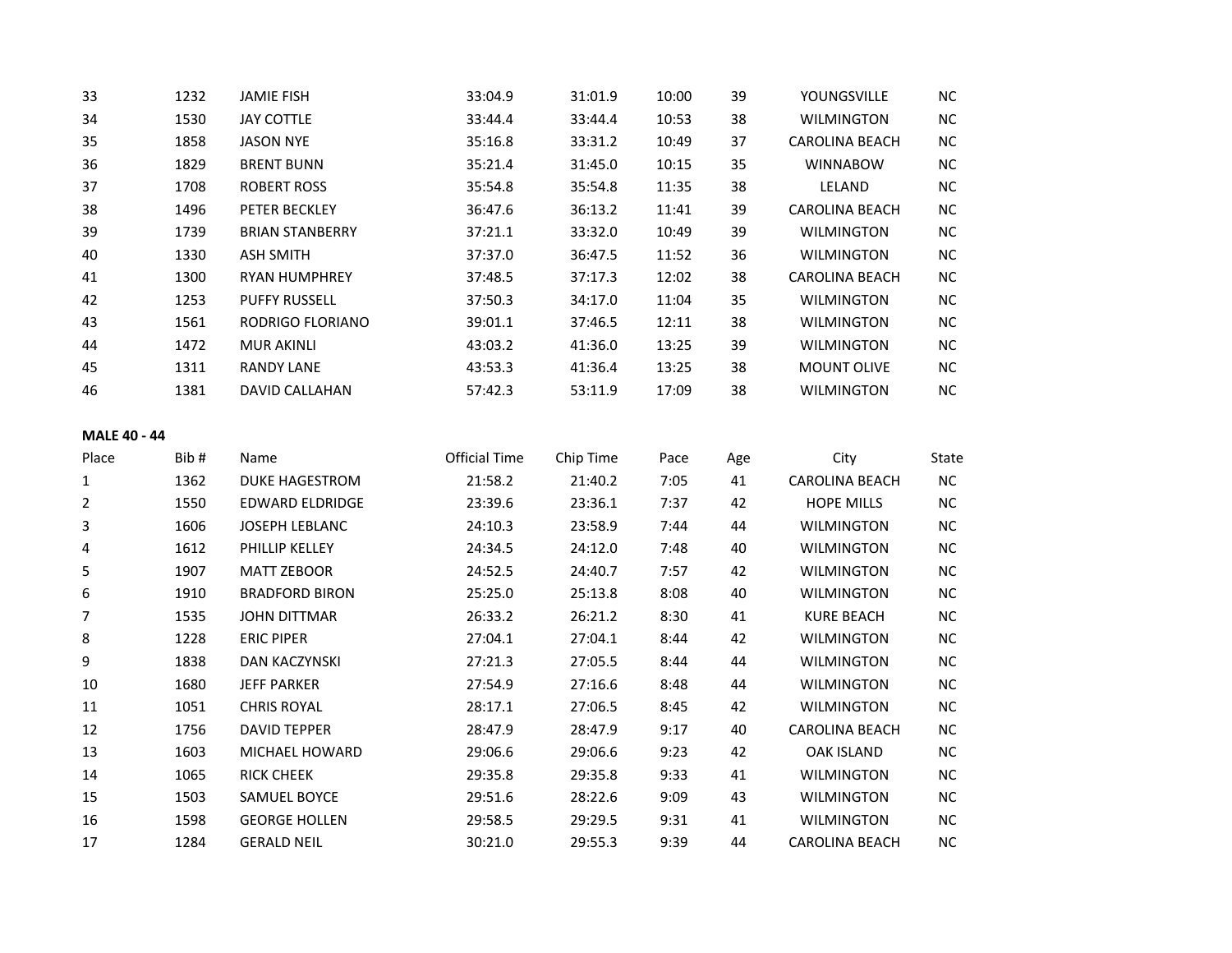| 18                  | 1589 | <b>JOHN HARRISON</b>  | 32:02.4              | 30:09.6   | 9:44  | 41  | <b>WILMINGTON</b>     | <b>NC</b>  |
|---------------------|------|-----------------------|----------------------|-----------|-------|-----|-----------------------|------------|
| 19                  | 1461 | <b>MARK TARTER</b>    | 32:43.9              | 32:02.0   | 10:20 | 44  | <b>WILMINGTON</b>     | $\sf NC$   |
| 20                  | 1908 | SCOTT SLOCUM          | 33:49.3              | 33:11.8   | 10:42 | 43  | <b>WILMINGTON</b>     | $NC$       |
| 21                  | 1877 | <b>NIKLAS MORTON</b>  | 35:30.0              | 35:11.9   | 11:21 | 44  | <b>WILMINGTON</b>     | NC         |
| 22                  | 1417 | <b>CHARLES BROWNE</b> | 35:41.5              | 30:25.5   | 9:49  | 44  | <b>CAROLINA BEACH</b> | NC         |
| 23                  | 1008 | <b>KO CLARK</b>       | 36:02.8              | 34:34.0   | 11:09 | 40  | <b>WILMINGTON</b>     | $NC$       |
| 24                  | 1488 | <b>RYAN BARCLAY</b>   | 36:03.6              | 32:25.4   | 10:27 | 40  | <b>WINNABOW</b>       | $NC$       |
| 25                  | 1505 | <b>BRAD BRADLEY</b>   | 36:23.5              | 35:38.1   | 11:30 | 42  | CAROLINA BEACH        | NC         |
| 26                  | 1617 | <b>CLEON KNAPP</b>    | 36:36.7              | 35:56.7   | 11:35 | 41  | <b>VIRGINIA BEACH</b> | VA         |
| 27                  | 1623 | <b>CHRIS LACOE</b>    | 37:45.8              | 34:08.9   | 11:01 | 40  | <b>WINNABOW</b>       | $NC$       |
| 28                  | 1015 | <b>JASON HUFFMAN</b>  | 38:59.3              | 38:35.3   | 12:27 | 40  | LELAND                | $\sf NC$   |
| 29                  | 1784 | <b>RYAN YOUNG</b>     | 41:15.3              | 40:38.1   | 13:06 | 42  | <b>WILMINGTON</b>     | $NC$       |
| 30                  | 1541 | <b>BOB DUNN</b>       | 43:00.9              | 42:41.2   | 13:46 | 44  | <b>KURE BEACH</b>     | NC         |
| 31                  | 1373 | <b>ERIC ATANASOFF</b> | 47:35.1              | 47:25.1   | 15:18 | 44  | <b>WILMINGTON</b>     | NC         |
| 32                  | 1139 | <b>STEVEN ZWALLY</b>  | 49:31.0              | 48:51.1   | 15:45 | 40  | <b>KURE BEACH</b>     | $NC$       |
| 33                  | 1027 | <b>ERIC MCHORNEY</b>  | 49:54.6              | 48:01.3   | 15:29 | 40  | CAROLINA BEACH        | $NC$       |
| 34                  | 1522 | <b>GARY COLEMAN</b>   | 51:59.9              | 50:44.1   | 16:22 | 44  | <b>CAROLINA BEACH</b> | NC         |
| 35                  | 1224 | MILES GROGAN          | 1:02:48.6            | 59:32.3   | 19:12 | 41  | <b>WILMINGTON</b>     | NC         |
| 36                  | 1291 | <b>RODNEY KIDD</b>    | 1:08:00.9            | 1:02:36.0 | 20:12 | 42  | CAROLINA BEACH        | NC         |
| <b>MALE 45 - 49</b> |      |                       |                      |           |       |     |                       |            |
| Place               | Bib# | Name                  | <b>Official Time</b> | Chip Time | Pace  | Age | City                  | State      |
| $\mathbf{1}$        | 1180 | PEYTON CHITTY         | 20:59.3              | 20:58.2   | 6:46  | 46  | <b>WILMINGTON</b>     | ${\sf NC}$ |
| 2                   | 1678 | RICHARD OGLE          | 21:31.0              | 21:31.0   | 6:56  | 45  | <b>WILMINGTON</b>     | NC         |
| 3                   | 1511 | <b>HERB BRYANT</b>    | 24:53.1              | 24:37.2   | 7:56  | 45  | SOUTHPORT             | $NC$       |
| 4                   | 1453 | DOMINADOR GOBALEZA    | 26:26.7              | 25:47.8   | 8:19  | 48  | <b>WILMINGTON</b>     | NC         |
| 5                   | 1170 | <b>BOB JONES</b>      | 26:40.7              | 26:05.2   | 8:25  | 46  | <b>WILMINGTON</b>     | $NC$       |
| 6                   | 1278 | <b>WES KNIGHT</b>     | 27:15.4              | 26:56.2   | 8:41  | 46  | <b>KURE BEACH</b>     | $NC$       |
| 7                   | 1763 | <b>MATT TREPPEL</b>   | 27:34.1              | 25:36.2   | 8:15  | 45  | <b>WILMINGTON</b>     | <b>NC</b>  |
| 8                   | 1634 | <b>BRIAN LEWIS</b>    | 28:16.3              | 27:47.2   | 8:58  | 47  | RALEIGH               | $NC$       |
| 9                   | 1904 | PAUL FOX              | 28:24.0              | 28:07.9   | 9:04  | 47  | <b>WILMINGTON</b>     | NC         |
| 10                  | 1848 | <b>CHRIS MAYS</b>     | 28:34.8              | 28:20.5   | 9:08  | 46  | <b>WILMINGTON</b>     | NC.        |
| 11                  | 1194 | LOU SAWYER            | 29:22.8              | 28:38.5   | 9:14  | 48  | <b>CAROLINA BEACH</b> | NC         |
| 12                  | 1852 | TROY SHAW JR.         | 29:35.4              | 28:15.7   | 9:07  | 46  | <b>MEBANE</b>         | NC         |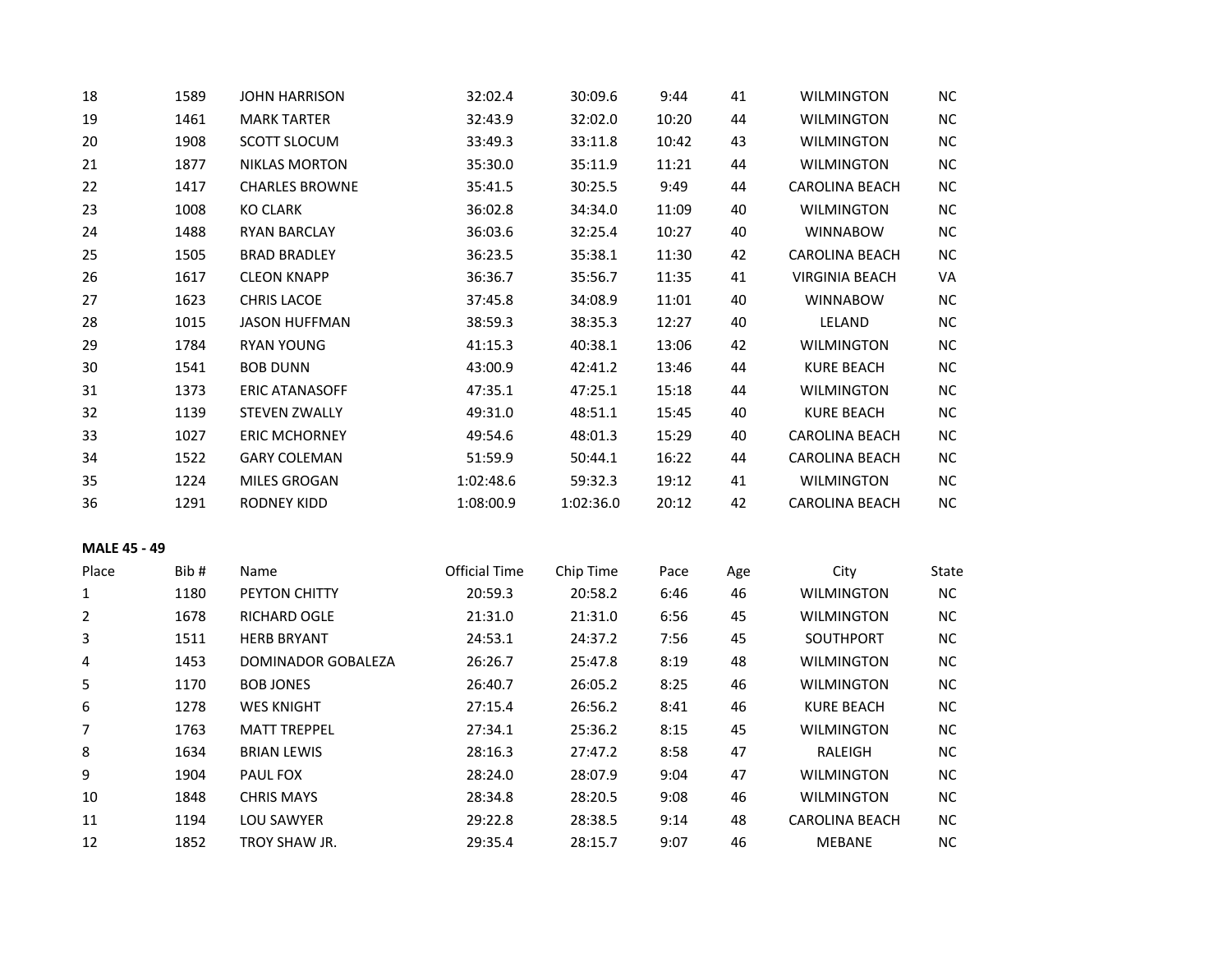| 13 | 1432 | <b>CHRIS SAWYER</b>       | 29:46.6 | 29:16.5 | 9:26  | 46 | <b>CAROLINA BEACH</b> | NC.       |
|----|------|---------------------------|---------|---------|-------|----|-----------------------|-----------|
| 14 | 1111 | NICK VARGA                | 30:03.5 | 29:41.0 | 9:35  | 45 | <b>GREENSBORO</b>     | <b>NC</b> |
| 15 | 1539 | CY DONALDSON              | 30:35.3 | 30:29.3 | 9:50  | 48 | <b>CAROLINA BEACH</b> | <b>NC</b> |
| 16 | 1191 | <b>TODD PLETCHER</b>      | 31:39.4 | 31:30.6 | 10:10 | 45 | <b>WILMINGTON</b>     | <b>NC</b> |
| 17 | 1630 | VINCENT LATTUCA           | 32:43.5 | 28:49.2 | 9:18  | 46 | <b>WILMINGTON</b>     | <b>NC</b> |
| 18 | 1344 | <b>JOHNNY MCWHIRTER</b>   | 32:59.0 | 32:34.3 | 10:30 | 48 | <b>INDIAN TRAIL</b>   | <b>NC</b> |
| 19 | 1425 | <b>MARK HATFIELD</b>      | 34:34.5 | 34:02.6 | 10:59 | 45 | <b>CAROLINA BEACH</b> | <b>NC</b> |
| 20 | 1140 | <b>JEFFREY LIPPINCOTT</b> | 35:58.4 | 34:45.8 | 11:13 | 45 | <b>WILMINGTON</b>     | <b>NC</b> |
| 21 | 1143 | <b>TIM TINCH</b>          | 36:49.3 | 35:53.6 | 11:35 | 47 | <b>WILMINGTON</b>     | NC        |
| 22 | 1286 | <b>CHRIS WILLIAMS</b>     | 38:00.9 | 37:46.9 | 12:11 | 46 | <b>WILMINGTON</b>     | <b>NC</b> |
| 23 | 1077 | EJ BARBERICH              | 38:15.0 | 36:16.5 | 11:42 | 45 | <b>WILMINGTON</b>     | <b>NC</b> |
| 24 | 1070 | <b>LARRY KEITH</b>        | 40:11.1 | 36:42.6 | 11:50 | 47 | <b>WILMINGTON</b>     | <b>NC</b> |
| 25 | 1809 | <b>MATT BARBOUR</b>       | 41:07.3 | 40:54.4 | 13:12 | 45 | <b>WILMINGTON</b>     | <b>NC</b> |
| 26 | 1887 | <b>DAVID STRICKLAND</b>   | 42:13.0 | 41:36.7 | 13:25 | 49 | <b>WILMINGTON</b>     | NC.       |
| 27 | 1129 | <b>MIKE JOYNER</b>        | 45:55.5 | 44:50.6 | 14:28 | 45 | <b>HAMPSTEAD</b>      | <b>NC</b> |
| 28 | 1703 | <b>DONALD RHEW</b>        | 49:52.1 | 48:40.2 | 15:42 | 48 | <b>CAROLINA BEACH</b> | <b>NC</b> |

# **MALE 50 - 54**

| Place | Bib# | Name                     | Official Time | Chip Time | Pace  | Age | City                  | State |
|-------|------|--------------------------|---------------|-----------|-------|-----|-----------------------|-------|
|       | 1794 | <b>DAVID DALY</b>        | 21:07.9       | 21:03.1   | 6:47  | 54  | <b>BEAUFORT</b>       | NC    |
| 2     | 1619 | <b>BILLY TURNER</b>      | 23:03.2       | 23:01.9   | 7:25  | 52  | <b>CAROLINA BEACH</b> | NC    |
| 3     | 1840 | <b>GORDON MASSENGILL</b> | 24:40.3       | 24:27.1   | 7:53  | 51  | <b>WILMINGTON</b>     | NC    |
| 4     | 1564 | <b>GREG MAYS</b>         | 25:14.4       | 24:59.9   | 8:04  | 53  | <b>WILMINGTON</b>     | NC    |
| 5     | 1815 | <b>JIM PRESTON</b>       | 25:17.4       | 25:17.4   | 8:09  | 54  | RALEIGH               | NC    |
| 6     | 1120 | <b>JAY HOPPER</b>        | 25:20.7       | 24:34.2   | 7:55  | 52  | <b>WILMINGTON</b>     | NC    |
| 7     | 1035 | <b>KENNETH HODGES</b>    | 25:41.0       | 25:41.0   | 8:17  | 50  | <b>CAROLINA BEACH</b> | NC    |
| 8     | 1343 | LUKE LAPERRIERE          | 27:24.7       | 27:24.7   | 8:50  | 53  | CAROLINA BEACH        | NC    |
| 9     | 1019 | <b>JOHN SWEETZ</b>       | 29:16.4       | 28:49.8   | 9:18  | 54  | <b>WILMINGTON</b>     | NC    |
| 10    | 1324 | <b>MATT MURPHY</b>       | 32:19.4       | 32:02.6   | 10:20 | 53  | <b>WILMINGTON</b>     | NC.   |
| 11    | 1060 | <b>REAGAN MOSHER</b>     | 32:40.1       | 32:40.1   | 10:32 | 50  | <b>WILMINGTON</b>     | NC    |
| 12    | 1711 | <b>WILSON RUTH</b>       | 33:13.8       | 32:58.3   | 10:38 | 54  | <b>STATESVILLE</b>    | NC    |
| 13    | 1267 | <b>MICKEY ANKHELYI</b>   | 33:41.8       | 33:14.7   | 10:43 | 51  | <b>FOLSOM</b>         | CA    |
| 14    | 1571 | <b>JAY GRAINGER</b>      | 34:54.7       | 34:54.7   | 11:15 | 54  | <b>LILLINGTON</b>     | NC    |
| 15    | 1948 | <b>SANDY ANTOR</b>       | 35:00.2       | 34:44.8   | 11:12 | 50  | <b>KURE BEACH</b>     | NC.   |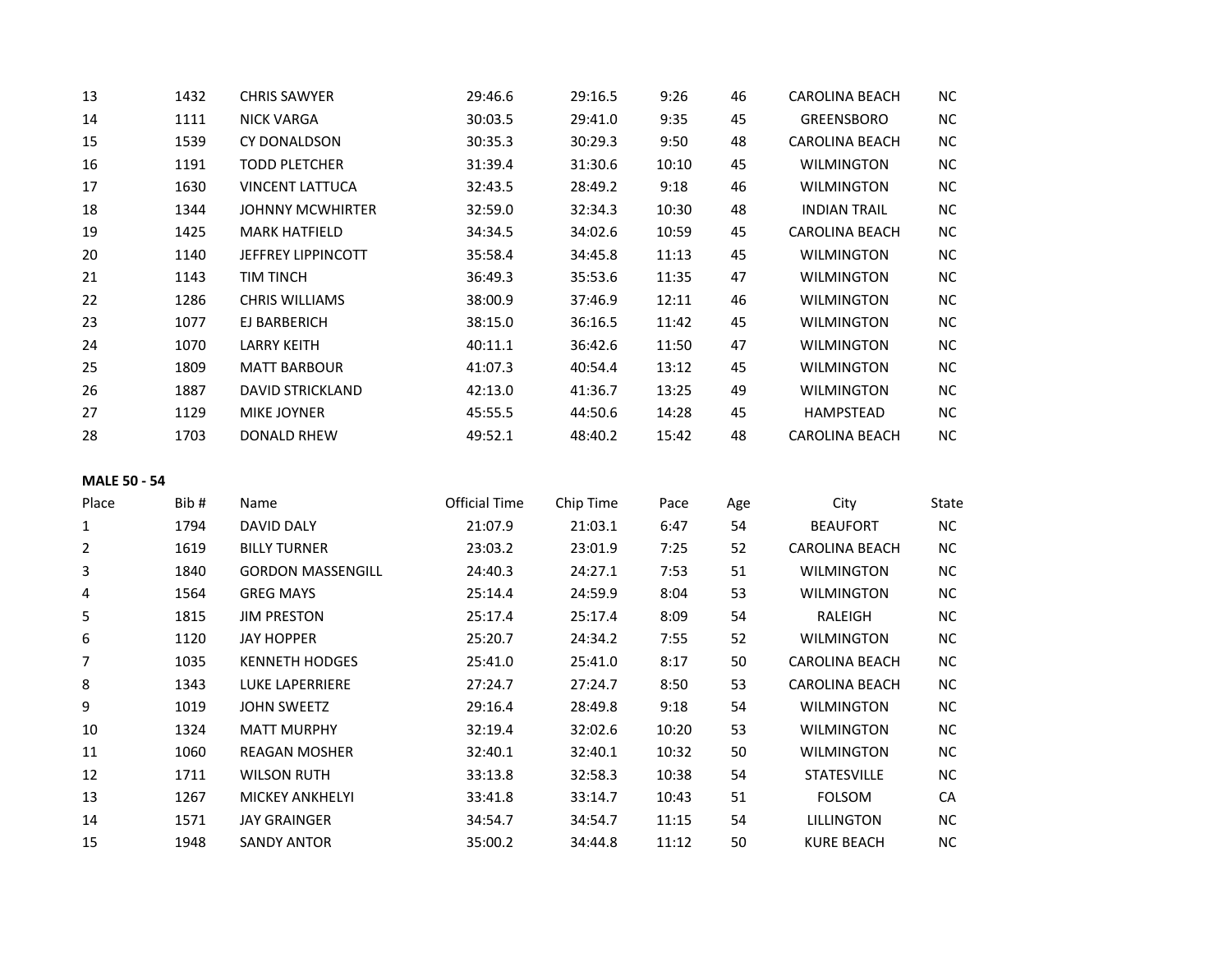| 16                  | 1467 | <b>KENT DAWDY</b>       | 35:30.9              | 35:30.9   | 11:27 | 51  | <b>WILMINGTON</b>     | NC         |
|---------------------|------|-------------------------|----------------------|-----------|-------|-----|-----------------------|------------|
| 17                  | 1420 | <b>BOB CARR</b>         | 36:36.7              | 36:11.2   | 11:40 | 52  | <b>WILMINGTON</b>     | $NC$       |
| 18                  | 1484 | PAUL ATKINSON           | 37:36.5              | 36:22.3   | 11:44 | 51  | RALEIGH               | NC         |
| 19                  | 1795 | <b>BRENT LAWSON</b>     | 39:39.2              | 38:11.8   | 12:19 | 50  | <b>HAMPSTEAD</b>      | NC         |
| 20                  | 1782 | <b>JAMIE WRECSICS</b>   | 43:21.1              | 43:21.1   | 13:59 | 52  | <b>HEBRON</b>         | ${\sf IN}$ |
| 21                  | 1473 | RICHARD ALEXANDERJR     | 43:35.4              | 43:20.8   | 13:59 | 53  | ELLICOTT CITY         | <b>MD</b>  |
| 22                  | 1652 | <b>MIKE MCHALE</b>      | 43:36.0              | 43:22.0   | 13:59 | 54  | MARRIOTTSVILLE        | MD         |
| 23                  | 1600 | <b>MARTIN HORN</b>      | 43:37.3              | 43:37.3   | 14:04 | 51  | <b>DURHAM</b>         | $NC$       |
| 24                  | 1160 | <b>RICK SHINDEL</b>     | 43:41.0              | 42:57.5   | 13:51 | 52  | <b>CAROLINA BEACH</b> | NC         |
| 25                  | 1755 | <b>JAMES TAYLOR</b>     | 49:07.1              | 47:49.3   | 15:25 | 53  | <b>WILMINGTON</b>     | NC         |
| 26                  | 1062 | <b>BILL SCOTT</b>       | 49:50.5              | 49:50.5   | 16:05 | 54  | <b>WILMINGTON</b>     | $NC$       |
| 27                  | 1731 | <b>TIM SMITH</b>        | 59:28.0              | 56:03.3   | 18:05 | 52  | <b>GOLDSBORO</b>      | $\sf NC$   |
| <b>MALE 55 - 59</b> |      |                         |                      |           |       |     |                       |            |
| Place               | Bib# | Name                    | <b>Official Time</b> | Chip Time | Pace  | Age | City                  | State      |
| $\mathbf{1}$        | 1920 | <b>TOM FANNON</b>       | 21:38.6              | 21:35.2   | 6:58  | 58  | <b>DUBLIN</b>         | OH         |
| $\overline{2}$      | 1108 | <b>ROBBY STRICKLAND</b> | 23:12.6              | 23:05.6   | 7:27  | 56  | <b>CAROLINA BEACH</b> | $NC$       |
| 3                   | 1272 | <b>RICK GIBSON</b>      | 26:21.9              | 26:21.9   | 8:30  | 59  | CONCORD               | $NC$       |
| 4                   | 1643 | <b>DON MARCUM</b>       | 27:29.2              | 27:18.2   | 8:48  | 56  | <b>WILMINGTON</b>     | NC         |
| 5                   | 1758 | <b>CHIP THOMAS</b>      | 31:21.7              | 31:16.4   | 10:05 | 55  | <b>BRISTOL</b>        | TN         |
| 6                   | 1584 | <b>CHARLIE HARDY</b>    | 31:42.1              | 31:25.3   | 10:08 | 59  | <b>KURE BEACH</b>     | NC         |
| $\overline{7}$      | 1341 | <b>TONY GARIBAY</b>     | 32:57.8              | 32:57.8   | 10:38 | 59  | <b>CAROLINA BEACH</b> | NC         |
| 8                   | 1326 | <b>STEVE STOKES</b>     | 33:58.3              | 33:42.0   | 10:52 | 57  | <b>WILMINGTON</b>     | $NC$       |
| 9                   | 1938 | <b>CHANDLER DOZIER</b>  | 35:07.2              | 35:03.2   | 11:18 | 57  | CAROLINA BEACH        | $NC$       |
| 10                  | 1095 | <b>WILLIAM KARNS</b>    | 36:27.6              | 36:09.7   | 11:40 | 56  | WILMINGTON            | NC         |
| 11                  | 1578 | <b>FREDDY GREGORY</b>   | 37:18.2              | 37:04.8   | 11:57 | 57  | <b>HOLLY SPRINGS</b>  | NC         |
| 12                  | 1695 | <b>TED POSTEMSKI</b>    | 40:10.8              | 38:43.9   | 12:29 | 59  | <b>WILMINGTON</b>     | $NC$       |
| 13                  | 1615 | <b>KENNETH KIRK</b>     | 42:36.1              | 39:10.6   | 12:38 | 59  | CONCORD               | NC         |
| 14                  | 1491 | <b>GREG BASINGER</b>    | 54:32.7              | 52:27.4   | 16:55 | 58  | <b>CAROLINA BEACH</b> | NC         |
| <b>MALE 60 - 64</b> |      |                         |                      |           |       |     |                       |            |
| Place               | Bib# | Name                    | <b>Official Time</b> | Chip Time | Pace  | Age | City                  | State      |
| $\mathbf{1}$        | 1765 | <b>BOB UNDERWOOD</b>    | 25:00.1              | 24:47.0   | 7:59  | 64  | <b>CAROLINA BEACH</b> | NC         |
| $\overline{2}$      | 1516 | <b>CURTIS CAMPBELL</b>  | 30:49.1              | 30:28.1   | 9:50  | 62  | <b>WILMINGTON</b>     | $NC$       |
|                     |      |                         |                      |           |       |     |                       |            |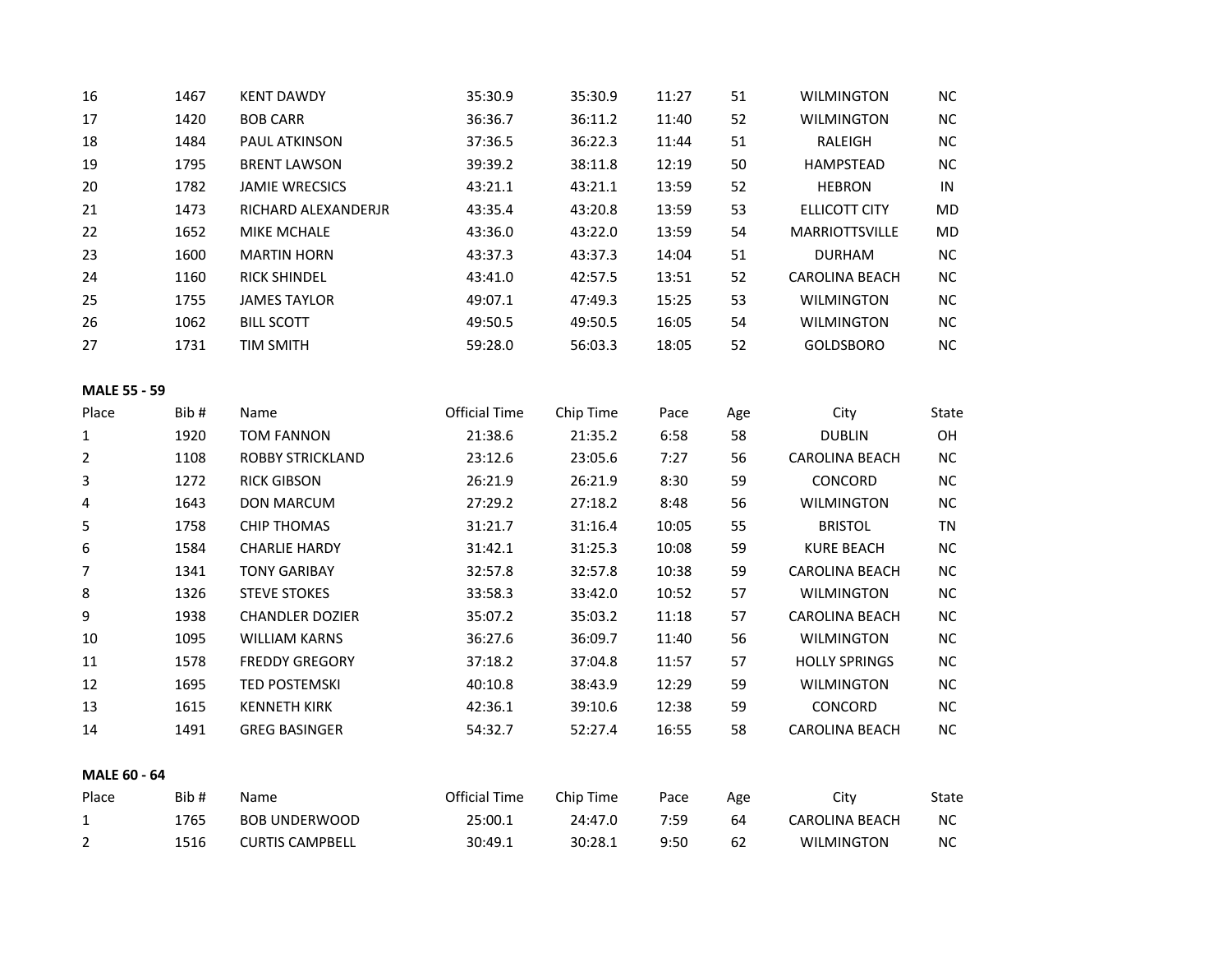| 3               | 1350                      | <b>MARIO PICCININ</b>   | 33:52.7              | 33:52.7   | 10:55    | 60  | <b>CAROLINA BECH</b>      | $NC$      |
|-----------------|---------------------------|-------------------------|----------------------|-----------|----------|-----|---------------------------|-----------|
| 4               | 1045                      | RICHARD POOLE           | 35:32.4              | 34:30.2   | 11:08    | 62  | <b>WILMINGTON</b>         | $NC$      |
| 5               | 1655                      | RODERICK MCQUEEN        | 37:43.4              | 36:45.9   | 11:51    | 63  | TALLAHASSEE               | FL.       |
| 6               | 1774                      | PAUL WIEST              | 41:51.5              | 39:45.4   | 12:49    | 60  | <b>HOLLYCTHOLLY RIDGE</b> | NC        |
| $\overline{7}$  | 1663                      | <b>GENE MOLL</b>        | 43:05.3              | 42:05.1   | 13:35    | 61  | <b>WILMINGTON</b>         | $NC$      |
| 8               | 1671                      | <b>BILL NANCE</b>       | 46:48.4              | 43:00.5   | 13:52    | 60  | <b>WALNUT COVE</b>        | $NC$      |
| 9               | 1386                      | <b>JOSEPH MOELLER</b>   | 49:57.1              | 48:57.3   | 15:47    | 61  | <b>WILMINGTON</b>         | $\sf NC$  |
| 10              | 1031                      | RANDALL WINGFIELD       | 50:03.3              | 50:03.3   | 16:09    | 60  | <b>STATESVILLE</b>        | NC        |
| 11              | 1339                      | <b>CHIP GARCIA</b>      | 55:40.1              | 50:26.9   | 16:16    | 62  | <b>CARY</b>               | $NC$      |
| 12              | 1176                      | MIKE SPRINKLE           | 55:40.6              | 54:30.0   | 17:35    | 61  | <b>BURGAW</b>             | $\sf NC$  |
| 13              | 1501                      | <b>DAVID BOSLEY</b>     | 1:02:12.1            | 59:22.1   | 19:09    | 61  | <b>HERMANTOWN</b>         | MN        |
| 14              | 1626                      | MICHAEL LANDON          | 1:20:13.9            | 1:20:13.9 | 25:53:00 | 60  | WILMINGTON                | <b>NC</b> |
| <b>MALE 65+</b> |                           |                         |                      |           |          |     |                           |           |
| Place           | Bib#                      | Name                    | <b>Official Time</b> | Chip Time | Pace     | Age | City                      | State     |
| 1               | 1543                      | <b>DENNIS EAGAN</b>     | 27:43.4              | 27:43.4   | 8:56     | 65  | <b>CAROLINA BEACH</b>     | NC        |
| $\overline{2}$  | 1648                      | MICHAEL MCARTHUR        | 28:27.8              | 28:09.2   | 9:05     | 67  | <b>CONESUS</b>            | <b>NY</b> |
| 3               | 1273                      | <b>GREG HICKS</b>       | 28:33.1              | 28:23.5   | 9:09     | 65  | <b>BENTON</b>             | LA        |
| 4               | 1271                      | <b>KEN EWING</b>        | 28:52.1              | 28:39.0   | 9:15     | 67  | <b>NEWPORT</b>            | PA        |
| 5               | 1658                      | <b>ROD KUANS</b>        | 32:58.3              | 32:49.1   | 10:35    | 71  | <b>AUBURN</b>             | NC        |
| 6               | 1280                      | <b>FRED LIGHTNER</b>    | 33:06.0              | 33:02.6   | 10:39    | 67  | <b>WILMINGTON</b>         | $NC$      |
| $\overline{7}$  | 1449                      | <b>GREG HIGGINS</b>     | 37:49.6              | 36:59.9   | 11:56    | 70  | CAROLINA BEACH            | NC        |
| 8               | 1497                      | <b>DAN BELL</b>         | 48:49.2              | 46:48.8   | 15:06    | 72  | <b>KURE BEACH</b>         | NC        |
| 9               | 1847                      | <b>ROY HENRY</b>        | 48:58.9              | 42:54.7   | 13:50    | 84  | <b>WILMINGTON</b>         | NC        |
| 10              | 1168                      | <b>JACK FLYNN</b>       | 53:24.6              | 52:41.5   | 16:59    | 74  | CAROLINA BEACH            | $NC$      |
| $11\,$          | 1649                      | <b>GEORGE MCCUISTON</b> | 54:04.3              | 54:04.3   | 17:26    | 74  | CAROLINA BEACH            | $\sf NC$  |
| 12              | 1538                      | ROBERT DOLEMAN          | 57:00.0              | 57:00.0   | 18:23    | 78  | <b>WILMINGTON</b>         | $NC$      |
| 13              | 1415                      | <b>RENE PARE</b>        | 1:19:17.8            | 1:16:33.9 | 24:42:00 | 84  | <b>WILMINGTON</b>         | NC        |
|                 | <b>MALE AGE NOT GIVEN</b> |                         |                      |           |          |     |                           |           |
| Place           | Bib#                      | Name                    | <b>Official Time</b> | Chip Time | Pace     | Age | City                      | State     |
| $\mathbf{1}$    | 1212                      | <b>JIMI WOODRUFF</b>    | 37:02.9              | 36:29.0   | 11:46    | 99  | <b>WILMINGTON</b>         | NC        |

**FEMALE 9 & UNDER**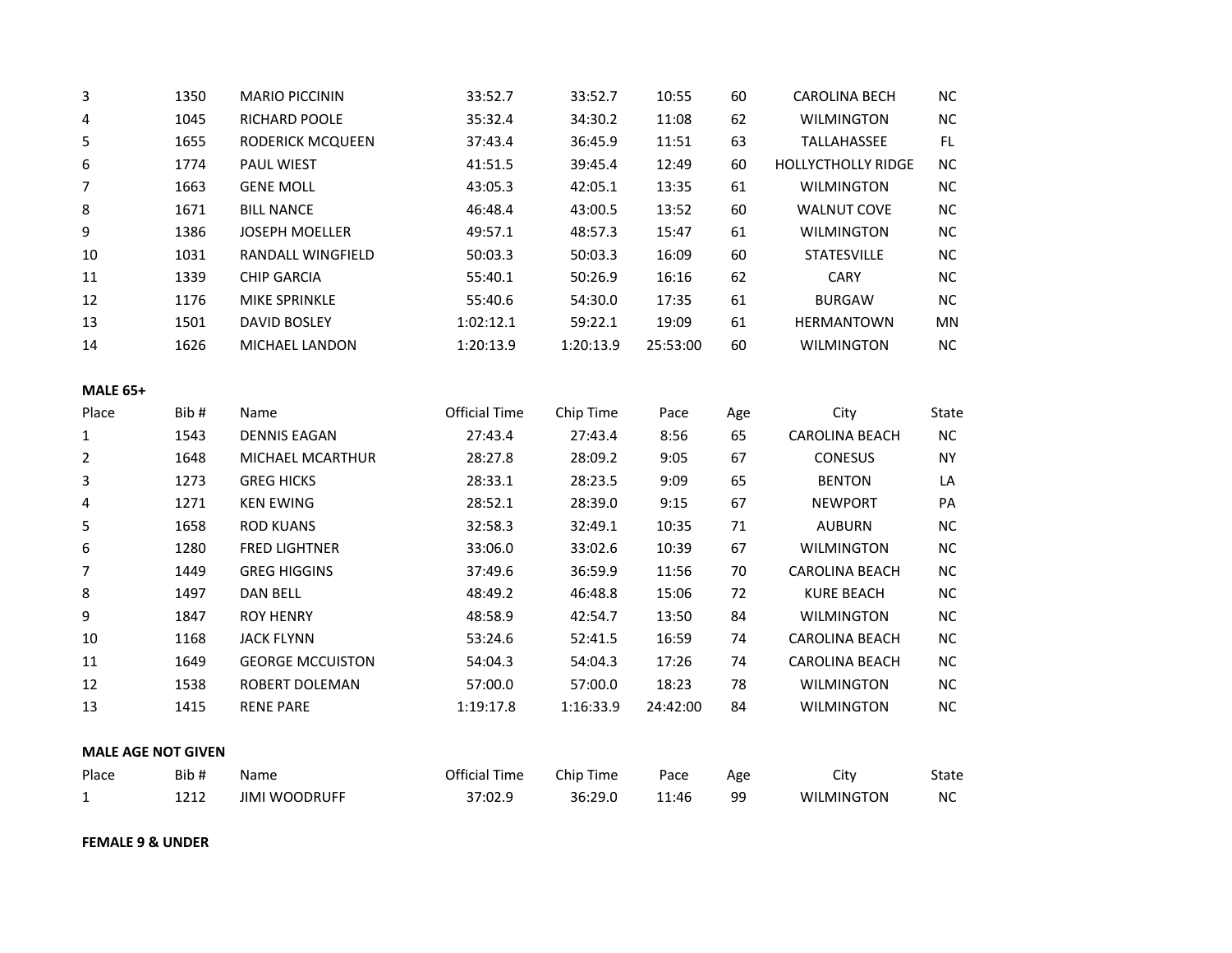| Place                 | Bib# | Name                        | <b>Official Time</b> | Chip Time | Pace  | Age            | City                  | State      |
|-----------------------|------|-----------------------------|----------------------|-----------|-------|----------------|-----------------------|------------|
| $\mathbf{1}$          | 904  | <b>MALIS TOPPIN</b>         | 29:03.0              | 28:55.4   | 9:20  | 9              | <b>KURE BEACH</b>     | ${\sf NC}$ |
| $\overline{2}$        | 1481 | <b>LUCY ANDREWS</b>         | 29:07.2              | 28:48.4   | 9:17  | 9              | <b>CHARLOTTE</b>      | ${\sf NC}$ |
| 3                     | 1352 | <b>ISABELLA REILLY</b>      | 29:22.0              | 29:20.9   | 9:28  | 9              | LELAND                | NC         |
| 4                     | 1193 | <b>ELLE SAWYER</b>          | 29:23.0              | 28:38.5   | 9:14  | 9              | <b>CAROLINA BEACH</b> | $NC$       |
| 5                     | 1935 | <b>HOLLY MCKEE</b>          | 30:30.2              | 30:30.2   | 9:50  | 8              | <b>CAROLINA BEACH</b> | $NC$       |
| 6                     | 1157 | <b>KAITLYN VANSCOY</b>      | 30:33.4              | 30:22.2   | 9:48  | $\overline{7}$ | <b>CAROLINA BEACH</b> | NC         |
| 7                     | 1190 | <b>BROOKE PLETCHER</b>      | 31:09.7              | 31:01.2   | 10:00 | 8              | <b>WILMINGTON</b>     | $NC$       |
| 8                     | 1691 | <b>TAYLOR PLATZ</b>         | 34:26.4              | 33:55.1   | 10:56 | $\overline{7}$ | <b>CAROLINA BEACH</b> | NC         |
| 9                     | 903  | <b>NIKOLE SILVA</b>         | 35:03.9              | 35:03.9   | 11:18 | 3              | <b>CAROLINA BEACH</b> | NC         |
| 10                    | 1806 | <b>MALIA WOMBLE</b>         | 37:14.8              | 37:06.7   | 11:58 | 9              | <b>WILMINGTON</b>     | $NC$       |
| $11\,$                | 1181 | SOLANA CHMIEL               | 39:22.0              | 38:50.9   | 12:32 | 9              | <b>CAROLINA BEACH</b> | $NC$       |
| 12                    | 1517 | HAVANAH CHMIEL              | 39:22.6              | 38:51.5   | 12:32 | 7              | CAROLINA BEACH        | NC         |
| 13                    | 1442 | SARAH HOFFER                | 45:29.8              | 44:56.7   | 14:30 | 9              | CAROLINA BEACH        | NC         |
| <b>FEMALE 10 - 14</b> |      |                             |                      |           |       |                |                       |            |
| Place                 | Bib# | Name                        | <b>Official Time</b> | Chip Time | Pace  | Age            | City                  | State      |
| $\mathbf{1}$          | 1514 | <b>SHOLL BURKHEAD</b>       | 24:47.1              | 24:33.5   | 7:55  | $10\,$         | SANFORD               | NC         |
| $\overline{2}$        | 1846 | <b>ALYSSA PARKER</b>        | 25:55.7              | 25:32.4   | 8:14  | 11             | <b>WILMINGTON</b>     | $NC$       |
| 3                     | 1614 | <b>ANNA KING</b>            | 27:24.4              | 27:20.2   | 8:49  | 12             | CAROLINA BEACH        | $NC$       |
| 4                     | 1930 | SOPHIA BRADFORD             | 30:23.3              | 30:23.3   | 9:48  | 13             | <b>WIMINGTON</b>      | NC         |
| 5                     | 1323 | <b>KELLY MAYO</b>           | 31:22.0              | 31:05.6   | 10:02 | 11             | <b>WILMINGTON</b>     | $NC$       |
| 6                     | 1337 | <b>ERYN CANNON</b>          | 32:21.7              | 31:05.6   | 10:02 | 14             | CARY                  | $NC$       |
| 7                     | 1088 | <b>CAROLINE HARRIS</b>      | 32:50.4              | 32:07.0   | 10:22 | 14             | <b>WILMINGTON</b>     | NC         |
| 8                     | 1400 | <b>ANNALISE SAFFO</b>       | 33:25.7              | 33:13.9   | 10:43 | 10             | <b>WILMINGTON</b>     | $NC$       |
| 9                     | 1876 | <b>EVE MORTON</b>           | 34:21.3              | 34:03.7   | 10:59 | 12             | <b>WILMINGTON</b>     | $\sf NC$   |
| 10                    | 1875 | <b>RILEY MORTON</b>         | 34:21.3              | 34:03.7   | 10:59 | 13             | <b>WILMINGTON</b>     | $NC$       |
| 11                    | 1705 | <b>KARI RIGGINS</b>         | 35:55.9              | 35:55.9   | 11:35 | 10             | <b>WILMINGTON</b>     | NC         |
| 12                    | 1195 | <b>EMERSON SHUTTLEWORTH</b> | 36:26.5              | 36:18.4   | 11:43 | 10             | <b>CAROLINA BEACH</b> | <b>NC</b>  |
| 13                    | 1288 | ALEXA BURGHARDT             | 38:52.5              | 38:01.8   | 12:16 | 12             | <b>WILMINGTON</b>     | $NC$       |
| 14                    | 1881 | <b>LINDSEY SANDERS</b>      | 38:53.2              | 38:02.2   | 12:16 | 14             | <b>WILMINGTON</b>     | $NC$       |
| 15                    | 1276 | <b>LARKIN KNIGHT</b>        | 39:46.7              | 39:46.7   | 12:50 | 12             | <b>KURE BEACH</b>     | <b>NC</b>  |
| 16                    | 1358 | <b>MADISON CHALMERS</b>     | 40:45.5              | 39:35.5   | 12:46 | 13             | CAROLINA BEACH        | NC         |
| 17                    | 1315 | <b>JESSICA RADA</b>         | 43:53.5              | 41:36.7   | 13:25 | 13             | <b>FAYETTEVILLE</b>   | NC         |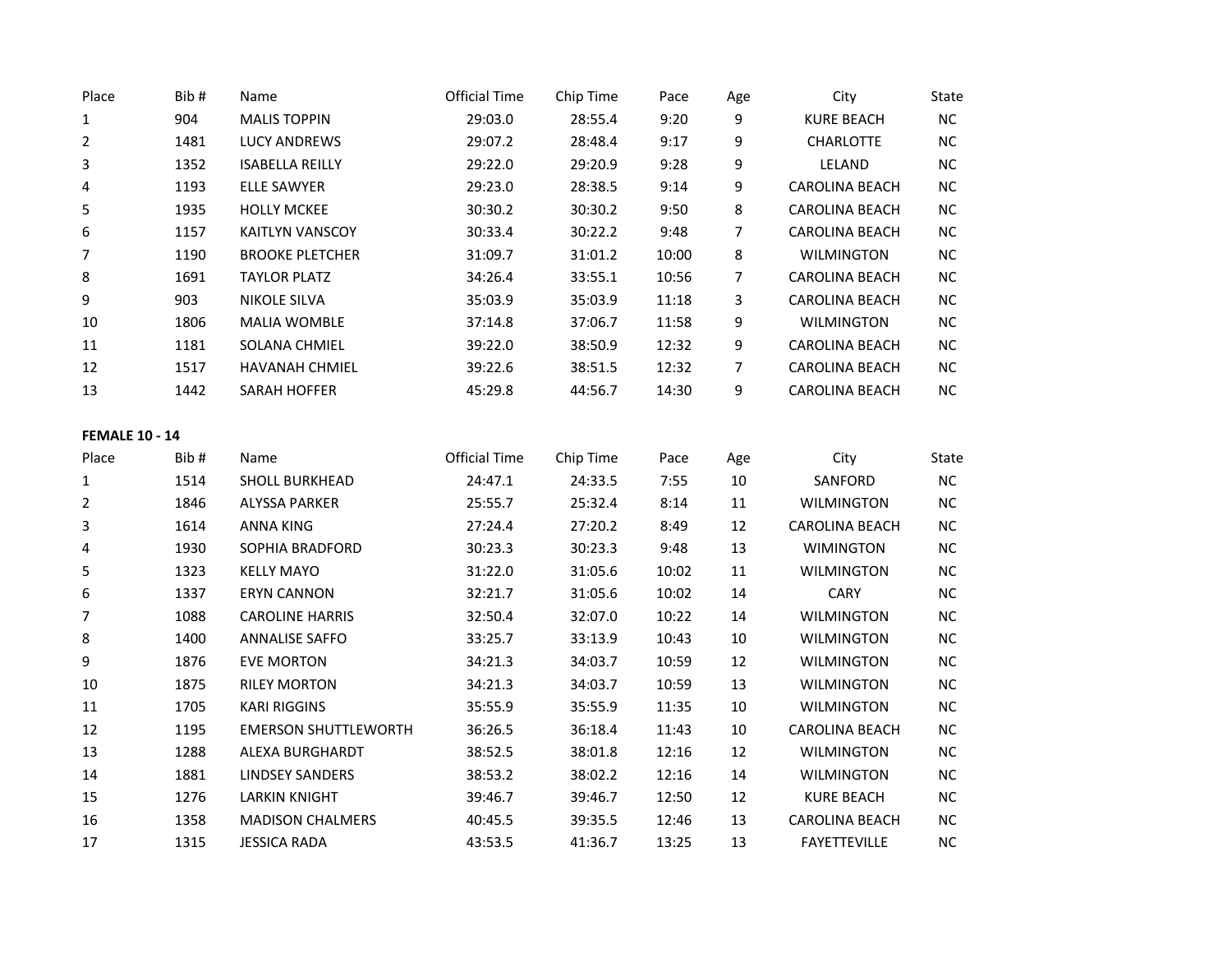| 18                    | 1905 | ELIZABETH FILBERT         | 44:54.7              | 41:03.8   | 13:15 | 14  | <b>WILMINGTON</b>     | NC           |
|-----------------------|------|---------------------------|----------------------|-----------|-------|-----|-----------------------|--------------|
| 19                    | 1532 | <b>OLIVIA DENBO</b>       | 45:54.0              | 45:54.0   | 14:48 | 13  | RALEIGH               | NC           |
| 20                    | 1156 | <b>MADHAVI TRIKHA</b>     | 56:12.0              | 54:15.6   | 17:30 | 13  | <b>WILMINGTON</b>     | NC           |
| 21                    | 1022 | <b>JULIA BRADFORD</b>     | 1:04:24.8            | 59:23.2   | 19:09 | 10  | <b>WILMINGTON</b>     | NC           |
| <b>FEMALE 15 - 19</b> |      |                           |                      |           |       |     |                       |              |
| Place                 | Bib# | Name                      | <b>Official Time</b> | Chip Time | Pace  | Age | City                  | <b>State</b> |
| $\mathbf 1$           | 1787 | <b>RYLEIGH MCINTYRE</b>   | 23:03.6              | 22:59.8   | 7:25  | 15  | <b>WILMINGTON</b>     | $NC$         |
| 2                     | 1528 | <b>MEGAN CONDON</b>       | 26:57.6              | 26:57.6   | 8:42  | 15  | <b>WILMINGTON</b>     | NC           |
| 3                     | 1367 | SAM NESSELROAD            | 27:02.1              | 26:35.1   | 8:35  | 16  | <b>WILMINGTON</b>     | NC           |
| 4                     | 1470 | <b>KENSLEIGH ABLES</b>    | 27:46.0              | 26:40.1   | 8:36  | 18  | <b>WILMINGTON</b>     | $NC$         |
| 5                     | 1526 | <b>CATIE CONDON</b>       | 28:59.3              | 28:49.1   | 9:18  | 16  | WILMINGTON            | NC           |
| 6                     | 1402 | <b>MARICA WINCHIP</b>     | 29:31.6              | 29:31.6   | 9:31  | 15  | CAROLINA BEACH        | NC           |
| 7                     | 1101 | <b>MADDIE MCCLISH</b>     | 30:02.7              | 29:32.7   | 9:32  | 17  | MANASSAS              | VA           |
| 8                     | 1462 | SAVANNAH MAYNOR           | 31:12.9              | 30:18.2   | 9:46  | 15  | <b>CAROLINA BEACH</b> | NC           |
| 9                     | 1923 | SELEBRITY HILL            | 32:13.2              | 32:13.2   | 10:24 | 15  | LELAND                | NC           |
| 10                    | 1509 | <b>TORI BROCK</b>         | 37:49.7              | 37:49.7   | 12:12 | 18  | <b>GREENSBORO</b>     | NC           |
| 11                    | 1546 | SAMANTHA EATMON           | 38:23.7              | 37:32.0   | 12:06 | 19  | <b>WILMINGTON</b>     | NC           |
| 12                    | 1125 | <b>ELISE TROGDON</b>      | 45:39.4              | 44:46.5   | 14:26 | 19  | RALEIGH               | NC           |
| <b>FEMALE 20 - 24</b> |      |                           |                      |           |       |     |                       |              |
| Place                 | Bib# | Name                      | <b>Official Time</b> | Chip Time | Pace  | Age | City                  | State        |
| 1                     | 1577 | <b>BRITTANY GRENWELL</b>  | 24:33.0              | 24:33.0   | 7:55  | 24  | GREENVILLE            | NC           |
| 2                     | 1173 | <b>MARISSA ROMAN</b>      | 28:02.3              | 27:58.0   | 9:01  | 23  | <b>WILMINGTON</b>     | NC           |
| 3                     | 1424 | <b>MALLORY DORAN</b>      | 29:09.4              | 29:06.2   | 9:23  | 20  | <b>KURE BEACH</b>     | $NC$         |
| 4                     | 1613 | <b>HALEY KENNEDY</b>      | 31:14.0              | 30:35.3   | 9:52  | 24  | <b>WILMINGTON</b>     | NC           |
| 5                     | 1841 | <b>HALYN PRUSA</b>        | 31:20.5              | 29:49.6   | 9:37  | 21  | CAROLINA BEACH        | <b>NC</b>    |
| 6                     | 1150 | <b>JODI LESSARD</b>       | 33:02.8              | 30:51.2   | 9:57  | 24  | <b>WILMINGTON</b>     | NC           |
| 7                     | 1379 | <b>JACQUELINE DELUISE</b> | 33:28.8              | 31:24.0   | 10:08 | 24  | <b>WILMINGTON</b>     | <b>NC</b>    |
| 8                     | 1855 | <b>STACIE GOODE</b>       | 35:51.2              | 34:32.5   | 11:08 | 24  | <b>MEBANE</b>         | $NC$         |
| 9                     | 1752 | <b>CANDACE SWINSON</b>    | 38:35.0              | 38:04.2   | 12:17 | 23  | <b>WILMINGTON</b>     | NC           |
| 10                    | 1901 | <b>TIFFANY KLOS</b>       | 40:00.2              | 37:01.7   | 11:56 | 21  | <b>WILMINGTON</b>     | NC           |
| $11\,$                | 1573 | SARAH GRAINGER            | 43:01.4              | 42:31.6   | 13:43 | 21  | LILLINGTON            | NC           |
| 12                    | 1094 | <b>HANNAH KARNS</b>       | 43:55.6              | 43:10.8   | 13:55 | 24  | <b>GREENSBORO</b>     | NC           |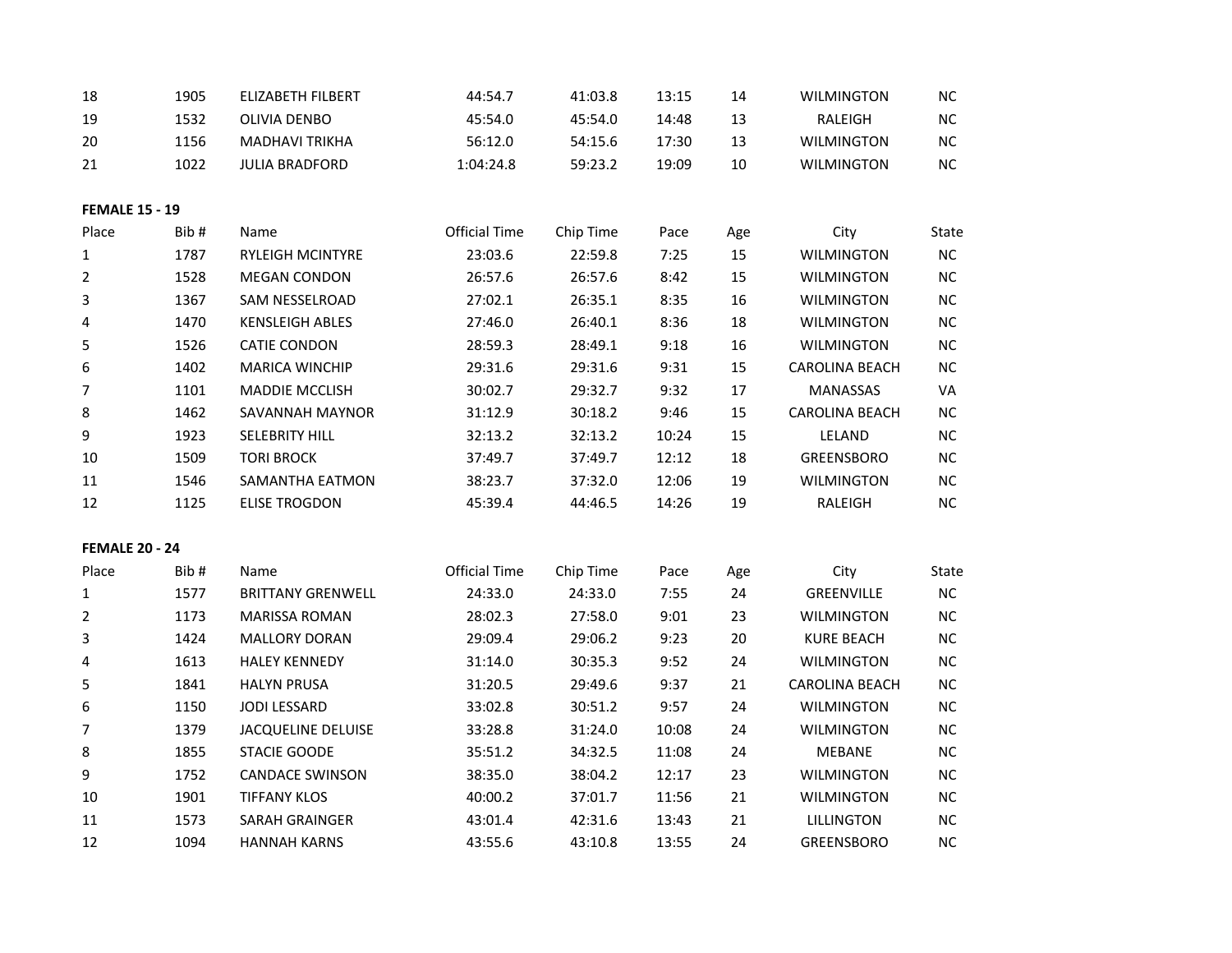| 13                    | 1627 | HANNAH LANGHOLZ          | 47:15.0              | 47:15.0   | 15:15 | 24     | <b>GREENSBORO</b>     | <b>NC</b> |
|-----------------------|------|--------------------------|----------------------|-----------|-------|--------|-----------------------|-----------|
| 14                    | 1270 | KATIE DEAVER             | 53:50.4              | 53:06.1   | 17:08 | $20\,$ | CAROLINA BEACH        | $NC$      |
| 15                    | 1033 | <b>ASHLEY ELLIS</b>      | 57:06.3              | 57:06.3   | 18:25 | 24     | <b>DURHAM</b>         | NC        |
| 16                    | 1052 | <b>NEILS ANNA</b>        | 57:56.7              | 56:18.0   | 18:10 | 22     | <b>WILMINGTON</b>     | $\sf NC$  |
| 17                    | 1021 | <b>TORI CASEY</b>        | 1:03:31.3            | 1:01:57.1 | 19:59 | 24     | CAROLINA BEACH        | NC        |
| 18                    | 1365 | <b>JESSICA HUGHES</b>    | 1:03:37.9            | 1:00:23.6 | 19:29 | 20     | <b>WILMINGTON</b>     | $NC$      |
|                       |      |                          |                      |           |       |        |                       |           |
| <b>FEMALE 25 - 29</b> |      |                          |                      |           |       |        |                       |           |
| Place                 | Bib# | Name                     | <b>Official Time</b> | Chip Time | Pace  | Age    | City                  | State     |
| 1                     | 1244 | <b>BAILEY HARMON</b>     | 25:14.4              | 24:24.3   | 7:52  | 27     | <b>WILMINGTON</b>     | $NC$      |
| 2                     | 1146 | ERIKA BERNIER            | 25:38.4              | 23:38.5   | 7:37  | 25     | <b>WILMINGTON</b>     | $NC$      |
| 3                     | 1243 | <b>ASHLEY GERDES</b>     | 25:51.7              | 24:58.1   | 8:03  | 26     | <b>WILMINGTON</b>     | $NC$      |
| 4                     | 1621 | <b>CHRISTINA KORT</b>    | 26:51.0              | 26:51.0   | 8:40  | 28     | <b>WILMINGTON</b>     | NC        |
| 5                     | 1832 | STEPHANIE FISHER         | 26:54.0              | 26:51.3   | 8:40  | 26     | <b>WILMINGTON</b>     | $NC$      |
| 6                     | 1005 | <b>BRITTANY JACKWAY</b>  | 27:08.5              | 26:58.8   | 8:42  | 25     | <b>WILMINGTON</b>     | NC        |
| 7                     | 1515 | <b>MEAGHAN BURNS</b>     | 28:16.6              | 28:10.0   | 9:05  | 25     | <b>WILMINGTON</b>     | $NC$      |
| 8                     | 1942 | <b>NIKKI STRAWN</b>      | 28:23.6              | 28:23.6   | 9:09  | 28     | <b>CAROLINA BEACH</b> | NC        |
| 9                     | 1003 | LINDSAY FULCHER          | 29:07.6              | 28:45.7   | 9:16  | 25     | <b>WILMINGTON</b>     | NC        |
| $10\,$                | 1230 | <b>SARAH STEBNICKI</b>   | 29:08.7              | 28:44.9   | 9:16  | 28     | <b>WILMINGTON</b>     | $NC$      |
| $11\,$                | 1250 | <b>KAREN MAHNKEN</b>     | 29:34.3              | 28:29.5   | 9:11  | 26     | <b>WILMINGTON</b>     | NC        |
| 12                    | 1835 | AMANDA HOLMAN            | 29:49.8              | 27:47.6   | 8:58  | 28     | ERIE                  | PA        |
| 13                    | 1017 | <b>JENNIFER SAWYERS</b>  | 30:17.0              | 29:50.8   | 9:37  | 26     | PILOT MOUNTAIN        | NC        |
| 14                    | 1508 | <b>KATHRYN BREEDEN</b>   | 30:17.7              | 28:56.4   | 9:20  | 25     | <b>MORGANTON</b>      | $NC$      |
| 15                    | 1609 | <b>MARY KAILA</b>        | 30:31.0              | 30:31.0   | 9:51  | 28     | <b>WILMINGTON</b>     | $NC$      |
| 16                    | 1410 | LINDSAY LONNEBERG        | 30:55.9              | 30:26.9   | 9:49  | 27     | <b>WILMINGTON</b>     | NC        |
| 17                    | 1001 | LARISSA BIRKENFELD       | 31:06.1              | 30:45.1   | 9:55  | 28     | <b>WILMINGTON</b>     | $NC$      |
| 18                    | 1565 | <b>SOPHIE FUNDERBURK</b> | 31:14.1              | 30:36.5   | 9:52  | 26     | <b>SNEADS FERRY</b>   | NC        |
| 19                    | 1823 | LAURA LEDFORD            | 31:16.5              | 29:47.8   | 9:36  | 28     | <b>WILMINGTON</b>     | $NC$      |
| 20                    | 1697 | <b>LIZZ QUIRK</b>        | 31:52.2              | 31:08.2   | 10:03 | 26     | CAROLINA BEACH        | $NC$      |
| 21                    | 1002 | <b>BETH COX</b>          | 31:53.7              | 31:33.2   | 10:11 | 27     | WILMINGTON            | NC        |
| 22                    | 1247 | <b>JEAN KELLY</b>        | 31:54.1              | 31:54.1   | 10:17 | 28     | WILMINGTON            | $NC$      |
| 23                    | 1533 | <b>JANA DENNIS</b>       | 32:14.3              | 31:36.2   | 10:12 | 29     | <b>WILMINGTON</b>     | NC        |
| 24                    | 1485 | AMANDA BAKER             | 32:56.0              | 29:14.9   | 9:26  | 29     | <b>WILMINGTON</b>     | $NC$      |
| 25                    | 1934 | <b>KELSIE SCHWARZEL</b>  | 33:39.6              | 32:46.6   | 10:34 | 25     | <b>CAROLINA BEACH</b> | NC        |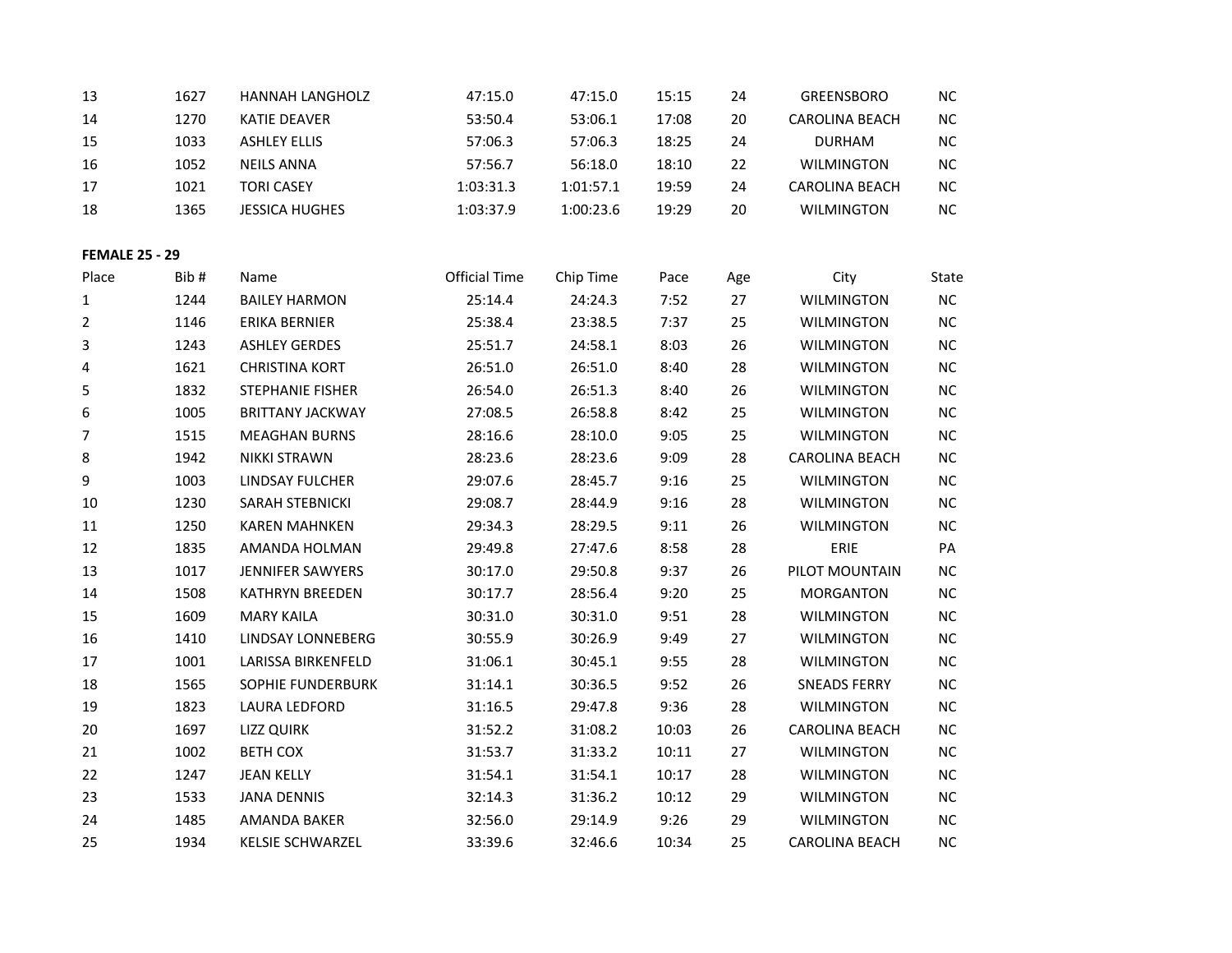| 26                    | 1171 | <b>CASEY RADLEY</b>      | 33:51.5              | 32:53.0   | 10:36 | 28  | WILMINGTON            | $NC$       |
|-----------------------|------|--------------------------|----------------------|-----------|-------|-----|-----------------------|------------|
| 27                    | 1378 | <b>JACQUELINE BAILEY</b> | 34:28.0              | 32:23.6   | 10:27 | 27  | <b>WILMINGTON</b>     | NC         |
| 28                    | 1939 | <b>EMILY PURCELL</b>     | 34:54.7              | 34:52.3   | 11:15 | 25  | <b>WILMINGTON</b>     | NC         |
| 29                    | 1500 | <b>ASHLEE CUMMINGS</b>   | 35:24.3              | 35:24.3   | 11:25 | 26  | <b>WILMINGTON</b>     | NC         |
| 30                    | 1080 | <b>CHRISTINE BROWN</b>   | 35:27.2              | 34:52.1   | 11:15 | 26  | <b>WILMINGTON</b>     | $\sf NC$   |
| 31                    | 1169 | <b>ERIN GROSS</b>        | 35:59.1              | 35:01.2   | 11:18 | 25  | <b>WILMINGTON</b>     | NC         |
| 32                    | 1743 | <b>AMY STEPP</b>         | 36:06.7              | 35:16.4   | 11:23 | 27  | <b>WILMINGTON</b>     | NC         |
| 33                    | 1818 | RACHEL KRAUS             | 36:20.8              | 35:26.4   | 11:26 | 25  | <b>WILMINGTON</b>     | NC         |
| 34                    | 1216 | <b>CATHERINE BATTLE</b>  | 36:46.2              | 34:54.5   | 11:15 | 29  | CHESAPEAKE            | VA         |
| 35                    | 1384 | <b>ELIZABETH GODWIN</b>  | 37:39.5              | 36:42.5   | 11:50 | 27  | <b>WILSON</b>         | NC         |
| 36                    | 1624 | <b>KRISTEN LACOE</b>     | 37:45.2              | 34:07.2   | 11:00 | 28  | <b>WINNABOW</b>       | NC         |
| 37                    | 1844 | <b>ANNA WIEST</b>        | 38:13.2              | 36:06.7   | 11:39 | 27  | <b>DURHAM</b>         | NC         |
| 38                    | 1719 | <b>ASHTON SCOTT</b>      | 39:02.3              | 38:04.7   | 12:17 | 26  | <b>NEW BERN</b>       | NC         |
| 39                    | 1237 | CHRISTINA MCCAZZIO       | 39:20.0              | 37:15.4   | 12:01 | 28  | <b>CORNELIUS</b>      | NC         |
| 40                    | 1486 | <b>LINDSEY BAKER</b>     | 39:22.9              | 38:30.1   | 12:25 | 25  | LELAND                | NC         |
| 41                    | 1082 | <b>BRITTANY CUMMINGS</b> | 39:27.4              | 36:37.2   | 11:49 | 29  | <b>WILMINGTON</b>     | NC         |
| 42                    | 1706 | <b>LAUREN ROMANO</b>     | 41:17.2              | 40:43.6   | 13:08 | 27  | <b>WILMINGTON</b>     | NC         |
| 43                    | 1110 | <b>ASHLEY TAUL</b>       | 41:41.8              | 40:22.1   | 13:01 | 27  | <b>BOONE</b>          | NC         |
| 44                    | 1721 | SAMANTHA SEVERT          | 43:45.4              | 41:24.7   | 13:21 | 26  | <b>WILMINGTON</b>     | NC         |
| 45                    | 1864 | <b>LAURA IVEY</b>        | 44:26.8              | 44:03.3   | 14:13 | 29  | <b>CAROLINA BEACH</b> | ${\sf NC}$ |
| 46                    | 1113 | <b>ASHLEY WAGONER</b>    | 46:15.8              | 43:38.5   | 14:05 | 25  | WINSTON-SALEM         | NC         |
| 47                    | 1012 | <b>ISABELLA WOODBURY</b> | 48:33.5              | 48:33.5   | 15:40 | 28  | <b>WILMINGTON</b>     | NC         |
| 48                    | 1625 | JENNIFER LAFLEUR         | 49:54.9              | 48:20.4   | 15:35 | 26  | CAROLINA BEACH        | NC         |
| 49                    | 1164 | <b>KAYLA HOWE</b>        | 50:27.8              | 49:32.4   | 15:59 | 25  | <b>WILMINGTON</b>     | NC         |
| 50                    | 1165 | <b>HEATHER MAGILL</b>    | 54:09.3              | 50:55.3   | 16:25 | 27  | <b>KURE BEACH</b>     | NC         |
| 51                    | 1092 | MONTRESSA JOHNSON        | 55:22.4              | 52:32.4   | 16:57 | 29  | <b>WATHA</b>          | NC         |
| 52                    | 905  | <b>FAEREM BAKER</b>      | 56:18.5              | 52:21.3   | 16:53 | 27  | <b>NEWPORT NEWS</b>   | VA         |
| 53                    | 1083 | <b>MOLLY DARDEN</b>      | 57:16.7              | 55:57.0   | 18:03 | 28  | <b>WILMINGTON</b>     | NC         |
| 54                    | 1207 | <b>CASSI EVANS</b>       | 1:06:43.0            | 1:02:53.7 | 20:17 | 25  | CAROLINA BEACH        | NC         |
| 55                    | 1152 | ALISON WOLFGANG          | 1:09:19.1            | 1:05:12.6 | 21:02 | 29  | CHARLESTON            | SC         |
| <b>FEMALE 30 - 34</b> |      |                          |                      |           |       |     |                       |            |
| Place                 | Bib# | Name                     | <b>Official Time</b> | Chip Time | Pace  | Age | City                  | State      |
| $\mathbf{1}$          | 1656 | <b>ELISA MCWHORTER</b>   | 23:41.1              | 23:30.4   | 7:35  | 30  | <b>WILMINGTON</b>     | NC         |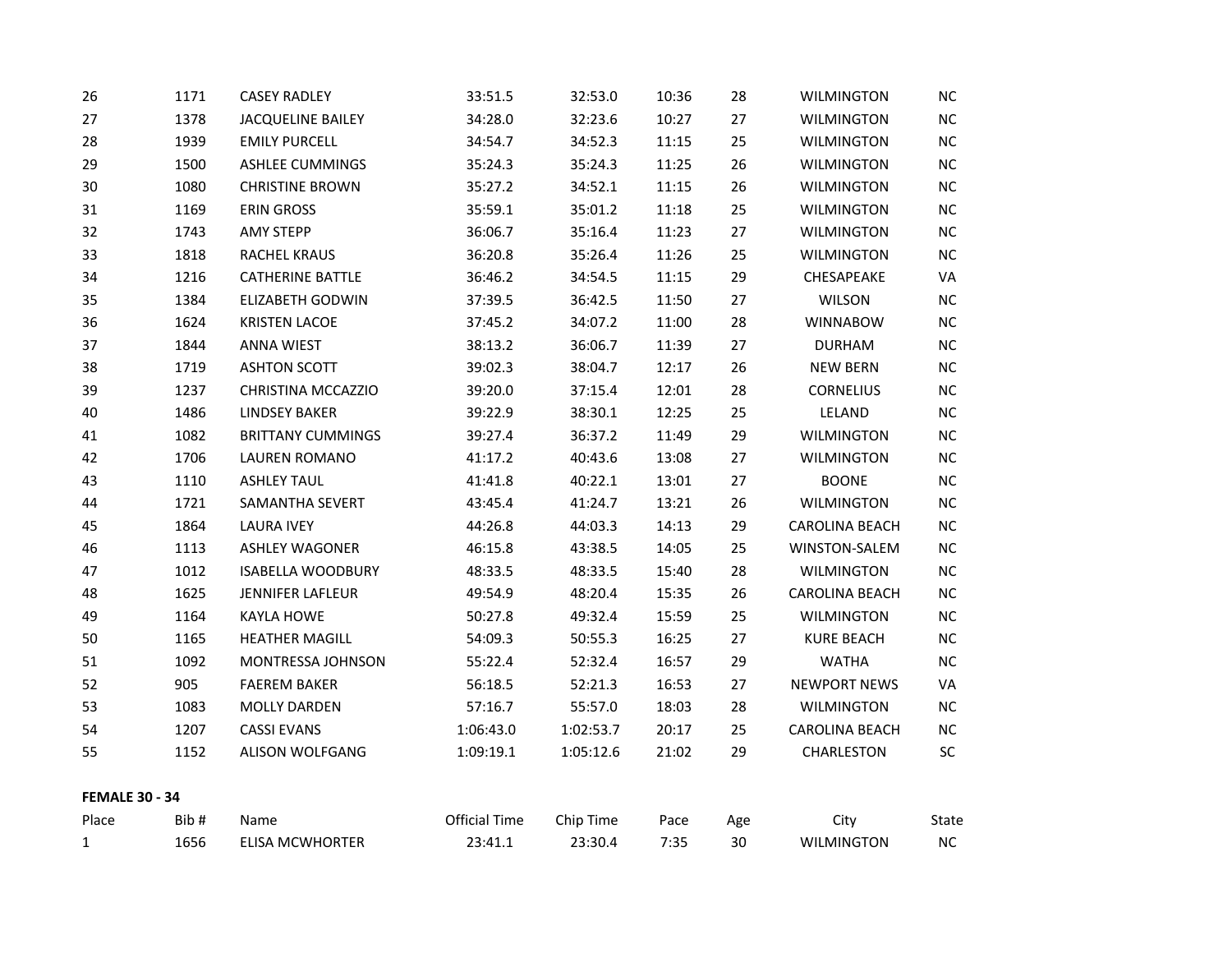| 2      | 1107 | <b>VALERIE STINSON</b>  | 23:42.7 | 23:39.4 | 7:38  | 30 | <b>WILMINGTON</b>     | NC        |
|--------|------|-------------------------|---------|---------|-------|----|-----------------------|-----------|
| 3      | 1790 | <b>CAT PARRIS</b>       | 23:53.0 | 23:47.8 | 7:40  | 30 | <b>WILMINGTON</b>     | NC        |
| 4      | 1248 | <b>LIBBY KING</b>       | 24:51.3 | 24:40.3 | 7:57  | 32 | <b>WILMINGTON</b>     | <b>NC</b> |
| 5      | 1921 | <b>LAURA OBERMEYER</b>  | 25:16.4 | 24:58.9 | 8:03  | 30 | <b>CAROLINA BEACH</b> | NC        |
| 6      | 1884 | MICHELLE FOGLE          | 25:20.5 | 24:34.7 | 7:55  | 32 | <b>WILMINGTON</b>     | <b>NC</b> |
| 7      | 1773 | <b>ANNA WHITENER</b>    | 25:34.7 | 25:34.7 | 8:15  | 31 | <b>WILMINGTON</b>     | NC        |
| 8      | 1608 | KATHRYN JENNINGS-BREED  | 25:44.9 | 25:39.6 | 8:16  | 32 | <b>CAROLINA BEACH</b> | <b>NC</b> |
| 9      | 1218 | <b>JENNI BATTLE</b>     | 26:53.5 | 24:34.7 | 7:55  | 34 | CAROLINA BEACH        | NC        |
| 10     | 1447 | JENNA MEEKS-LANIER      | 28:00.3 | 27:23.4 | 8:50  | 33 | <b>WILMINGTON</b>     | NC        |
| $11\,$ | 1825 | <b>CARLY LABRUNO</b>    | 28:27.0 | 27:57.5 | 9:01  | 34 | <b>WILMINGTON</b>     | <b>NC</b> |
| 12     | 1602 | <b>KELLY HOWARD</b>     | 28:55.0 | 28:37.6 | 9:14  | 34 | <b>OAK ISLAND</b>     | NC        |
| 13     | 1014 | <b>JENNIFER HOLLAND</b> | 29:10.0 | 28:38.6 | 9:14  | 34 | <b>WILMINGTON</b>     | <b>NC</b> |
| 14     | 1646 | LINDSAY MARTINI         | 29:15.6 | 28:27.8 | 9:11  | 30 | <b>WILMINGTON</b>     | <b>NC</b> |
| 15     | 1918 | LINDSAY SHEPPARD        | 29:49.6 | 28:49.0 | 9:18  | 33 | <b>DAVIDSON</b>       | NC        |
| 16     | 1586 | <b>RENAE HARRIS</b>     | 29:59.9 | 29:31.9 | 9:31  | 32 | <b>WILMINGTON</b>     | NC        |
| 17     | 1733 | SLOJO SOLLOSI           | 30:08.4 | 30:08.4 | 9:43  | 31 | WILMINGTON            | <b>NC</b> |
| 18     | 1130 | <b>ELIZABETH MONROE</b> | 30:18.4 | 29:26.6 | 9:30  | 32 | <b>WILMINGTON</b>     | NC        |
| 19     | 1870 | MONICA KOCHIK           | 30:32.4 | 30:32.4 | 9:51  | 33 | <b>CAROLINA BEACH</b> | NC        |
| 20     | 1665 | <b>LAUREN MORRIS</b>    | 30:45.5 | 29:25.8 | 9:29  | 30 | <b>WILMINGTON</b>     | NC        |
| 21     | 1913 | <b>CATHRENE MORROW</b>  | 30:59.9 | 29:39.4 | 9:34  | 31 | <b>WILMINGTON</b>     | NC        |
| 22     | 1490 | <b>SARAH BARRON</b>     | 31:08.3 | 31:08.3 | 10:03 | 32 | <b>WILMINGTON</b>     | <b>NC</b> |
| 23     | 1556 | DEBORAH FEDORONKO       | 32:01.6 | 31:38.9 | 10:12 | 33 | <b>WILMINGTON</b>     | NC        |
| 24     | 1762 | <b>BECKY TILLSON</b>    | 32:16.9 | 32:16.9 | 10:25 | 31 | <b>CAROLINA BEACH</b> | NC        |
| 25     | 1342 | KAT KWIATKOWSKI         | 32:34.1 | 31:07.9 | 10:02 | 34 | <b>KURE BEACH</b>     | NC        |
| 26     | 1242 | AMANDA GABRIELE         | 32:35.5 | 28:59.8 | 9:21  | 33 | <b>WINSTON SALEM</b>  | NC        |
| 27     | 1076 | <b>WHITNEY WILSON</b>   | 32:46.8 | 31:33.5 | 10:11 | 34 | <b>WILMINGTON</b>     | <b>NC</b> |
| 28     | 1822 | <b>LAURA SNOW</b>       | 33:22.4 | 31:30.6 | 10:10 | 32 | <b>CAROLINA BEACH</b> | <b>NC</b> |
| 29     | 1086 | <b>AMY GRATWICK</b>     | 33:43.3 | 32:56.7 | 10:37 | 32 | <b>WILMINGTON</b>     | NC        |
| 30     | 1742 | LAUREN STEPHENSON       | 34:04.7 | 33:58.0 | 10:57 | 31 | <b>WILMINGTON</b>     | NC        |
| 31     | 1713 | ANDREA SANDERSON        | 34:09.6 | 34:09.6 | 11:01 | 32 | <b>FOUR OAKS</b>      | <b>NC</b> |
| 32     | 585  | <b>KRISTIN DELEO</b>    | 34:10.3 | 29:31.4 | 11:01 | 34 | <b>CAROLINA BEACH</b> | <b>NC</b> |
| 33     | 670  | <b>HEATHER MOYLETT</b>  | 34:10.4 | 29:31.1 | 11:01 | 32 | RALEIGH               | <b>NC</b> |
| 34     | 1126 | <b>MORGAN VALDEZ</b>    | 34:15.7 | 34:15.7 | 11:03 | 33 | <b>WILMINGTON</b>     | NC        |
| 35     | 1377 | <b>CLAIRE ALTOMARE</b>  | 34:28.2 | 32:23.3 | 10:27 | 34 | <b>WILMINGTON</b>     | <b>NC</b> |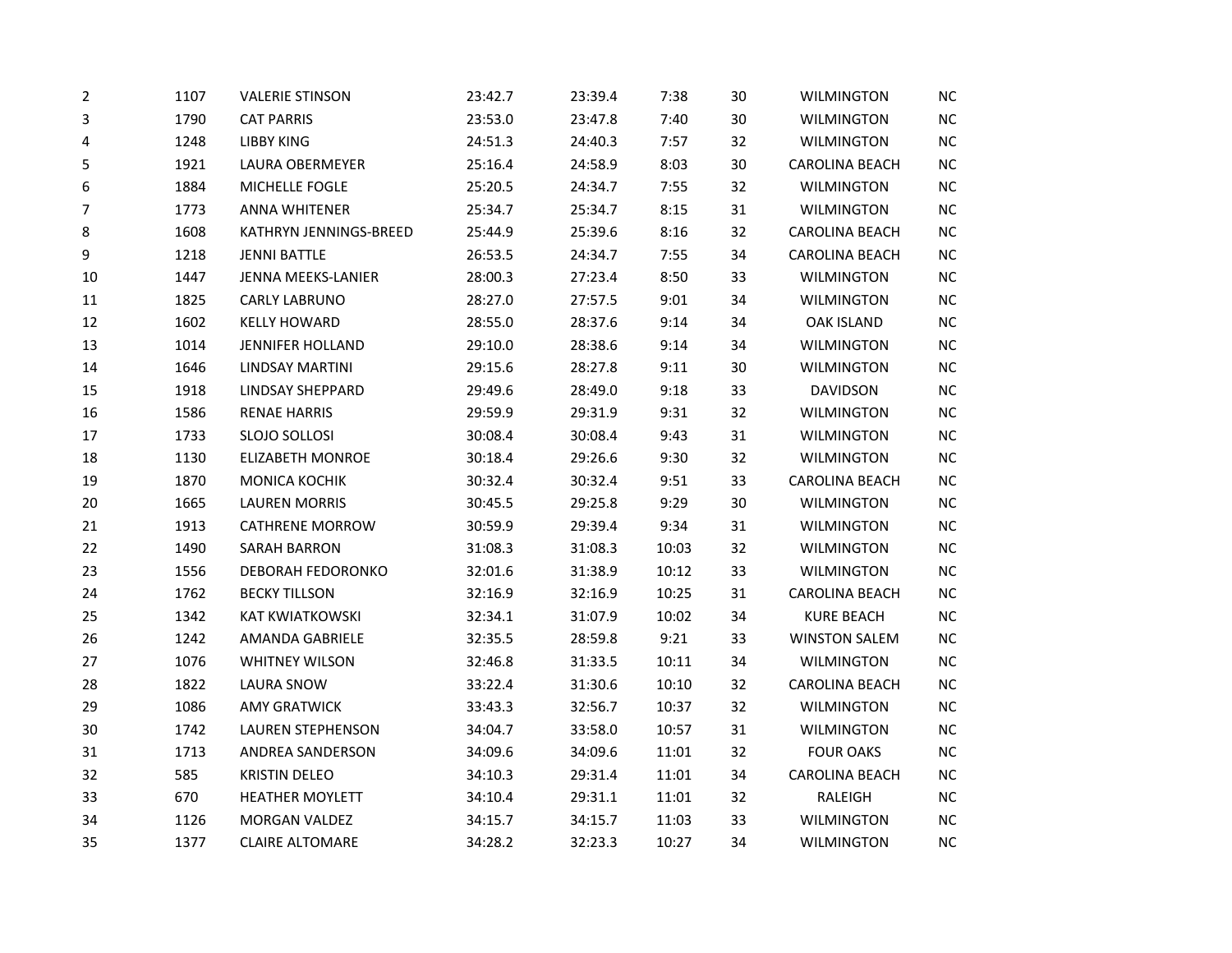| 36 | 1672 | <b>CAITLIN GALLAGHER</b>   | 34:29.1 | 34:18.5 | 11:04 | 33 | CAROLINA BEACH        | NC        |
|----|------|----------------------------|---------|---------|-------|----|-----------------------|-----------|
| 37 | 1534 | <b>MELLISSA DIONESOTES</b> | 34:36.5 | 33:03.5 | 10:40 | 32 | <b>WILMINGTON</b>     | $NC$      |
| 38 | 906  | <b>HEIDEI NUHOLM</b>       | 36:07.5 | 35:17.1 | 11:23 | 30 | <b>WILMINGTON</b>     | NC        |
| 39 | 1843 | <b>JENNIFER THOMPSON</b>   | 36:07.5 | 36:07.5 | 11:39 | 30 | WILMINGTON            | NC        |
| 40 | 1830 | <b>KATIE BUNN</b>          | 36:08.5 | 32:31.4 | 10:29 | 33 | <b>WINNABOW</b>       | $\sf NC$  |
| 41 | 1254 | <b>KRISTIN SHELTON</b>     | 36:18.6 | 36:18.6 | 11:43 | 33 | <b>WILMINGTON</b>     | $NC$      |
| 42 | 1616 | <b>CHRISTINE KNAPP</b>     | 36:36.2 | 35:47.6 | 11:33 | 30 | <b>VIRGINIA BEACH</b> | VA        |
| 43 | 1659 | <b>ADRIENNE MICKELS</b>    | 37:00.7 | 35:53.2 | 11:35 | 34 | RALEIGH               | NC        |
| 44 | 1925 | ELIZABETH DUNA             | 37:05.0 | 35:35.3 | 11:29 | 34 | <b>WILMINGTON</b>     | NC        |
| 45 | 1145 | <b>CHERYL WARD</b>         | 37:08.2 | 35:02.1 | 11:18 | 33 | <b>WILMINGTON</b>     | $NC$      |
| 46 | 1241 | <b>ALLISON EAGEN</b>       | 37:13.5 | 36:29.5 | 11:46 | 34 | <b>WILMINGTON</b>     | NC        |
| 47 | 1259 | <b>DENOTRA FRANKS</b>      | 37:15.5 | 36:11.3 | 11:40 | 34 | <b>WINNABOW</b>       | NC        |
| 48 | 1455 | <b>CRYSTAL HOPKINS</b>     | 37:43.5 | 37:43.5 | 12:10 | 34 | LELAND                | NC        |
| 49 | 1079 | <b>EMILY BARLAS</b>        | 37:49.3 | 36:30.8 | 11:46 | 30 | <b>WILMINGTON</b>     | NC        |
| 50 | 1159 | <b>SARAH DOBBS</b>         | 38:58.5 | 38:27.0 | 12:24 | 30 | <b>WILMINGTON</b>     | $NC$      |
| 51 | 1215 | <b>BRITTANY ALLEN</b>      | 39:28.3 | 38:37.8 | 12:27 | 32 | WILMINGTON            | $NC$      |
| 52 | 1229 | <b>HEATHER ROGERS</b>      | 40:33.2 | 40:02.5 | 12:55 | 34 | <b>WILMINGTON</b>     | <b>NC</b> |
| 53 | 1670 | <b>ASHLEY TIPPER</b>       | 41:07.2 | 40:54.8 | 13:12 | 32 | <b>WILMINGTON</b>     | NC        |
| 54 | 1047 | MORGAN CECIL               | 41:17.2 | 40:43.3 | 13:08 | 32 | CAROLINA BEACH        | NC        |
| 55 | 1581 | <b>ANGIE GUNN</b>          | 41:53.4 | 39:54.5 | 12:52 | 34 | GREENSBORO            | NC        |
| 56 | 1471 | <b>KATIE AKINLI</b>        | 43:03.3 | 41:35.5 | 13:25 | 34 | <b>WILMINGTON</b>     | NC        |
| 57 | 1298 | <b>MELISSA TOOLE</b>       | 43:10.1 | 41:53.1 | 13:31 | 34 | <b>WILMINGTON</b>     | NC        |
| 58 | 1316 | <b>LIZABETH RENNECKER</b>  | 43:45.0 | 41:30.6 | 13:23 | 30 | <b>WILMINGTON</b>     | $NC$      |
| 59 | 1317 | <b>CATHARINA SALIMAN</b>   | 43:45.0 | 41:26.3 | 13:22 | 34 | SAVANNAH              | GA        |
| 60 | 585  | <b>KRISTIN DELEO</b>       | 34:10.3 | 29:31.4 | 11:01 | 34 | CAROLINA BEACH        | NC        |
| 61 | 670  | HEATHER MOYLETT            | 34:10.4 | 29:31.1 | 11:01 | 32 | RALEIGH               | NC        |
| 62 | 1567 | <b>MEGAN GASTER</b>        | 48:03.5 | 47:30.4 | 15:19 | 33 | CAROLINA BEACH        | NC        |
| 63 | 1220 | MELISSA BATTLE             | 48:05.7 | 45:27.4 | 14:40 | 34 | <b>MATTHEWS</b>       | NC        |
| 64 | 1333 | <b>CANDACE HART</b>        | 48:14.3 | 44:50.3 | 14:28 | 33 | <b>WILMINGTON</b>     | $NC$      |
| 65 | 1135 | <b>VALERIE BECKIM</b>      | 49:30.3 | 48:50.6 | 15:45 | 33 | WILMINGTON            | $NC$      |
| 66 | 1057 | <b>APRIL ISLEY</b>         | 52:09.9 | 50:20.6 | 16:14 | 34 | <b>WILMINGTON</b>     | NC        |
| 67 | 1922 | <b>MELISA MOSER</b>        | 56:29.3 | 55:03.7 | 17:45 | 32 | <b>WILMINGTON</b>     | $NC$      |
| 68 | 1502 | <b>ERIN BOSLEY</b>         | 57:06.8 | 57:06.8 | 18:25 | 33 | <b>WILMINGTON</b>     | NC        |
| 69 | 1255 | <b>JOSIE SKINNER</b>       | 58:11.6 | 58:11.6 | 18:46 | 31 | <b>WILMINGTON</b>     | $NC$      |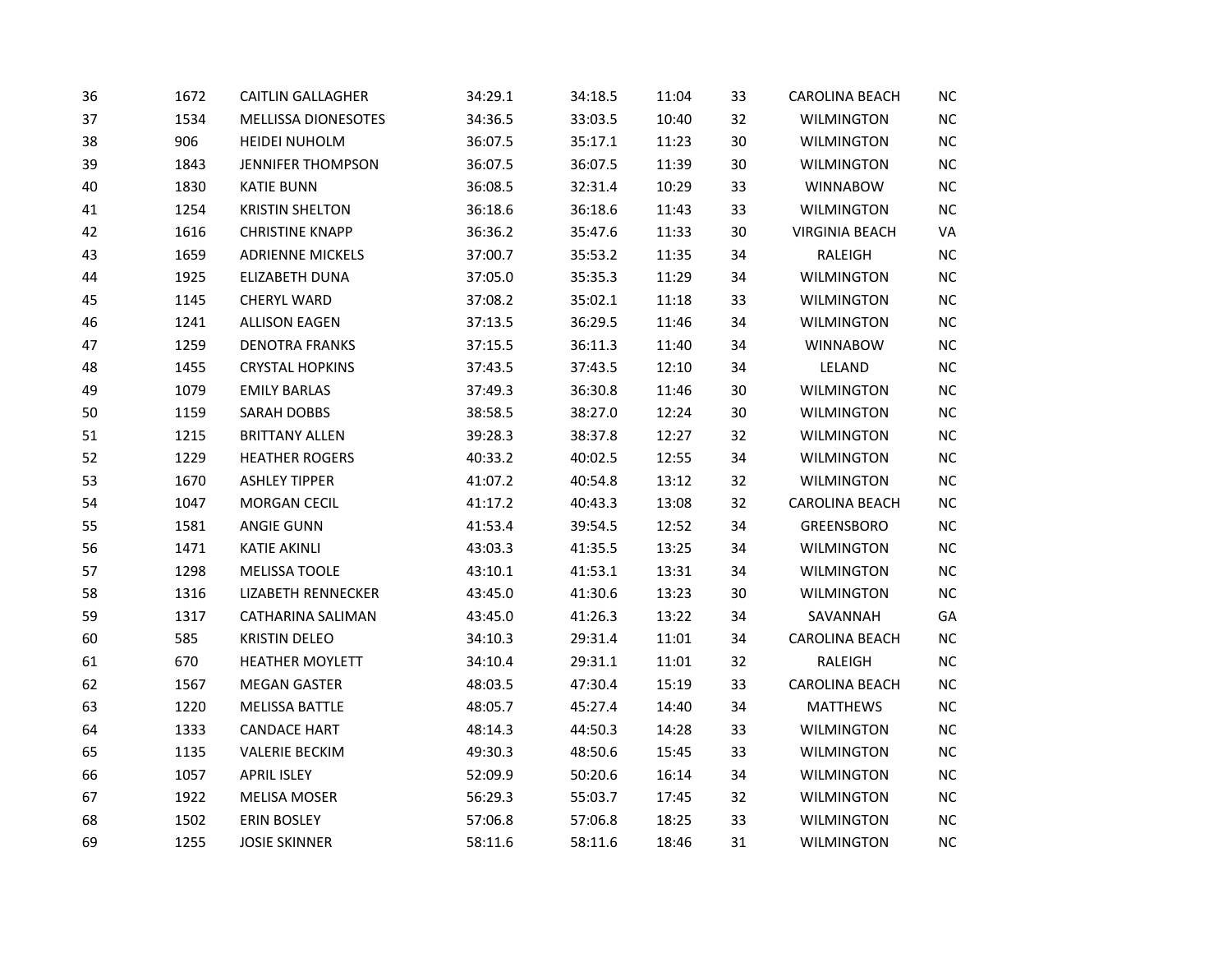| 70                    | 1812 | KIMBERLY MONAGHAN          | 58:45.3              | 55:35.3   | 17:56 | 30  | <b>WILMINGTON</b>     | NC        |
|-----------------------|------|----------------------------|----------------------|-----------|-------|-----|-----------------------|-----------|
| 71                    | 1257 | AMANDA YOUNG               | 1:00:26.3            | 59:24.6   | 19:10 | 34  | <b>WILMINGTON</b>     | NC        |
| 72                    | 1246 | <b>BRIANNE JABLOW</b>      | 1:00:27.1            | 1:00:27.1 | 19:30 | 30  | <b>WILMINGTON</b>     | NC        |
| 73                    | 1221 | <b>CLAIRE BECKER</b>       | 1:00:51.9            | 58:52.7   | 18:59 | 30  | LELAND                | NC        |
| 74                    | 1098 | <b>KATIE LANGE</b>         | 1:02:01.0            | 56:01.2   | 18:04 | 30  | <b>WILMINGTON</b>     | NC        |
| 75                    | 1007 | SHALEE WILCOX              | 1:02:47.7            | 59:06.2   | 19:04 | 33  | CAROLINA BEACH        | NC        |
|                       |      |                            |                      |           |       |     |                       |           |
| <b>FEMALE 35 - 39</b> |      |                            |                      |           |       |     |                       |           |
| Place                 | Bib# | Name                       | <b>Official Time</b> | Chip Time | Pace  | Age | City                  | State     |
| $\mathbf{1}$          | 1066 | <b>CHRISTINA DEES</b>      | 22:27.4              | 22:23.1   | 7:13  | 35  | <b>CAROLINA BEACH</b> | NC        |
| $\overline{2}$        | 1693 | <b>LISA PORTER</b>         | 22:27.8              | 22:27.8   | 7:15  | 37  | <b>KURE BEACH</b>     | NC        |
| 3                     | 1073 | <b>KATE SULLIVAN</b>       | 24:30.4              | 24:18.2   | 7:50  | 37  | <b>CAROLINA BEACH</b> | NC        |
| 4                     | 1777 | SARAH WINTER               | 24:33.0              | 24:33.0   | 7:55  | 37  | <b>WILMINGTON</b>     | NC        |
| 5                     | 1427 | <b>JESSICA KEENAN</b>      | 26:07.6              | 25:55.1   | 8:22  | 36  | <b>CAROLINA BEACH</b> | NC        |
| 6                     | 1075 | SUSAN WESTBERRY            | 26:20.9              | 25:06.9   | 8:30  | 37  | <b>WILMINGTON</b>     | $NC$      |
| 7                     | 1536 | <b>MEGAN DITTMAR</b>       | 26:33.4              | 26:33.4   | 8:34  | 36  | <b>KURE BEACH</b>     | NC        |
| 8                     | 1208 | <b>CHRISTINE FURMICK</b>   | 26:43.2              | 26:10.4   | 8:26  | 35  | <b>WILMINGTON</b>     | $NC$      |
| 9                     | 1121 | <b>SARAH HORTON</b>        | 26:56.2              | 26:33.8   | 8:34  | 35  | <b>WILMINGTON</b>     | NC        |
| 10                    | 1900 | <b>KATE RIKE</b>           | 27:33.0              | 27:28.7   | 8:52  | 38  | <b>WILMINGTON</b>     | $NC$      |
| 11                    | 1866 | <b>ASHLEY HINTON</b>       | 27:48.5              | 27:20.3   | 8:49  | 36  | <b>WILMINGTON</b>     | $NC$      |
| 12                    | 1725 | <b>SUZANNE SHELTON</b>     | 28:06.6              | 27:56.9   | 9:01  | 39  | <b>WILMINGTON</b>     | NC        |
| 13                    | 1654 | <b>EMILY MCKEEN</b>        | 28:12.9              | 28:12.9   | 9:06  | 35  | CHARLOTTE             | $NC$      |
| 14                    | 1521 | ALICIA COLEMAN             | 28:13.4              | 27:59.7   | 9:02  | 37  | <b>WILMINGTON</b>     | NC        |
| 15                    | 1903 | <b>JOANNE FOX</b>          | 28:24.1              | 28:07.4   | 9:04  | 39  | <b>WILMINGTON</b>     | $NC$      |
| 16                    | 1576 | <b>NICOLE GRAY</b>         | 29:15.6              | 28:27.9   | 9:11  | 38  | CAROLINA BEACH        | NC        |
| 17                    | 1409 | <b>AMY JONES</b>           | 29:36.5              | 29:08.0   | 9:24  | 36  | <b>BURGAW</b>         | NC        |
| 18                    | 1873 | <b>COURTNAY BORLESKE</b>   | 29:44.2              | 27:58.4   | 9:01  | 36  | <b>GARNER</b>         | $NC$      |
| 19                    | 1871 | <b>TERRIE HAYDU ABERLE</b> | 29:49.6              | 29:45.7   | 9:36  | 38  | CAROLINA BEACH        | NC        |
| 20                    | 1944 | <b>JOLIE THOMAS</b>        | 29:55.1              | 29:03.4   | 9:22  | 38  | RALEIGH               | NC        |
| 21                    | 1596 | <b>AUDRA HEINS</b>         | 30:16.2              | 30:16.2   | 9:46  | 38  | <b>WILMINGTON</b>     | <b>NC</b> |
| 22                    | 1886 | <b>MARGIE WIKE</b>         | 31:52.3              | 31:30.3   | 10:10 | 38  | CAROLINA BEACH        | NC        |
| 23                    | 1513 | SABRINA BURKHEAD           | 32:01.3              | 32:01.3   | 10:20 | 37  | SANFORD               | NC        |
| 24                    | 1435 | REBECCA SHAW               | 34:01.7              | 32:08.1   | 10:22 | 35  | <b>KURE BEACH</b>     | $NC$      |
| 25                    | 1426 | <b>AMY HESTER</b>          | 34:01.8              | 34:01.8   | 10:58 | 36  | <b>CAROLINA BEACH</b> | <b>NC</b> |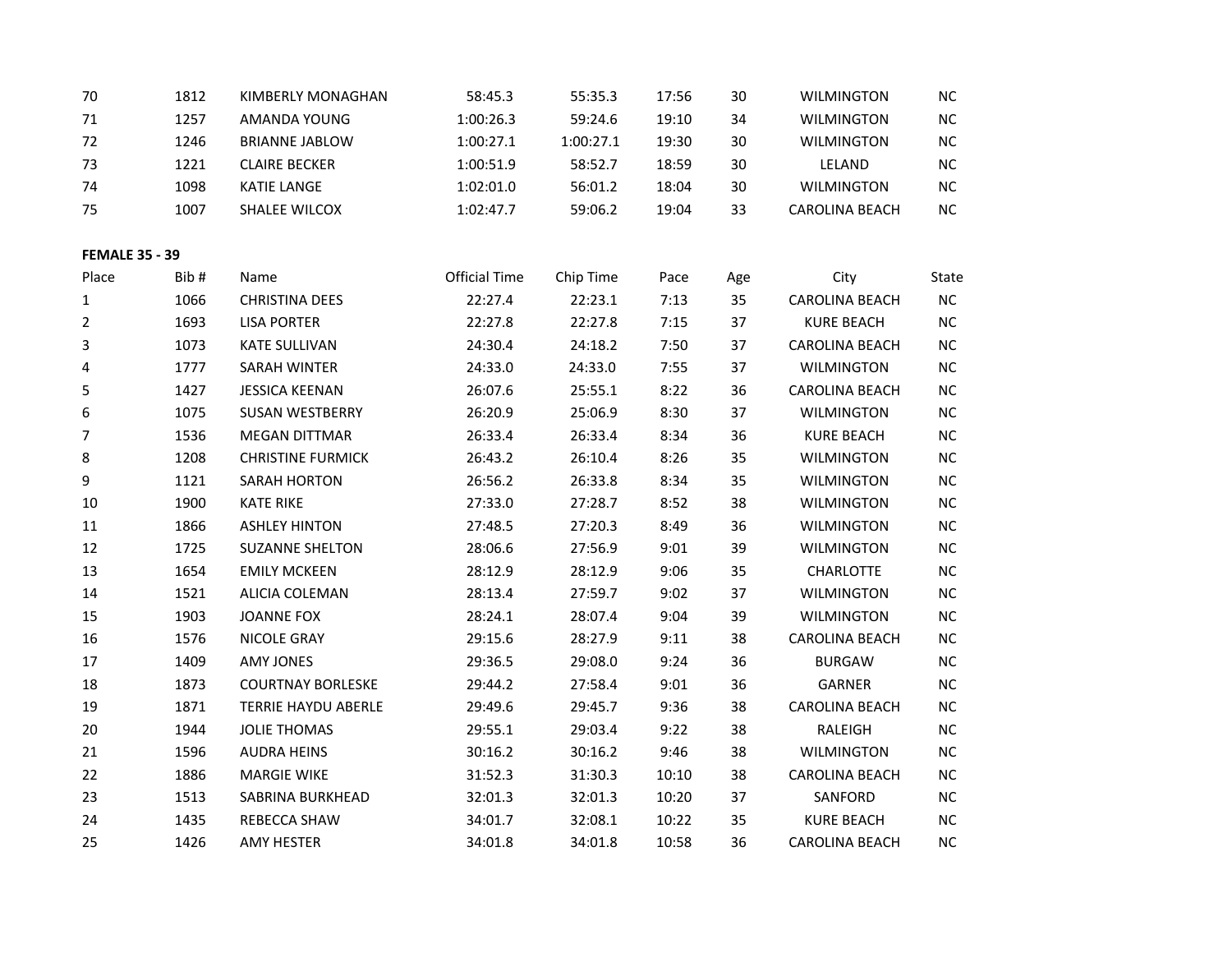| 26 | 1006 | <b>ELIZABETH POPKEY</b>   | 34:15.8 | 33:26.8 | 10:47 | 37 | <b>WILMINGTON</b>     | <b>NC</b> |
|----|------|---------------------------|---------|---------|-------|----|-----------------------|-----------|
| 27 | 1118 | <b>BLANCA GOMEZ</b>       | 34:17.8 | 33:28.5 | 10:48 | 36 | <b>ROCKY POINT</b>    | $\sf NC$  |
| 28 | 1689 | <b>ANNA PLATZ</b>         | 34:26.7 | 33:54.9 | 10:56 | 36 | CAROLINA BEACH        | $NC$      |
| 29 | 1370 | <b>BRIGIT FLORA</b>       | 35:13.8 | 32:51.4 | 10:36 | 39 | <b>BOLIVIA</b>        | NC        |
| 30 | 1607 | SUZANNE JALOT             | 35:27.8 | 34:51.5 | 11:15 | 39 | <b>WILMINGTON</b>     | $NC$      |
| 31 | 1639 | <b>TARA MACPHERSON</b>    | 35:28.0 | 34:59.8 | 11:17 | 37 | <b>WILMINGTON</b>     | $NC$      |
| 32 | 1727 | <b>WINDY SILVER</b>       | 35:32.7 | 34:55.5 | 11:16 | 36 | <b>CAROLINA BEACH</b> | NC        |
| 33 | 1759 | <b>CHRISTY THOMPSON</b>   | 35:36.1 | 34:53.1 | 11:15 | 39 | <b>WILMINGTON</b>     | $NC$      |
| 34 | 1559 | <b>KATE FLOAN</b>         | 35:56.3 | 35:35.9 | 11:29 | 37 | <b>WILMINGTON</b>     | $NC$      |
| 35 | 1233 | <b>KRISTIN FISH</b>       | 36:20.8 | 34:18.7 | 11:04 | 39 | YOUNGSVILLE           | $NC$      |
| 36 | 1142 | <b>MISSY TINCH</b>        | 36:53.6 | 36:03.8 | 11:38 | 38 | <b>WILMINGTON</b>     | $NC$      |
| 37 | 1594 | <b>LAURA HEAL</b>         | 37:00.5 | 35:52.9 | 11:34 | 36 | <b>CAROLINA BEACH</b> | NC        |
| 38 | 1211 | <b>DESTINY WOODRUFF</b>   | 37:02.9 | 36:36.5 | 11:48 | 36 | <b>WILMINGTON</b>     | $NC$      |
| 39 | 1081 | REBEKAH BUCHANAN          | 37:06.3 | 35:47.8 | 11:33 | 35 | <b>WILMINGTON</b>     | $NC$      |
| 40 | 1740 | SARAH STANBERRY           | 37:21.0 | 33:32.2 | 10:49 | 38 | WILMINGTON            | $NC$      |
| 41 | 1883 | <b>SHANDI JETER</b>       | 37:24.6 | 36:57.3 | 11:55 | 38 | <b>WILMINGTON</b>     | $NC$      |
| 42 | 1506 | <b>MARIAN BRADLEY</b>     | 37:34.8 | 37:05.2 | 11:58 | 36 | <b>CAROLINA BEACH</b> | NC        |
| 43 | 1301 | STEPHANIE HUMPHREY        | 37:49.1 | 37:18.1 | 12:02 | 37 | CAROLINA BEACH        | $NC$      |
| 44 | 1464 | <b>BABS SOBOTA</b>        | 38:15.9 | 37:22.1 | 12:03 | 38 | <b>CAROLINA BEACH</b> | $NC$      |
| 45 | 1862 | <b>NANCY MARTIN</b>       | 38:38.6 | 36:00.6 | 11:37 | 36 | <b>CAROLINA BEACH</b> | NC        |
| 46 | 1861 | ANGELIQUE MEYER           | 38:38.6 | 38:38.6 | 12:28 | 35 | <b>WINNABOW</b>       | $NC$      |
| 47 | 1252 | <b>KELLI RUSSELL</b>      | 38:56.9 | 35:23.4 | 11:25 | 35 | <b>WILMINGTON</b>     | NC        |
| 48 | 1518 | <b>HOLLY CHMIEL</b>       | 39:28.1 | 39:03.5 | 12:36 | 35 | CAROLINA BEACH        | $NC$      |
| 49 | 1735 | <b>NATALIE SPENCER</b>    | 40:07.5 | 40:07.5 | 12:56 | 35 | <b>WATHA</b>          | $NC$      |
| 50 | 1295 | <b>JENNIFER GORE</b>      | 40:10.7 | 39:02.8 | 12:35 | 39 | LELAND                | NC        |
| 51 | 1069 | <b>JAMIE KEITH</b>        | 40:11.1 | 36:43.3 | 11:51 | 39 | <b>WILMINGTON</b>     | $NC$      |
| 52 | 1313 | AMANDA RADA               | 43:53.5 | 41:38.2 | 13:26 | 38 | <b>FAYETTIVILLE</b>   | <b>NC</b> |
| 53 | 1260 | ANDREA JENNINGS           | 44:32.2 | 43:28.0 | 14:01 | 39 | <b>NORFOLK VA</b>     | VA        |
| 54 | 1833 | <b>SHANNON FRIEDRICHS</b> | 44:45.2 | 39:51.7 | 12:51 | 38 | <b>WILMINGTON</b>     | $NC$      |
| 55 | 1128 | <b>KARLA JOYNER</b>       | 45:55.2 | 44:50.7 | 14:28 | 35 | HAMPSTEAD             | NC        |
| 56 | 1531 | <b>ASHLEY COX</b>         | 46:16.0 | 44:49.8 | 14:27 | 38 | ASHEBORO              | $NC$      |
| 57 | 1048 | <b>WENDY HORNE</b>        | 47:20.9 | 46:47.0 | 15:05 | 39 | <b>KURE BEACH</b>     | $NC$      |
| 58 | 1028 | <b>MEGAN MCHORNEY</b>     | 50:03.4 | 50:03.4 | 16:09 | 36 | <b>CAROLINA BEACH</b> | NC        |
| 59 | 1294 | <b>TORIA FREYTAG</b>      | 53:30.5 | 53:30.5 | 17:15 | 36 | <b>WILMINGTON</b>     | $NC$      |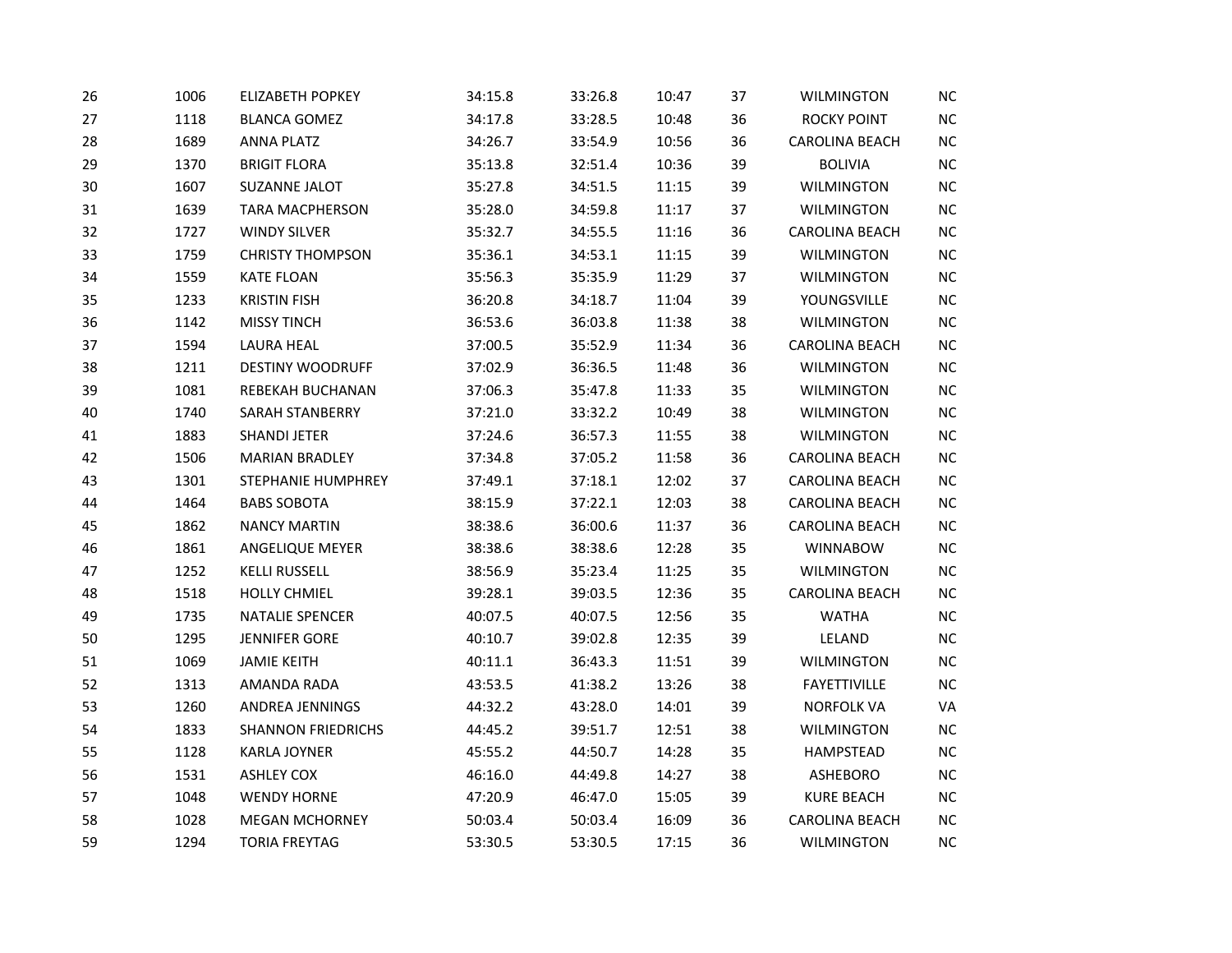| 60 | 1054 | AMY DAVIS             | 56:24.0   | 55:14.0   | 17:49    | 35 | <b>WILMINGTON</b>     | NC.       |
|----|------|-----------------------|-----------|-----------|----------|----|-----------------------|-----------|
| 61 | 1064 | <b>JULIE TYNDALL</b>  | 56:29.0   | 55:05.5   | 17:46    | 36 | <b>WILMINGTON</b>     | <b>NC</b> |
| 62 | 1369 | SARAH CARLSON         | 57:01.9   | 54:38.8   | 17:37    | 38 | <b>CAROLINA BEACH</b> | NC.       |
| 63 | 1382 | SHANNON CALLAHAN      | 57:42.4   | 53:11.0   | 17:09    | 35 | <b>WILMINGTON</b>     | <b>NC</b> |
| 64 | 1896 | PILAR WALING-MAY      | 1:00:16.1 | 56:26.3   | 18:12    | 36 | LELAND                | <b>NC</b> |
| 65 | 1888 | ARGERO TSAHAS         | 1:00:16.3 | 56:26.6   | 18:12    | 35 | <b>HEBRON</b>         | IN        |
| 66 | 1398 | <b>TAMI REICHERT</b>  | 1:05:59.5 | 1:02:59.3 | 20:19    | 36 | <b>TILLISTON</b>      | <b>NY</b> |
| 67 | 1895 | <b>TARA PETRYSTYN</b> | 1:17:19.7 | 1:17:19.7 | 24:56:00 | 36 | <b>WILMINGTON</b>     | <b>NC</b> |

**FEMALE 40 - 44**

| Place | Bib# | Name                    | <b>Official Time</b> | Chip Time | Pace  | Age | City                  | State     |
|-------|------|-------------------------|----------------------|-----------|-------|-----|-----------------------|-----------|
| 1     | 1363 | <b>TRACEE HAGESTROM</b> | 23:44.0              | 23:26.5   | 7:34  | 41  | <b>CAROLINA BEACH</b> | <b>NC</b> |
| 2     | 1593 | <b>JEANNE HEADRICK</b>  | 24:34.1              | 24:22.8   | 7:52  | 41  | <b>FREDERICKSBURG</b> | VA        |
| 3     | 1292 | <b>NIKKI SANTUCCI</b>   | 24:59.7              | 24:49.1   | 8:00  | 43  | <b>CAROLINA BEACH</b> | $NC$      |
| 4     | 1071 | <b>KRISTIN MAGNE</b>    | 26:16.4              | 25:06.7   | 8:06  | 44  | <b>WILMINGTON</b>     | $NC$      |
| 5     | 1431 | <b>AMY SAWYER</b>       | 26:20.2              | 26:20.2   | 8:30  | 43  | <b>CAROLINA BEACH</b> | <b>NC</b> |
| 6     | 1548 | <b>DORIAN ELDRIDGE</b>  | 26:22.4              | 26:12.9   | 8:27  | 41  | <b>HOPE MILLS</b>     | $NC$      |
| 7     | 1443 | <b>CAREY JONES</b>      | 26:35.0              | 25:58.0   | 8:23  | 41  | <b>KURE BEACH</b>     | NC        |
| 8     | 1068 | <b>JACQUI DONOVAN</b>   | 27:27.3              | 26:17.4   | 8:29  | 41  | <b>WILMINGTON</b>     | NC        |
| 9     | 1698 | <b>JULIE RAMY</b>       | 27:36.0              | 27:36.0   | 8:54  | 44  | <b>CAROLINA BEACH</b> | <b>NC</b> |
| 10    | 1448 | <b>SHANNON PURYEAR</b>  | 27:43.5              | 27:20.9   | 8:49  | 44  | <b>WILMINGTON</b>     | NC        |
| 11    | 1668 | <b>CHARLOTTE MUNDY</b>  | 28:58.0              | 28:40.8   | 9:15  | 41  | <b>CAROLINA BEACH</b> | NC        |
| 12    | 1436 | MICHELLE STELLACCIO     | 29:00.7              | 27:14.5   | 8:47  | 41  | <b>KURE BEACH</b>     | <b>NC</b> |
| 13    | 1647 | <b>HEATHER MCARTHUR</b> | 29:06.7              | 28:47.7   | 9:17  | 40  | <b>CHARLOTTE</b>      | NC        |
| 14    | 1020 | <b>LEXI SWEETZ</b>      | 29:40.9              | 28:40.8   | 9:15  | 42  | <b>CAROLINA BEACH</b> | NC        |
| 15    | 1331 | <b>KRISTINE SMITH</b>   | 30:21.6              | 29:26.6   | 9:30  | 43  | <b>WILMINGTON</b>     | <b>NC</b> |
| 16    | 1158 | <b>KELLI VANSCOY</b>    | 30:33.1              | 30:13.5   | 9:45  | 42  | <b>CAROLINA BEACH</b> | $NC$      |
| 17    | 1776 | <b>KAREN WILLIS</b>     | 31:00.0              | 30:41.4   | 9:54  | 44  | <b>SHALLOTTE</b>      | NC        |
| 18    | 1329 | <b>KIMBERLY PAUL</b>    | 31:14.9              | 30:20.7   | 9:47  | 43  | <b>WILMINGTON</b>     | <b>NC</b> |
| 19    | 1585 | <b>DENISE HARK</b>      | 31:53.0              | 31:27.6   | 10:09 | 41  | RALEIGH               | <b>NC</b> |
| 20    | 1736 | <b>KATHERINE SPIVEY</b> | 32:09.0              | 32:09.0   | 10:22 | 44  | LELAND                | <b>NC</b> |
| 21    | 1457 | <b>WENDY JOHNSON</b>    | 32:38.4              | 32:38.4   | 10:32 | 42  | <b>WILMINGTON</b>     | <b>NC</b> |
| 22    | 1685 | <b>TRACY PENA</b>       | 33:04.8              | 29:51.5   | 9:38  | 40  | <b>CASTLE HAYNE</b>   | <b>NC</b> |
| 23    | 1495 | <b>TAMMHY BAYLEY</b>    | 33:22.3              | 32:47.7   | 10:35 | 40  | <b>WILMINGTON</b>     | <b>NC</b> |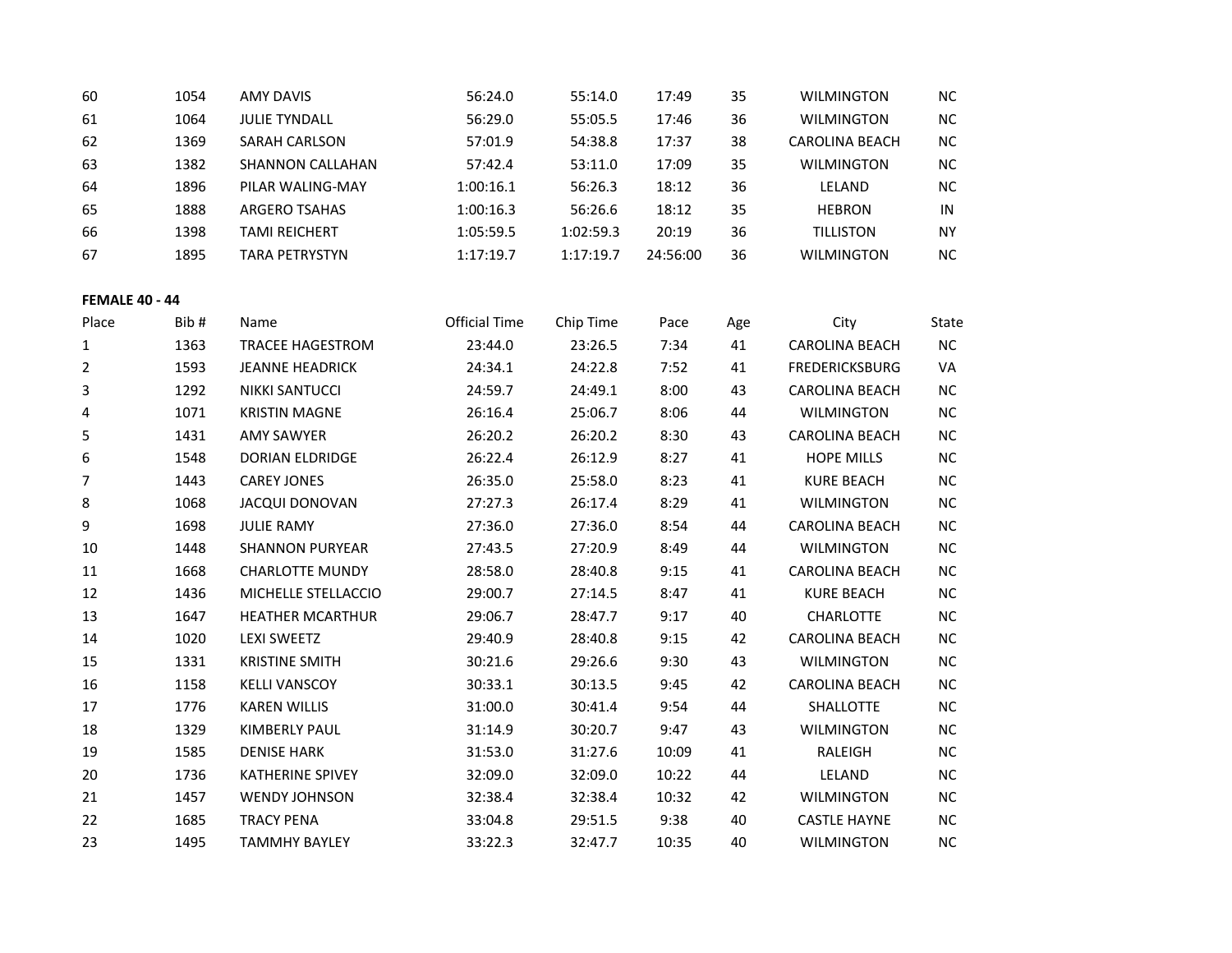| 24 | 1712 | <b>LISA SANDERS</b>      | 33:22.9 | 32:20.1 | 10:26 | 42 | <b>WILMINGTON</b>     | NC        |
|----|------|--------------------------|---------|---------|-------|----|-----------------------|-----------|
| 25 | 1240 | <b>AMY CROMARTIE</b>     | 34:08.7 | 32:38.2 | 10:32 | 40 | <b>WILMINGTON</b>     | $NC$      |
| 26 | 1728 | <b>JANE SLOVIK</b>       | 34:53.2 | 31:40.6 | 10:13 | 42 | LELAND                | NC        |
| 27 | 1754 | <b>AMY TAYLOR</b>        | 35:14.2 | 34:21.6 | 11:05 | 43 | CAROLINA BEACH        | NC        |
| 28 | 1702 | MICHELLE REGISTER        | 35:14.6 | 33:32.2 | 10:49 | 43 | GREENVILLE            | NC        |
| 29 | 1524 | <b>JULIE COLLINS</b>     | 35:57.0 | 35:32.1 | 11:28 | 42 | <b>CHAPEL HILL</b>    | NC        |
| 30 | 1789 | <b>MANDY WALZ</b>        | 36:03.8 | 35:37.3 | 11:29 | 43 | CAROLINA BEACH        | <b>NC</b> |
| 31 | 1853 | STEPHANIE SHAW           | 36:04.7 | 34:45.8 | 11:13 | 42 | <b>MEBANE</b>         | <b>NC</b> |
| 32 | 1489 | <b>SHANA BARCLAY</b>     | 36:08.5 | 32:31.8 | 10:29 | 43 | <b>WINNABOW</b>       | NC        |
| 33 | 1819 | <b>LAURA SANDS</b>       | 36:11.0 | 34:54.3 | 11:15 | 43 | SOUTHPORT             | NC        |
| 34 | 1283 | SHELLY MCGOWAN           | 36:14.7 | 36:14.7 | 11:41 | 43 | <b>WILMINGTON</b>     | NC        |
| 35 | 1039 | <b>KIM FAUCETTE</b>      | 37:05.4 | 36:53.6 | 11:54 | 44 | <b>WILMINGTON</b>     | NC        |
| 36 | 1480 | <b>CINDY ANDERSON</b>    | 37:35.5 | 36:53.3 | 11:54 | 41 | <b>WILMINGTON</b>     | NC        |
| 37 | 1587 | <b>STEPHANIE HARRIS</b>  | 37:40.5 | 35:58.7 | 11:36 | 44 | <b>WILMINGTON</b>     | $NC$      |
| 38 | 1914 | <b>KATHLEEN WHITE</b>    | 37:59.7 | 36:18.7 | 11:43 | 44 | <b>WILMINGTON</b>     | NC        |
| 39 | 1555 | <b>MOREY EVERETT</b>     | 38:09.8 | 36:23.2 | 11:44 | 40 | <b>WILMINGTON</b>     | $NC$      |
| 40 | 1635 | <b>NATALIE LILLEY</b>    | 38:09.8 | 36:23.0 | 11:44 | 40 | APEX                  | <b>NC</b> |
| 41 | 1418 | <b>JENNIFER BROWNE</b>   | 38:17.9 | 33:01.2 | 10:39 | 44 | CAROLINA BEACH        | NC        |
| 42 | 1717 | PATRICIA SCHIZZANO       | 38:33.3 | 36:20.0 | 11:43 | 44 | <b>WILMINGTON</b>     | NC        |
| 43 | 1050 | <b>ANGIE ROYAL</b>       | 39:09.2 | 36:54.6 | 11:54 | 41 | <b>WILMINGTON</b>     | NC        |
| 44 | 1204 | <b>JENNIFER ANDERSEN</b> | 39:11.0 | 37:42.3 | 12:10 | 41 | <b>CAROLINA BEACH</b> | NC        |
| 45 | 1629 | <b>KELLY LATTUCA</b>     | 40:08.0 | 36:13.2 | 11:41 | 44 | <b>WILMINGTON</b>     | NC        |
| 46 | 1831 | <b>SUZANNE DEAN</b>      | 40:22.7 | 38:37.3 | 12:27 | 44 | <b>WILMINGTON</b>     | NC        |
| 47 | 1359 | NICOLE CHALMERS          | 40:48.7 | 39:27.1 | 12:44 | 42 | <b>CAROLINA BEACH</b> | $NC$      |
| 48 | 1499 | <b>JENNY BOOZELL</b>     | 41:20.2 | 41:20.2 | 13:20 | 44 | CAROLINA BEACH        | NC        |
| 49 | 1676 | KATHERINE OCCHIPINTI     | 42:40.2 | 41:29.4 | 13:23 | 44 | RALEIGH               | NC        |
| 50 | 1309 | <b>DEIRDRE BERTRAND</b>  | 43:47.1 | 41:29.4 | 13:23 | 44 | <b>WILMINGTON</b>     | <b>NC</b> |
| 51 | 1322 | NICOLE BRITT             | 43:50.7 | 41:47.5 | 13:29 | 42 | <b>WILMINGTON</b>     | NC        |
| 52 | 1498 | <b>DORIE BLACK</b>       | 44:30.1 | 42:41.0 | 13:46 | 44 | <b>LORTON</b>         | VA        |
| 53 | 1055 | <b>KAREN HEADRICK</b>    | 44:37.3 | 44:37.3 | 14:24 | 44 | <b>WILMINGTON</b>     | NC        |
| 54 | 1227 | <b>ANNA PIPER</b>        | 51:50.0 | 48:42.8 | 15:43 | 40 | <b>WILMINGTON</b>     | NC        |
| 55 | 1297 | <b>MARY MEGEE</b>        | 53:30.4 | 52:24.2 | 16:54 | 43 | <b>WILMINGTON</b>     | $NC$      |
| 56 | 1726 | <b>ELIZABETH SHOTT</b>   | 54:09.7 | 49:00.9 | 15:48 | 41 | <b>RICHLANDS</b>      | NC        |
| 57 | 1213 | <b>SHARON STERKEN</b>    | 54:11.1 | 50:06.4 | 16:10 | 42 | <b>HAMPSTEAD</b>      | NC        |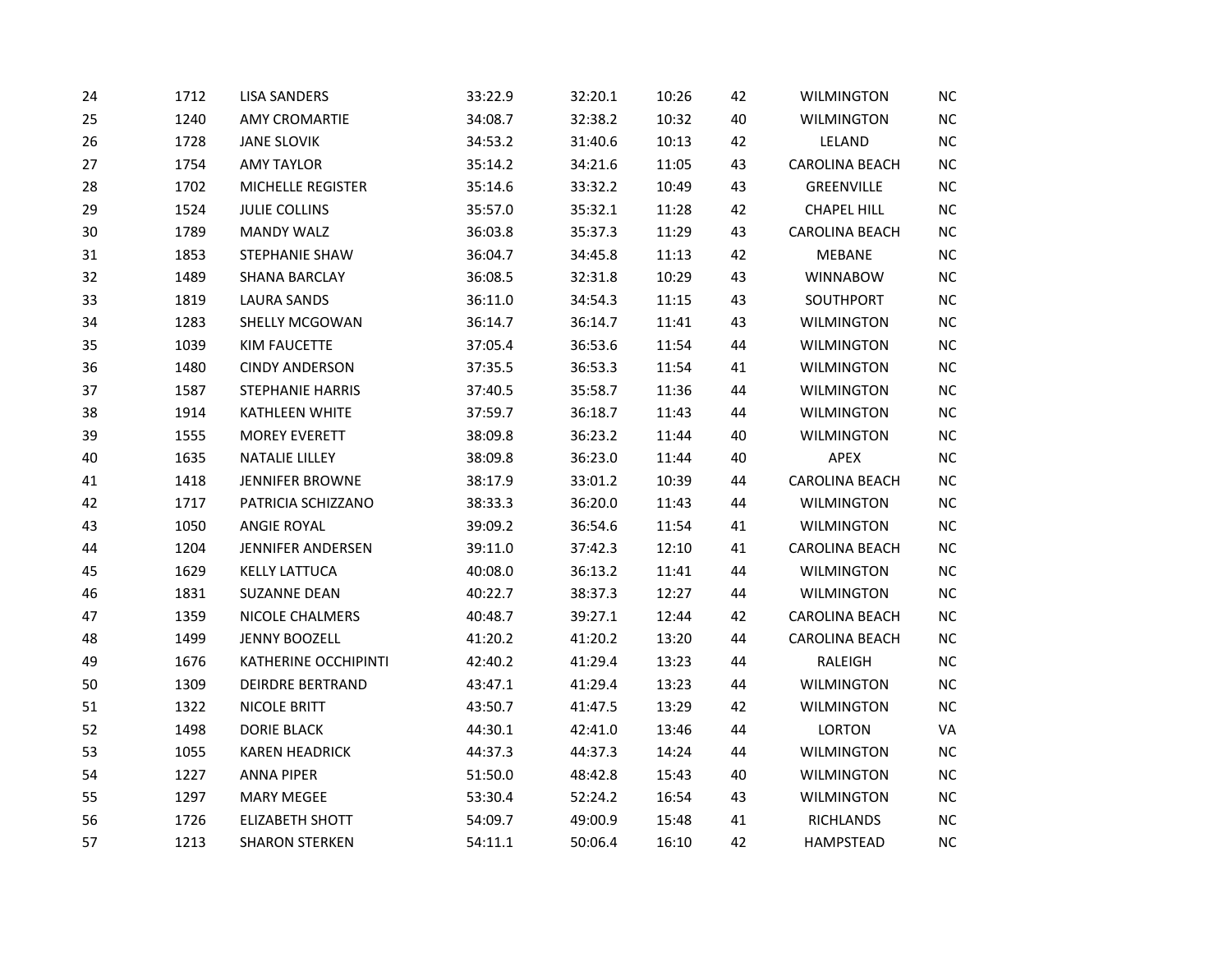| 58                    | 1898 | <b>LEE KILLION</b>        | 1:00:26.2            | 59:30.3   | 19:12 | 42  | <b>WILMINGTON</b>       | NC        |
|-----------------------|------|---------------------------|----------------------|-----------|-------|-----|-------------------------|-----------|
| 59                    | 1206 | <b>CHRISTINE SMITH</b>    | 1:03:40.5            | 1:00:01.8 | 19:22 | 44  | <b>WILMINGTON</b>       | NC        |
| 60                    | 1525 | CYNTHIA COLQUHOUN         | 1:06:00.5            | 1:02:43.6 | 20:14 | 44  | <b>CAROLINA BEACH</b>   | NC        |
| 61                    | 1650 | <b>CHRISTIE SINGLETON</b> | 1:06:16.4            | 1:06:16.4 | 21:23 | 41  | <b>WILMINGTON</b>       | <b>NC</b> |
| 62                    | 1599 | <b>AMY HOOKER</b>         | 1:08:02.3            | 1:02:37.9 | 20:12 | 42  | CAROLINA BEACH          | NC        |
| <b>FEMALE 45 - 49</b> |      |                           |                      |           |       |     |                         |           |
| Place                 | Bib# | Name                      | <b>Official Time</b> | Chip Time | Pace  | Age | City                    | State     |
| 1                     | 1527 | <b>MARYELLEN CONDON</b>   | 23:29.1              | 23:19.1   | 7:31  | 47  | <b>WILMINGTON</b>       | NC        |
| 2                     | 1465 | <b>AMY STEWART</b>        | 25:12.3              | 25:04.8   | 8:05  | 48  | <b>WILMINGTON</b>       | NC        |
| 3                     | 1894 | E. BETH SHEPPARD          | 25:59.5              | 25:49.6   | 8:20  | 48  | <b>WILMINGTON</b>       | NC        |
| 4                     | 1374 | KATHLEEN LAWLESS          | 26:19.8              | 26:19.8   | 8:29  | 48  | <b>WRIGHTSVILLE BCH</b> | NC        |
| 5                     | 1700 | <b>KIM RATCLIFF</b>       | 26:52.6              | 26:50.1   | 8:39  | 48  | <b>WILMINGTON</b>       | <b>NC</b> |
| 6                     | 1186 | <b>ELAINE MCINTYRE</b>    | 26:55.4              | 26:22.6   | 8:30  | 46  | <b>WILMINGTON</b>       | NC        |
| 7                     | 1262 | ALIX HUCKABEE             | 26:58.3              | 26:58.3   | 8:42  | 49  | WB                      | $NC$      |
| 8                     | 1849 | MELISSA HERZOG            | 28:14.8              | 27:49.5   | 8:58  | 46  | CAROLINA BEACH          | <b>NC</b> |
| 9                     | 1767 | MAUREEN VASQUEZ           | 29:28.0              | 29:08.9   | 9:24  | 49  | CAROLINA BEACH          | NC        |
| 10                    | 1445 | <b>CONNY LANGHORST</b>    | 31:10.4              | 30:32.4   | 9:51  | 47  | CAROLINA BEACH          | NC        |
| 11                    | 1890 | <b>JULIA SMITH</b>        | 31:20.9              | 30:34.7   | 9:52  | 45  | <b>WILMINGTON</b>       | <b>NC</b> |
| 12                    | 1476 | MICHELLE ALLEN            | 31:23.8              | 31:18.4   | 10:06 | 48  | ADVANCE                 | $NC$      |
| 13                    | 901  | <b>NAN TOPPIN</b>         | 31:26.5              | 31:06.1   | 10:02 | 46  | <b>KURE BEACH</b>       | NC        |
| 14                    | 1403 | MIKKI CAROSELLI           | 31:30.2              | 31:30.2   | 10:10 | 49  | <b>CAROLINA BEACH</b>   | <b>NC</b> |
| 15                    | 1558 | <b>TERI FISHER</b>        | 32:19.0              | 32:19.0   | 10:25 | 45  | CAROLINA BEACH          | NC        |
| 16                    | 1764 | <b>KRISTA TURNER</b>      | 32:41.9              | 32:14.4   | 10:24 | 47  | <b>WILMINGTON</b>       | NC        |
| 17                    | 1336 | <b>RACHEL BERG</b>        | 34:00.1              | 34:00.1   | 10:58 | 49  | <b>WILMINGTON</b>       | $NC$      |
| 18                    | 1277 | <b>NATALIE KNIGHT</b>     | 34:24.5              | 34:04.6   | 10:59 | 45  | <b>KURE BEACH</b>       | NC        |
| 19                    | 1878 | <b>VERONICA MORTON</b>    | 35:30.1              | 35:12.3   | 11:21 | 48  | <b>WILMINGTON</b>       | NC        |
| 20                    | 1407 | DEE MORRISON              | 35:58.2              | 34:45.2   | 11:13 | 48  | CAROLINA BEACH          | NC        |
| 21                    | 1416 | SHELLI BROWN              | 36:50.1              | 36:35.5   | 11:48 | 47  | <b>WILMINGTON</b>       | NC        |
| 22                    | 1141 | <b>DIANE PARRISH</b>      | 36:54.5              | 36:06.6   | 11:39 | 45  | WILLARD                 | NC        |
| 23                    | 1683 | <b>KIM PATTERSON</b>      | 37:18.2              | 37:05.0   | 11:58 | 47  | <b>HOLLY SPRINGS</b>    | NC        |
| 24                    | 1605 | LEIGH LACOGNATA           | 37:38.6              | 36:51.7   | 11:53 | 45  | <b>WILMINGTON</b>       | NC        |
| 25                    | 1460 | MILISSA SIBLEY            | 37:44.0              | 36:58.9   | 11:55 | 46  | <b>WIMINGTON</b>        | NC        |
| 26                    | 1783 | <b>GUADALUPE WRIGHT</b>   | 37:47.0              | 37:47.0   | 12:11 | 46  | <b>WILMINGTON</b>       | <b>NC</b> |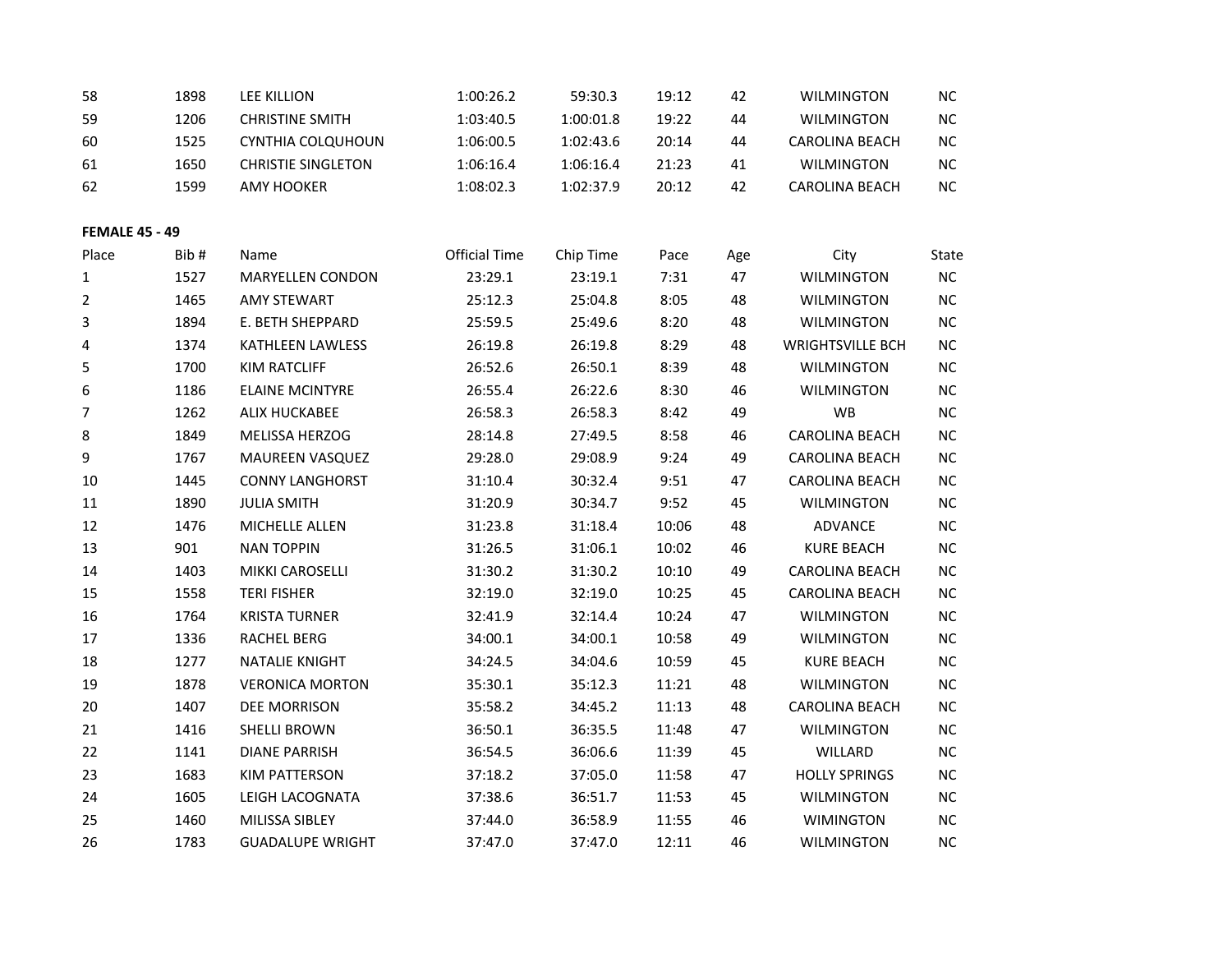| 27                    | 1401 | LYNNE SAFFO            | 37:52.9              | 36:13.7   | 11:41 | 48  | <b>WILMINGTON</b>     | <b>NC</b> |
|-----------------------|------|------------------------|----------------------|-----------|-------|-----|-----------------------|-----------|
| 28                    | 1396 | <b>KIM HORD</b>        | 38:00.8              | 36:20.5   | 11:43 | 49  | <b>CAROLINA BEACH</b> | <b>NC</b> |
| 29                    | 1368 | SUSAN PENN             | 38:08.3              | 36:46.2   | 11:52 | 47  | CAROLINA BEACH        | ΝC        |
| 30                    | 1463 | <b>SHARON POWELL</b>   | 38:16.0              | 38:16.0   | 12:21 | 46  | <b>WILMINGTON</b>     | NC        |
| 31                    | 1802 | <b>LORRI LEPORATTI</b> | 39:27.5              | 39:27.5   | 12:44 | 46  | CAROLINA BEACH        | <b>NC</b> |
| 32                    | 1328 | <b>JANET KEHOE</b>     | 39:54.9              | 37:14.5   | 12:01 | 47  | <b>HOPE MILLS</b>     | NC        |
| 33                    | 1940 | <b>NEACH FARR</b>      | 40:00.7              | 38:47.9   | 12:31 | 48  | <b>WILMINGTON</b>     | NC        |
| 34                    | 1361 | <b>KAREN GRAYBUSH</b>  | 40:00.8              | 37:38.3   | 12:08 | 46  | CAROLINA BEACH        | <b>NC</b> |
| 35                    | 1694 | SHARI POSTEMSKI        | 40:10.8              | 38:43.3   | 12:29 | 47  | <b>WILMINGTON</b>     | <b>NC</b> |
| 36                    | 1034 | PEACHES HINKEL         | 40:38.8              | 39:12.7   | 12:39 | 48  | <b>WILMINGTON</b>     | <b>NC</b> |
| 37                    | 1299 | <b>LAURA WHITE</b>     | 40:44.6              | 39:39.1   | 12:47 | 48  | CAROLINA BEACH        | <b>NC</b> |
| 38                    | 1392 | <b>CINDY BALDERSON</b> | 41:03.0              | 41:03.0   | 13:15 | 45  | CAROLINA BEACH        | <b>NC</b> |
| 39                    | 1391 | <b>BETTY BAKER</b>     | 41:15.4              | 40:00.1   | 12:54 | 49  | CAROLINA BEACH        | <b>NC</b> |
| 40                    | 1747 | <b>SHARON STOUT</b>    | 41:22.4              | 41:22.4   | 13:21 | 48  | CAROLINA BEACH        | <b>NC</b> |
| 41                    | 1038 | <b>LEANN PIERCE</b>    | 43:37.3              | 43:37.3   | 14:04 | 46  | CAROLINA BEACH        | <b>NC</b> |
| 42                    | 1720 | LAURA SEVERT           | 43:45.3              | 41:24.8   | 13:21 | 48  | <b>WILMINGTON</b>     | <b>NC</b> |
| 43                    | 1124 | KATHIE SEWARD          | 44:15.9              | 43:22.6   | 13:59 | 45  | HAMPSTEAD             | <b>NC</b> |
| 44                    | 1704 | <b>ADINA RIGGINS</b>   | 44:40.8              | 44:40.8   | 14:25 | 46  | <b>WILMINGTON</b>     | <b>NC</b> |
| 45                    | 1440 | <b>JANET HOFFER</b>    | 45:58.9              | 45:11.8   | 14:35 | 48  | <b>CAROLINA BEACH</b> | <b>NC</b> |
| 46                    | 1131 | LESLIE SMILEY          | 46:07.6              | 44:58.5   | 14:30 | 49  | <b>WILMINGTON</b>     | <b>NC</b> |
| 47                    | 1134 | RONDA BATTERSON        | 46:09.4              | 44:02.0   | 14:12 | 49  | <b>WILMINGTON</b>     | NC        |
| 48                    | 1372 | DEANNA ATANASOFF       | 47:35.4              | 47:25.3   | 15:18 | 47  | <b>WILMINGTON</b>     | <b>NC</b> |
| 49                    | 1009 | <b>MELANIE GARDNER</b> | 48:35.1              | 47:07.3   | 15:12 | 47  | <b>WILMINGTON</b>     | <b>NC</b> |
| 50                    | 1137 | LYN CROMPTON           | 49:30.7              | 47:21.7   | 15:16 | 49  | <b>WILMINGTON</b>     | NC.       |
| 51                    | 1523 | <b>SUSAN COLEMAN</b>   | 51:59.6              | 50:48.3   | 16:23 | 47  | <b>CAROLINA BEACH</b> | <b>NC</b> |
| 52                    | 1340 | <b>SHANNON GARCIA</b>  | 55:35.8              | 50:22.8   | 16:15 | 45  | CARY                  | <b>NC</b> |
| 53                    | 1175 | <b>JULIE SPRINKLE</b>  | 55:41.1              | 54:30.3   | 17:35 | 49  | <b>BURGAW</b>         | <b>NC</b> |
| 54                    | 1153 | <b>CATHIE HURLEY</b>   | 56:12.5              | 54:15.9   | 17:30 | 48  | <b>WILMINGTON</b>     | <b>NC</b> |
| 55                    | 1872 | <b>SHERRIE FOWLER</b>  | 57:00.6              | 57:00.6   | 18:23 | 48  | ASHBORO               | <b>NC</b> |
| 56                    | 1345 | PAGE MCWHIRTER         | 1:03:02.1            | 1:03:02.1 | 20:20 | 49  | <b>INDIAN TRAIL</b>   | NC        |
| <b>FEMALE 50 - 54</b> |      |                        |                      |           |       |     |                       |           |
| Place                 | Bib# | Name                   | <b>Official Time</b> | Chip Time | Pace  | Age | City                  | State     |
| $\mathbf{1}$          | 1692 | <b>SHERRY POLLOCK</b>  | 26:27.1              | 26:23.1   | 8:31  | 51  | <b>GREENSBORO</b>     | $NC$      |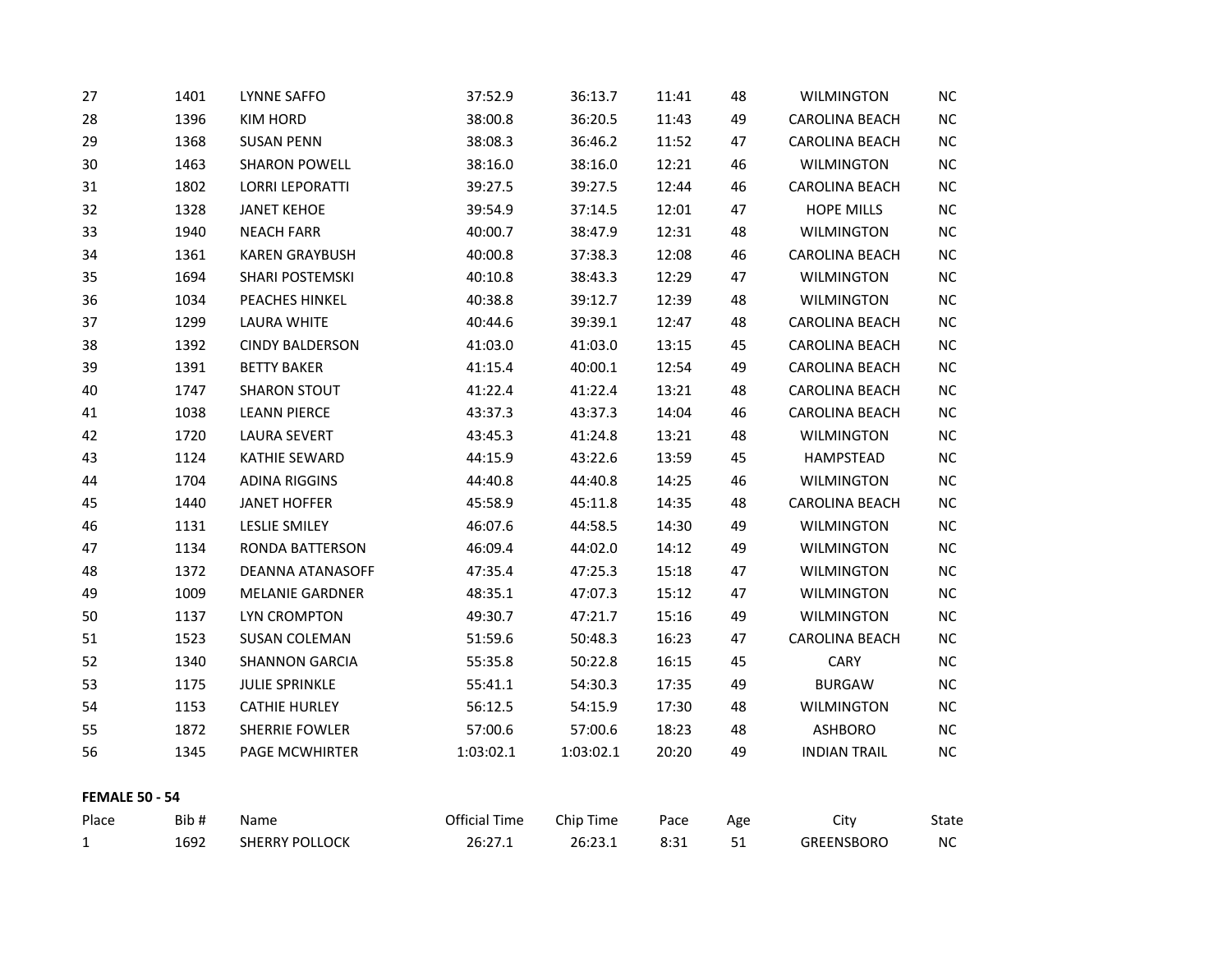| 2      | 1775 | <b>MELANIE WILLETTS</b> | 26:34.2 | 26:20.2 | 8:30  | 52 | <b>WILMINGTON</b>     | <b>NC</b> |
|--------|------|-------------------------|---------|---------|-------|----|-----------------------|-----------|
| 3      | 1863 | EILEEN GOLDGEIER        | 28:58.4 | 28:43.1 | 9:16  | 51 | RALEIGH               | $NC$      |
| 4      | 1816 | <b>JENN WRIGLEY</b>     | 29:20.4 | 28:54.1 | 9:19  | 54 | RALEIGH               | $NC$      |
| 5      | 1397 | <b>DIANE PARKER</b>     | 29:52.9 | 29:26.4 | 9:30  | 50 | <b>WILMINGTON</b>     | $NC$      |
| 6      | 1041 | <b>STEPHANIE FETZER</b> | 30:04.1 | 30:04.1 | 9:42  | 50 | <b>WILMINGTON</b>     | NC        |
| 7      | 1089 | <b>LORI HASKINS</b>     | 30:08.0 | 29:40.6 | 9:34  | 51 | <b>WILMINGTON</b>     | DC        |
| 8      | 1845 | <b>HELEN PEREZ</b>      | 30:16.5 | 30:01.6 | 9:41  | 51 | WILMINGTON            | NC        |
| 9      | 1016 | <b>RENE MOSLEY</b>      | 30:17.1 | 29:51.2 | 9:38  | 50 | PILOT MOUNTAIN        | $NC$      |
| 10     | 1421 | <b>BONITA CARR</b>      | 31:54.0 | 31:29.0 | 10:09 | 53 | <b>WILMINGTON</b>     | $NC$      |
| 11     | 1793 | <b>ROSE HEWETT</b>      | 32:08.1 | 31:55.7 | 10:18 | 51 | <b>CAROLINA BEACH</b> | $NC$      |
| 12     | 1710 | <b>KRISTY RUTH</b>      | 33:13.4 | 32:57.7 | 10:38 | 54 | <b>STATESVILLE</b>    | $NC$      |
| 13     | 1265 | <b>LISA LEONARD</b>     | 33:38.8 | 32:57.3 | 10:38 | 52 | CAROLINA BEACH        | $NC$      |
| 14     | 1266 | <b>DEBBIE ANKHELYI</b>  | 33:41.4 | 33:18.3 | 10:45 | 54 | RALEIGH               | <b>NC</b> |
| 15     | 1800 | <b>CAROL YATES</b>      | 35:07.7 | 34:35.5 | 11:09 | 50 | <b>WILMINGTON</b>     | $NC$      |
| 16     | 1174 | PEGGY SLOAN             | 35:10.5 | 34:07.1 | 11:00 | 50 | <b>WILMINGTON</b>     | $NC$      |
| 17     | 1519 | <b>BETH COCHRAN</b>     | 35:17.5 | 34:45.8 | 11:13 | 50 | CARY                  | NC        |
| 18     | 1468 | <b>NANCY DAWDY</b>      | 35:58.2 | 35:58.2 | 11:36 | 52 | <b>WILMINGTON</b>     | $NC$      |
| 19     | 1419 | <b>NANCY BUSOVNE</b>    | 37:50.5 | 37:21.0 | 12:03 | 52 | CAROLINA BEACH        | NC        |
| $20\,$ | 1399 | TERI-JO ROGGE           | 38:31.9 | 38:31.9 | 12:25 | 52 | CAROLINA BEACH        | $NC$      |
| 21     | 1741 | PATRICIA STANLAND       | 38:56.9 | 37:50.8 | 12:12 | 50 | <b>CASTLE HAYNE</b>   | $NC$      |
| 22     | 1274 | <b>RENEE HICKS</b>      | 39:16.8 | 38:34.7 | 12:26 | 53 | <b>BENTON</b>         | LA        |
| 23     | 1222 | <b>SHIRLEY CRAIG</b>    | 40:10.9 | 40:10.9 | 12:57 | 54 | CAROLINA BEACH        | $NC$      |
| 24     | 1296 | ANGELA HUSKEY           | 40:11.1 | 38:59.1 | 12:35 | 53 | <b>WILMINGTON</b>     | $NC$      |
| 25     | 1356 | <b>DONNA YORK</b>       | 40:29.8 | 40:05.5 | 12:56 | 52 | <b>CAROLINA BEACH</b> | $NC$      |
| 26     | 1482 | TRISH ARNOLD            | 40:39.4 | 40:39.4 | 13:07 | 52 | WILMINGTON            | $NC$      |
| 27     | 1412 | <b>DONNA ROGERS</b>     | 40:55.5 | 40:26.0 | 13:03 | 53 | CARY                  | $NC$      |
| 28     | 1428 | <b>LORETTA KOETH</b>    | 40:57.9 | 38:48.9 | 12:31 | 52 | <b>WILMINGTON</b>     | NC        |
| 29     | 1405 | DEB LECOMPTE            | 41:03.3 | 39:54.9 | 12:52 | 52 | CAROLINA BEACH        | $NC$      |
| 30     | 1123 | DARE JOHNSTON           | 41:18.8 | 40:26.8 | 13:03 | 51 | <b>HAMPSTEAD</b>      | $NC$      |
| 31     | 1119 | <b>DEBBIE HOPPER</b>    | 41:19.0 | 40:26.8 | 13:03 | 54 | <b>WILMINGTON</b>     | $NC$      |
| 32     | 1768 | PAMELA WALKER           | 41:52.5 | 40:46.1 | 13:09 | 50 | <b>WILMINGTON</b>     | $NC$      |
| 33     | 1351 | <b>SHARON PRYOR</b>     | 43:31.1 | 42:53.2 | 13:50 | 50 | <b>BLUE RIDGE</b>     | VA        |
| 34     | 1024 | <b>CHRISTI WERT</b>     | 46:31.1 | 45:17.5 | 14:36 | 50 | CAROLINA BEACH        | NC        |
| 35     | 1792 | RITA HARTSFIELD         | 46:46.8 | 46:30.3 | 15:00 | 51 | CAROLINA BEACH        | NC        |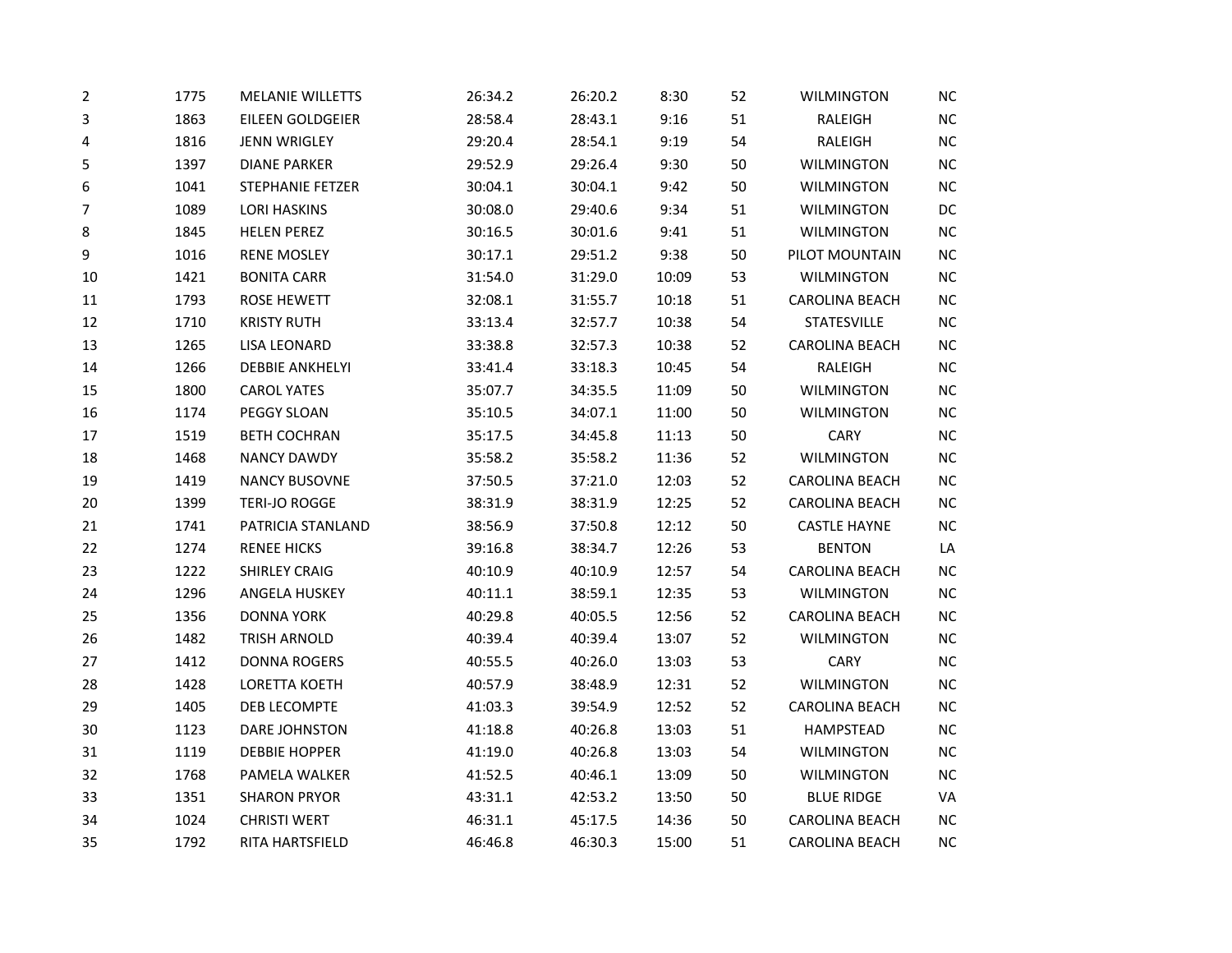| 36  | 1566 | <b>APRIL GASTER</b>         | 48:03.7   | 47:30.4   | 15:19 | 54 | <b>REIDSVILLE</b> | <b>NC</b> |
|-----|------|-----------------------------|-----------|-----------|-------|----|-------------------|-----------|
| 37  | 1334 | DAWN PULLEN                 | 48:14.4   | 44:50.2   | 14:28 | 53 | <b>ARDEN</b>      | <b>NC</b> |
| 38  | 1293 | KATHY FLUTA                 | 49:52.5   | 48:45.8   | 15:44 | 50 | <b>WILMINGTON</b> | <b>NC</b> |
| -39 | 1053 | PATRICIA BROOKMAN           | 52:39.6   | 50:56.3   | 16:26 | 54 | LELAND            | <b>NC</b> |
| 40  | 1494 | <b>JULIE BAUER</b>          | 54:01.3   | 49:36.5   | 16:00 | 51 | <b>DURHAM</b>     | <b>NC</b> |
| 41  | 1772 | <b>SHERRYL WEST</b>         | 54:40.1   | 54:05.9   | 17:27 | 53 | <b>MONROE</b>     | <b>NC</b> |
| 42  | 1744 | <b>PAM STOKES</b>           | 59:29.0   | 56:04.1   | 18:05 | 50 | <b>GOLDSBORO</b>  | <b>NC</b> |
| 43  | 1360 | <b>WENDY FINCHER-HUGHES</b> | 1:03:39.4 | 1:00:24.7 | 19:29 | 51 | <b>WILMINGTON</b> | <b>NC</b> |

## **FEMALE 55 - 59**

| Place                 | Bib# | Name                     | <b>Official Time</b> | Chip Time | Pace  | Age | City                  | State     |
|-----------------------|------|--------------------------|----------------------|-----------|-------|-----|-----------------------|-----------|
| 1                     | 1046 | <b>TRUDY ROBARE</b>      | 25:19.5              | 25:15.4   | 8:09  | 58  | <b>WILMINGTON</b>     | <b>NC</b> |
| $\overline{2}$        | 1569 | <b>TONI GILBERTSEN</b>   | 30:57.6              | 30:34.6   | 9:52  | 55  | <b>WILMINGTON</b>     | NC.       |
| 3                     | 1469 | <b>GARNER VON CANNON</b> | 31:25.3              | 31:25.3   | 10:08 | 55  | <b>KURE BEACH</b>     | <b>NC</b> |
| 4                     | 1583 | <b>BECKY HARDY</b>       | 31:42.3              | 31:25.2   | 10:08 | 57  | <b>KURE BEACH</b>     | <b>NC</b> |
| 5                     | 1466 | DAWN BETZ                | 33:31.2              | 31:17.6   | 10:05 | 59  | <b>CAROLINA BEACH</b> | <b>NC</b> |
| 6                     | 1423 | <b>CYNTHIA DORAN</b>     | 33:34.1              | 33:31.5   | 10:49 | 58  | <b>KURE BEACH</b>     | <b>NC</b> |
| 7                     | 1043 | LINDA MEYER              | 34:16.0              | 34:14.4   | 11:03 | 58  | <b>CASTLE HAYNE</b>   | <b>NC</b> |
| 8                     | 1572 | LEIGH GRAINGER           | 34:54.3              | 34:25.0   | 11:06 | 55  | <b>LILLINGTON</b>     | <b>NC</b> |
| 9                     | 1477 | ROBIN ALLEN              | 35:37.0              | 35:20.7   | 11:24 | 55  | <b>WILMINGTON</b>     | <b>NC</b> |
| 10                    | 1099 | PENNY MAHONEY            | 35:38.8              | 35:03.7   | 11:18 | 57  | <b>WILMINGTON</b>     | <b>NC</b> |
| 11                    | 1520 | <b>MARY ANN COFFEY</b>   | 43:53.3              | 42:02.3   | 13:34 | 59  | WINSTON-SALEM         | <b>NC</b> |
| 12                    | 1091 | KIM HEUGEL               | 44:12.0              | 44:01.9   | 14:12 | 56  | <b>MOREHEAD CITY</b>  | <b>NC</b> |
| 13                    | 1325 | <b>ELSE STOKES</b>       | 45:59.9              | 45:34.9   | 14:42 | 55  | <b>WILMINGTON</b>     | <b>NC</b> |
| 14                    | 1709 | <b>TAMMY ROSS</b>        | 53:20.9              | 53:20.9   | 17:12 | 56  | <b>BURLINGTON</b>     | <b>NC</b> |
| 15                    | 1483 | <b>DEBORAH ATKINSON</b>  | 54:36.4              | 54:36.4   | 17:37 | 56  | RALEIGH               | <b>NC</b> |
| 16                    | 1413 | MELANIE CAMBIO           | 59:38.1              | 56:29.9   | 18:13 | 56  | <b>WILMINGTON</b>     | <b>NC</b> |
| 17                    | 1302 | <b>DANIELLE ST-ONGE</b>  | 59:54.0              | 54:26.4   | 17:34 | 58  | <b>WILMINGTON</b>     | NC.       |
| 18                    | 1579 | <b>SANDY GRIMMETT</b>    | 1:04:13.6            | 1:04:13.6 | 20:43 | 59  | <b>CHARLOTTE</b>      | NC.       |
|                       |      |                          |                      |           |       |     |                       |           |
| <b>FEMALE 60 - 64</b> |      |                          |                      |           |       |     |                       |           |
| Place                 | Bib# | Name                     | Official Time        | Chip Time | Pace  | Age | City                  | State     |
| $\mathbf{1}$          | 1285 | <b>PAT WELFLEY</b>       | 36:33.1              | 36:33.1   | 11:47 | 64  | <b>NEWPORT</b>        | PA        |
| $\overline{2}$        | 1732 | EILEEN SODERBERG         | 39:10.0              | 35:18.6   | 11:23 | 63  | OAK ISLAND            | <b>NC</b> |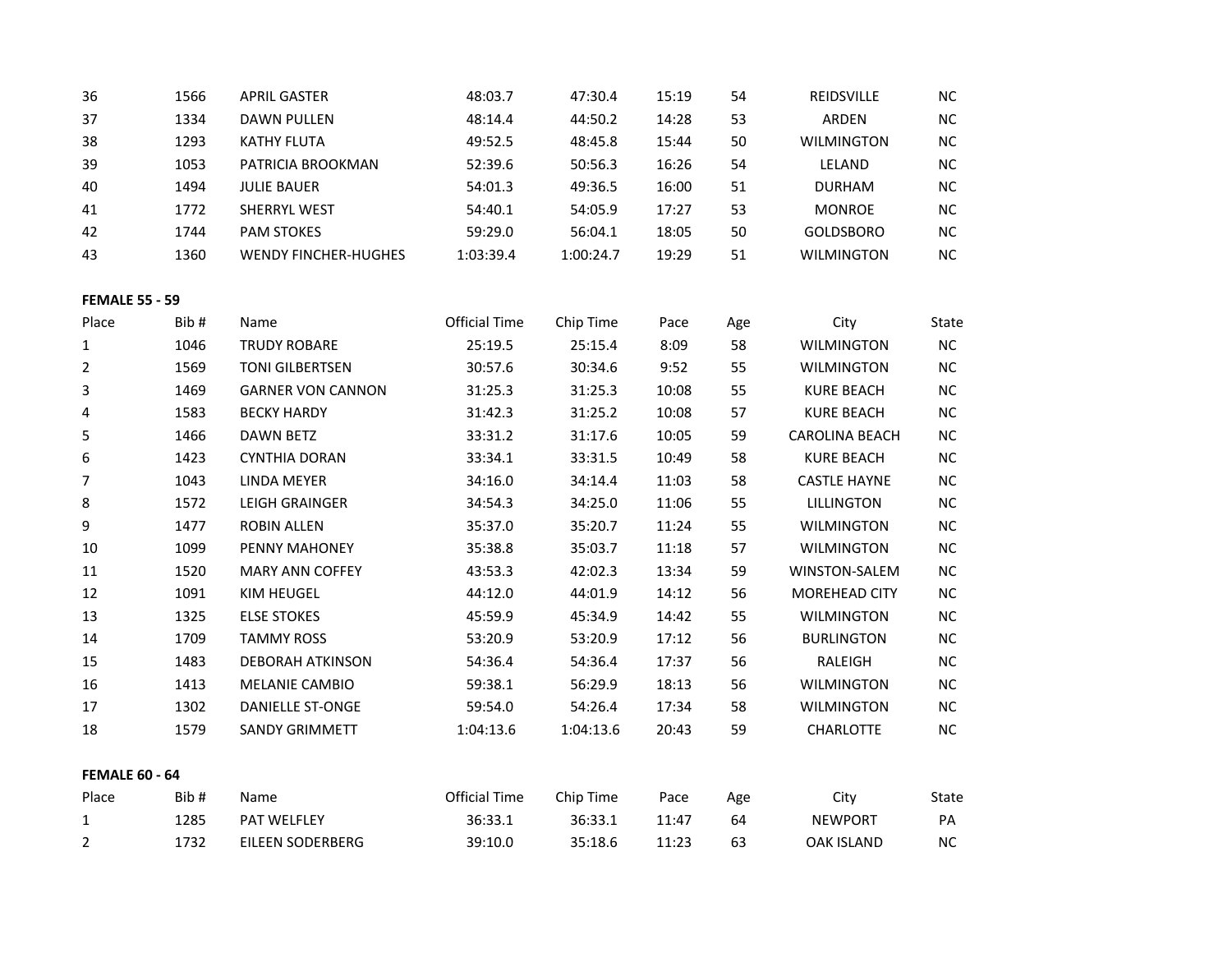| 3  | 1662 | <b>CATHY MOLL</b>       | 39:19.2   | 38:35.1   | 12:27    | 61 | <b>WILMINGTON</b>  | <b>NC</b> |
|----|------|-------------------------|-----------|-----------|----------|----|--------------------|-----------|
| 4  | 1308 | <b>MARCIA RUSSELL</b>   | 39:56.3   | 39:36.2   | 12:46    | 60 | CAROLINA BEACH     | <b>NC</b> |
| 5  | 1834 | <b>SUSAN HARDY</b>      | 40:22.8   | 36:14.6   | 11:41    | 61 | SANFORD            | <b>NC</b> |
| 6  | 1133 | <b>JILL BARCIA</b>      | 40:52.8   | 39:59.2   | 12:54    | 63 | <b>WILMINGTON</b>  | <b>NC</b> |
| 7  | 1859 | <b>SHARON NANCE</b>     | 43:38.2   | 41:46.9   | 13:28    | 60 | <b>WALNUT COVE</b> | <b>NC</b> |
| 8  | 1492 | <b>SUE BASINGER</b>     | 46:50.3   | 44:41.3   | 14:25    | 63 | CAROLINA BEACH     | <b>NC</b> |
| 9  | 1874 | <b>GRACE CARBONARA</b>  | 48:35.1   | 46:37.5   | 15:02    | 60 | <b>WILMINGTON</b>  | <b>NC</b> |
| 10 | 1804 | <b>ELIZABETH GREENE</b> | 51:18.3   | 48:42.4   | 15:43    | 64 | <b>WILMINGTON</b>  | <b>NC</b> |
| 11 | 1801 | <b>MARY CLASSI</b>      | 54:40.8   | 52:39.4   | 16:59    | 63 | <b>WILMINGTON</b>  | <b>NC</b> |
| 12 | 1679 | <b>MICHELLE PARE</b>    | 1:19:17.9 | 1:16:11.9 | 24:35:00 | 61 | <b>BURGAW</b>      | <b>NC</b> |

#### **FEMALE 65+**

| Place          | Bib # | Name                     | <b>Official Time</b> | Chip Time | Pace  | Age | City                  | State     |
|----------------|-------|--------------------------|----------------------|-----------|-------|-----|-----------------------|-----------|
| 1              | 1645  | <b>JUDY KUHNS</b>        | 32:08.1              | 31:59.3   | 10:19 | 67  | <b>AUBURN</b>         | NC        |
| $\overline{2}$ | 1582  | <b>JUDY HAGESTROM</b>    | 33:58.1              | 33:39.6   | 10:51 | 74  | <b>CAROLINA BEACH</b> | <b>NC</b> |
| 3              | 1826  | <b>CATHY YOUNG</b>       | 34:01.5              | 33:47.2   | 10:54 | 67  | <b>WILMINGTON</b>     | <b>NC</b> |
| 4              | 1545  | <b>WANDA EASON</b>       | 34:40.9              | 34:40.9   | 11:11 | 65  | <b>WILMINGTON</b>     | <b>NC</b> |
| 5              | 1770  | <b>MARGARET WALTON</b>   | 39:13.6              | 38:17.3   | 12:21 | 65  | <b>CAROLINA BEACH</b> | <b>NC</b> |
| 6              | 1279  | <b>DORI LIGHTNER</b>     | 41:59.2              | 41:37.8   | 13:25 | 67  | <b>WILMINGTON</b>     | NC.       |
| 7              | 1304  | <b>MARY GRINNELL</b>     | 45:27.3              | 44:35.0   | 14:23 | 67  | CAROLINA BEACH        | NC.       |
| 8              | 1674  | NORMA NORWOOD            | 46:30.9              | 46:26.0   | 14:59 | 66  | <b>WILMINGTON</b>     | NC        |
| 9              | 1537  | JOANN DOLEMAN            | 56:47.6              | 52:37.4   | 16:58 | 67  | <b>WILMINGTON</b>     | NC.       |
| 10             | 1138  | <b>KAY ROBINSON</b>      | 1:04:15.4            | 1:02:26.4 | 20:08 | 65  | <b>WILMINGTON</b>     | <b>NC</b> |
| 11             | 1414  | <b>MARIE PARE</b>        | 1:05:39.6            | 1:02:31.8 | 20:10 | 80  | <b>WILMINGTON</b>     | NC.       |
| 12             | 1264  | JEANETTE LEONARD         | 1:08:23.0            | 1:06:09.9 | 21:20 | 76  | <b>CB</b>             | NC.       |
| 13             | 1261  | <b>VICTORINE COUTURE</b> | 1:08:26.7            | 1:06:14.1 | 21:22 | 73  | <b>CB</b>             | NC.       |
|                |       |                          |                      |           |       |     |                       |           |

### **FEMALE AGE NOT GIVEN**

| Place | Bib# | <b>Name</b>             | Official Time | Chip Time | Pace  | Age | Citv               | State |
|-------|------|-------------------------|---------------|-----------|-------|-----|--------------------|-------|
|       | 1788 | <b>KERRI CUNNINGHAM</b> | 25:30.8       | 25:05.7   | 8:05  | 99  | <b>WILMINGTON</b>  | NС    |
|       | 1811 | KATHERINE LOGEMANN      | 32:38.0       | 32:38.0   | 10:32 | 99  | MT. PLFASANT       | SC    |
| 3     | 1696 | <b>DEBORAH PYE</b>      | 34:33.5       | 34:27.3   | 11:07 | 99  | <b>BLOUNTVILLE</b> | ΤN    |
| 4     | 1544 | <b>KRISTINE EASON</b>   | 36:21.0       | 36:21.0   | 11:44 | 99  | <b>WILMINGTON</b>  | ΝC    |
|       | 1553 | LINDSAY ELTRINGHAM      | 38:51.6       | 38:17.6   | 12:21 | 99  | <b>WILMINGTON</b>  | ΝC    |